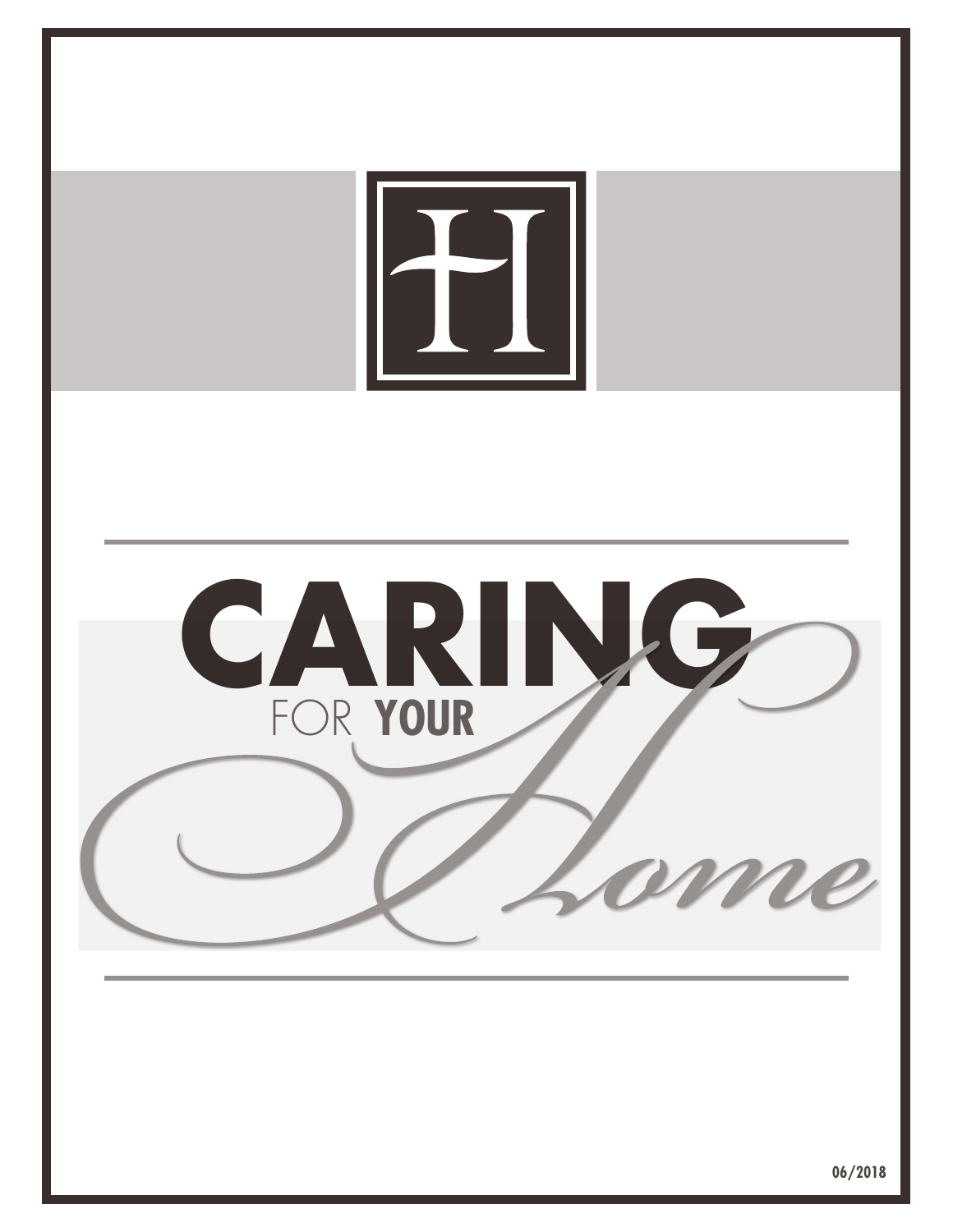| Water Heater (Traditional Tank Style) (also see Plumbing) 53 |
|--------------------------------------------------------------|
|                                                              |
|                                                              |

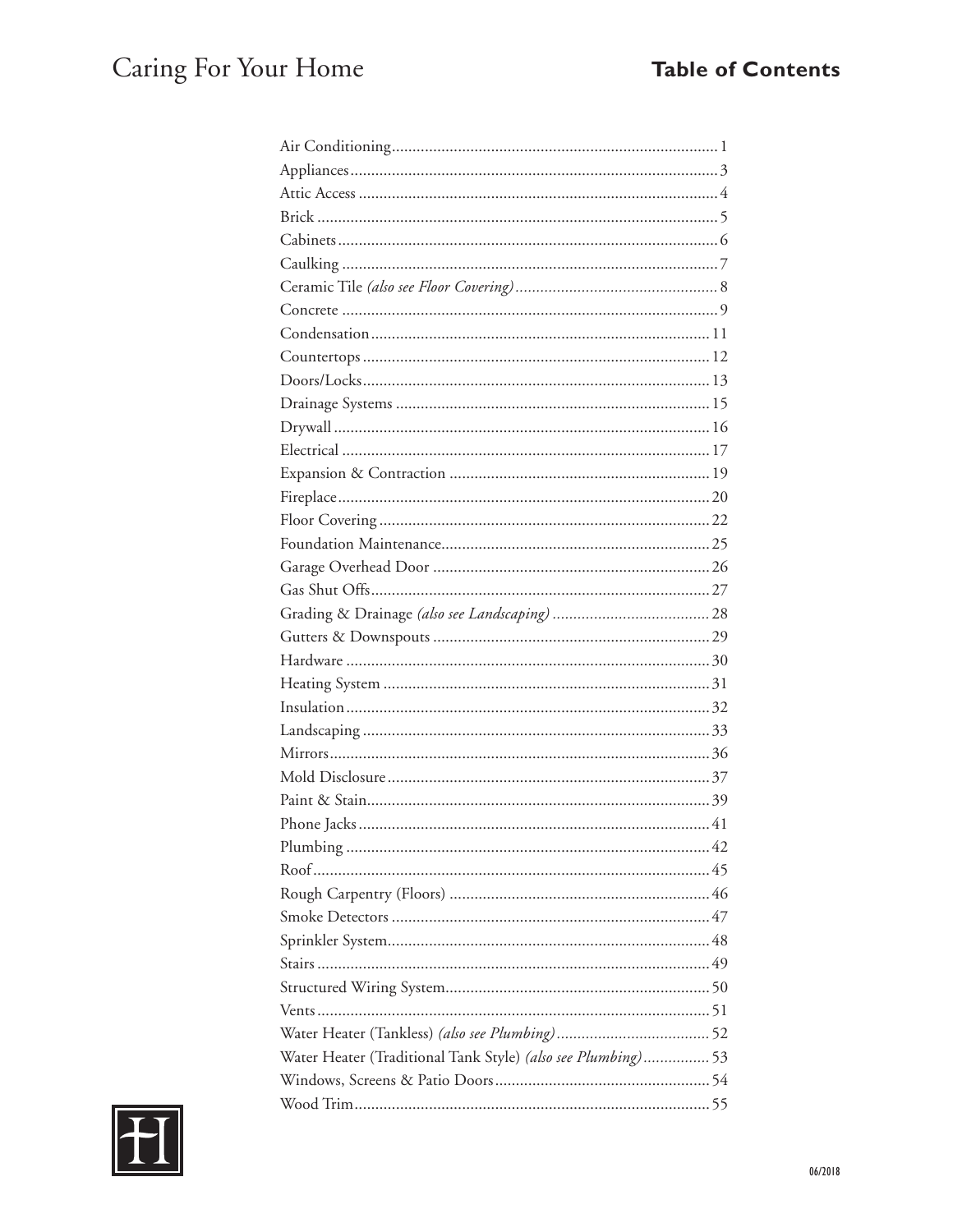# **AIR CONDITIONING**

Since the air conditioning system is combined with the heating system, the maintenance suggested for your furnace should be followed. In addition, the manufacturer's owner's manual specifies maintenance for the "condenser" unit. This should be reviewed and followed.

Air conditioning can add to the comfort of your home. If it is used improperly or inefficiently, the results will be wasted energy and frustration. We will make suggestions to help you maximize your air conditioning system.

### **Whole-House System**

To fully and efficiently utilize your air conditioning system, you must understand that it is a total, whole-house system. The air conditioner unit is the mechanism in your home that produces cooler air. The air conditioning system involves everything inside your home, including, for example, drapes, blinds, shutters and windows. It is recommended that you do not turn off your HVAC system for extended periods of time (e.g. vacation).

### **Closed System**

Your home air conditioning is a closed system, which means that the interior air is continually recycled and cooled until the desired air temperature is reached. Warm outside air disrupts the system and makes cooling difficult. Therefore, all windows need to be closed. The heat from the sun shining through windows with open window coverings is intense enough to overcome the cooling effect of the air conditioning unit. Window coverings should be closed on these windows.

#### **ADJUST VENTS**

You will find it advantageous to adjust the cooling vents to maximize airflow to occupied parts of the home. (Likewise, when the seasons change, it will probably be necessary to readjust them for comfortable heating.)

The air conditioning system should be capable of maintaining a differential of 20 degrees from the outside temperature, measured in the center of each room at a height of five feet above the floor. Lower temperature settings are often possible but are not promised by the manufacturer or Highland Homes.

#### **Compressor**

It is important to maintain the A/C compressor in a level position. If it "settles" during the first year, Highland Homes will correct this. After the first year, the homeowner must maintain it.

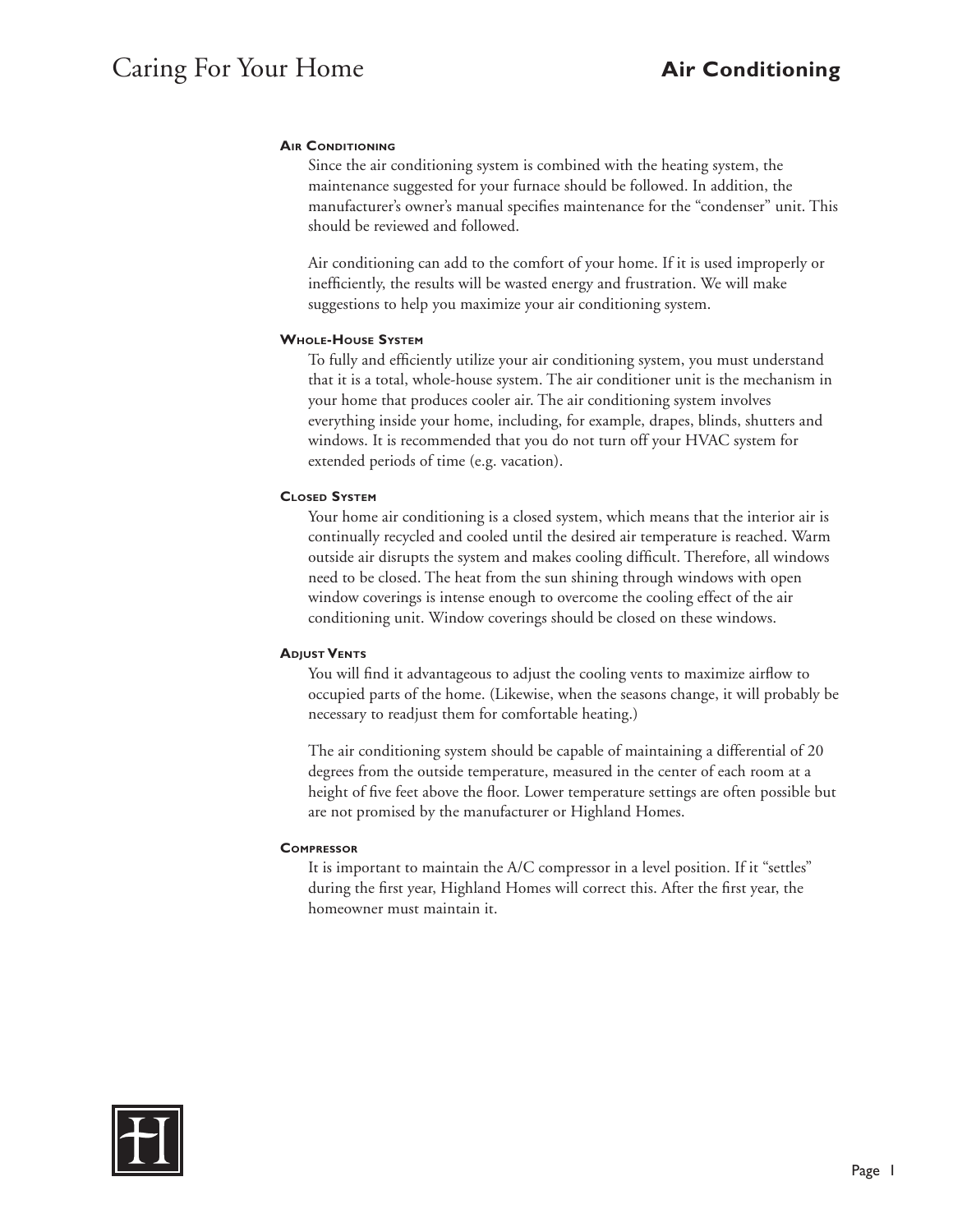(continued)

# **Evening Cooling**

If evening cooling is the primary goal, you should set the air conditioning thermostat at a moderate temperature in the morning while the house is cooler, allowing the unit to maintain the cooler temperature throughout the day.

The temperature setting may then be lowered slightly when you arrive home, with better results. Setting the thermostat at 60 degrees will NOT cool the home any faster and can result in the unit "freezing up" and not performing at all. Extended use under these conditions can damage the unit. Use of the programmable thermostat is advised to help adjust the temperature of your home throughout the day. Allowing the temperature of your home to increase or decrease (depending on the time of the year) by more than 5 degrees from your ideal temperature setting will cause your HVAC system to work harder than needed and is not recommended.

# **Time**

Time is important in your expectations of an air conditioning system. Unlike a light bulb, which reacts instantly when you turn on a switch, the air conditioning unit only begins the process when you set the thermostat.

For example, if you come home at 5:30 p.m. on a day when the temperature has reached 90 degrees and then set your thermostat to 75 degrees, the air conditioning unit will begin cooling but will take much longer to reach the desired temperature. During the whole day, the sun has been heating not only the air in the house, but the walls, the carpet and the furniture. At 5:30 p.m., the air conditioning unit starts cooling the air. Walls, carpet and furniture release heat and nullify this cooling.

# **Freon**

The outside temperature must be 70 degrees or higher for freon to be added to the system.

# **Routine Maintenance**

We recommend that air filters be checked every thirty (30) days and changed as needed. During times of higher use more frequent changes may be needed. Maintaining clean air filters can significantly reduce operating costs and will prolong the life of your system. Some thermostats provide the option to set a reminder, based on system usage, that will prompt you when it is time to change your filter. Check your thermostat's user guide for more information.

While using your air conditioning system it is recommended to pour one cup of bleach down the primary condensate line every 6 months. This keeps the condensate line free from obstruction and minimizes the chances of it backing up into your home.

Highland recommends an inspection by a licensed HVAC technician bi-annually to check the operation of your system well in advance of peak operating seasons and notify the appropriate subcontractor of problems before seasonal service demands are the greatest.

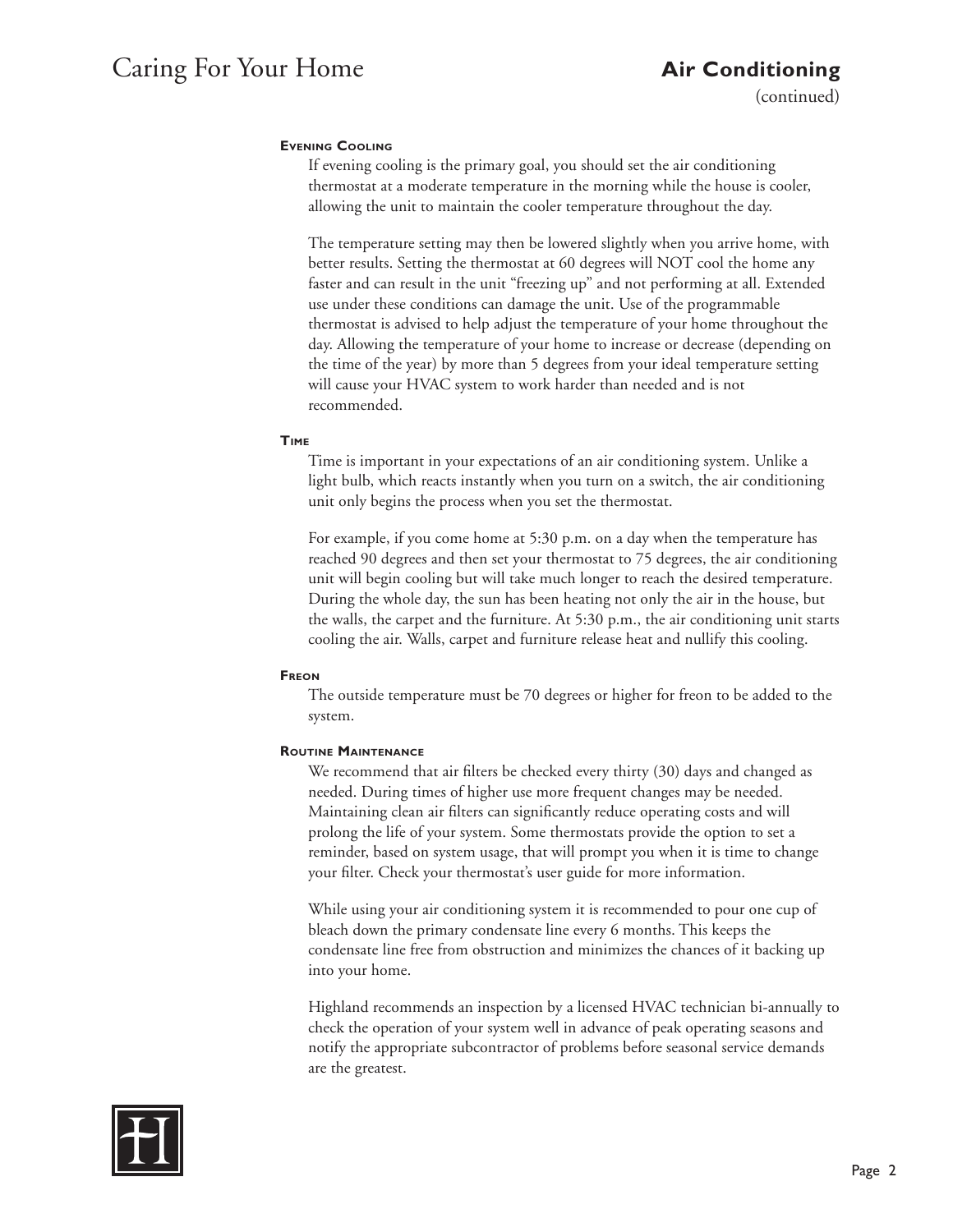# Caring For Your Home

### **APPLIANCES**

All appliances are warranted by their manufacturer in accordance with the terms and conditions of the written warranties supplied by the manufacturer.

Appliances come with instruction manuals and warranty cards. Read the manuals and keep them available for reference.

### **MANUFACTURER**

If a problem arises with an appliance, report it to Highland Homes Warranty Service. When reporting warranty items, be prepared to supply the following:

- The date of purchase (closing)
- The serial and model numbers (found on the side or bottom of each appliance)
- A description of the problem

For your convenience a chart is provided below for recording the appliance serial and model numbers as well as manufacturer customer service phone numbers. It is very important that you record these numbers and keep them for future reference.

#### **REGISTRATION**

Mail warranty registration cards directly to the manufacturer.

Additional information about appliance operation can also be found under the "electrical" and "plumbing" categories in this section of the manual.

# **APPLIANCE RECORDING FORM**

| Appliance Manufacturer                                | Model | Serial# |
|-------------------------------------------------------|-------|---------|
|                                                       |       |         |
|                                                       |       |         |
|                                                       |       |         |
|                                                       |       |         |
|                                                       |       |         |
|                                                       |       |         |
|                                                       |       |         |
|                                                       |       |         |
|                                                       |       |         |
|                                                       |       |         |
| Appliance Manufacturer Customer Service Phone Numbers |       |         |

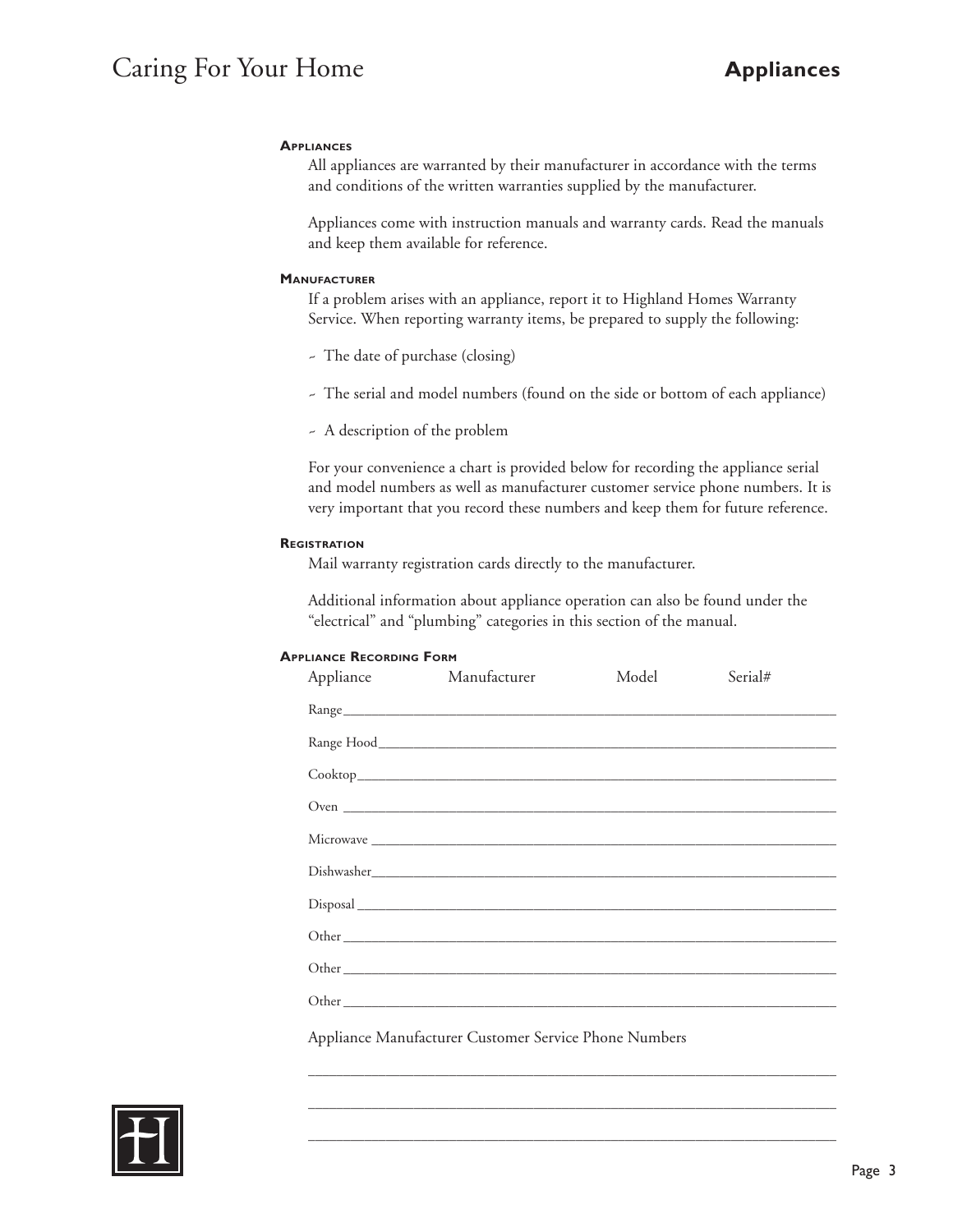# **ATTIC ACCESS**

The attic space is not intended for storage. Access is provided for purposes of maintaining mechanical equipment that may traverse the attic space. When performing any needed tasks in the attic, caution should be used not to step off wood beams and onto the drywall. This can result in personal injury and/or damage to the ceiling below.

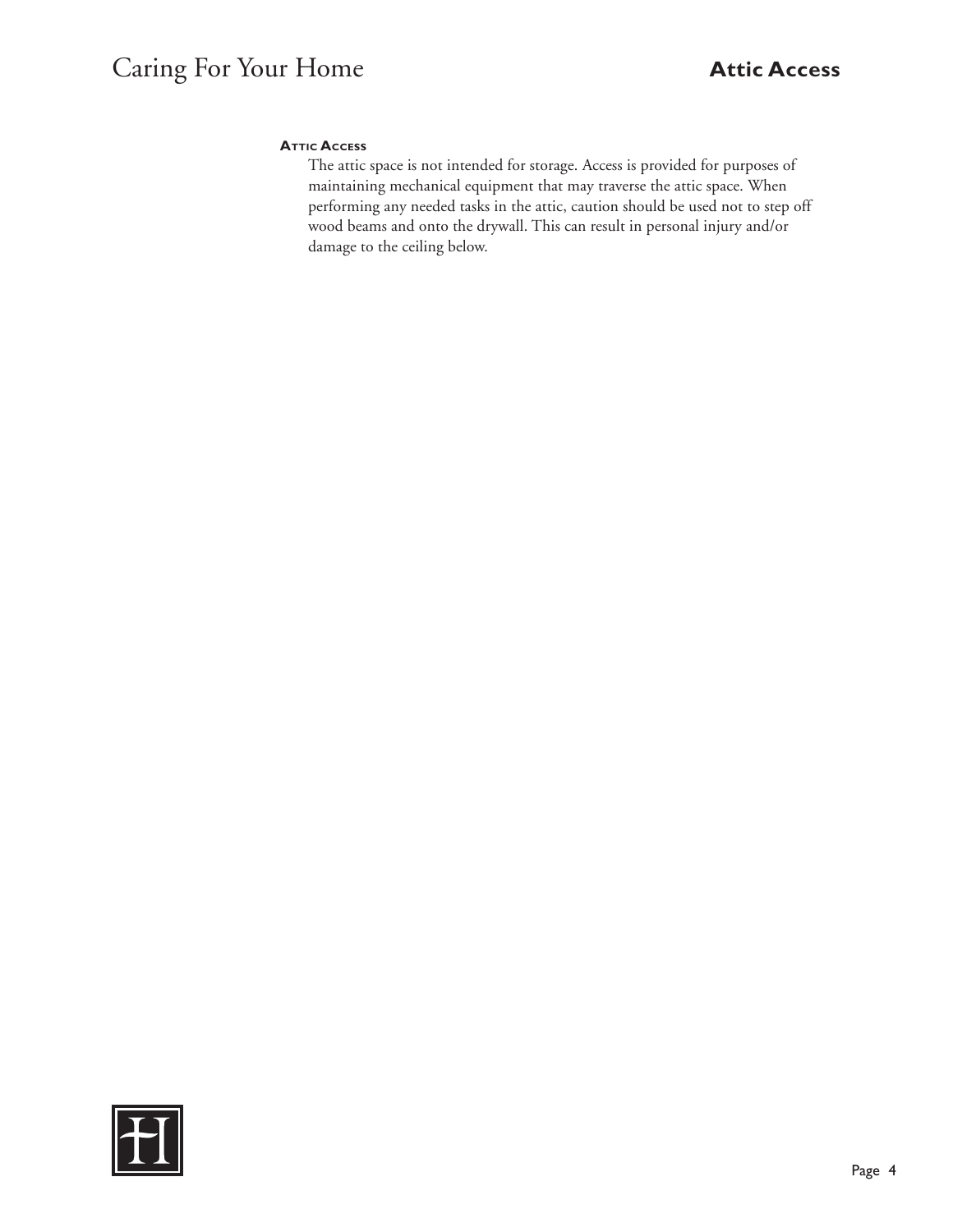# Caring For Your Home **Brick**

### **Brick**

The brick on your home is considered a veneer and is not considered a structural component of your home. Over time face brick may require "tuck-pointing" (repairing the mortar between the bricks). Otherwise, no regular maintenance is required.

#### **Repairs**

Normal shrinkage of mortar may result in hairline cracks in masonry. Settlement cracks are common and should be expected within certain tolerances in bricks and mortar joints. Pointing or patching, when required, will be done matching the color as closely as possible. If any repairs are made to your brick or mortar, variations in the color of the brick and/or mortar are to be expected. If there is remaining brick from the construction of your home, a small amount will be left for you and typically stored in your garage. Please keep this for future potential repairs as brick may become discontinued or the color may change.

Exterior masonry may have chips, irregular surfaces, color variations etc., which occur during manufacturing and/or handling. Unless such conditions affect the structural integrity of the home, they will not be repaired.

#### **Weep Holes**

Weep holes are small holes in the mortar along the lower row of bricks near the foundation and above windows and doors. They are designed to allow moisture to escape if any has accumulated behind the brick. Do not fill these weep holes or allow landscape materials to cover them.

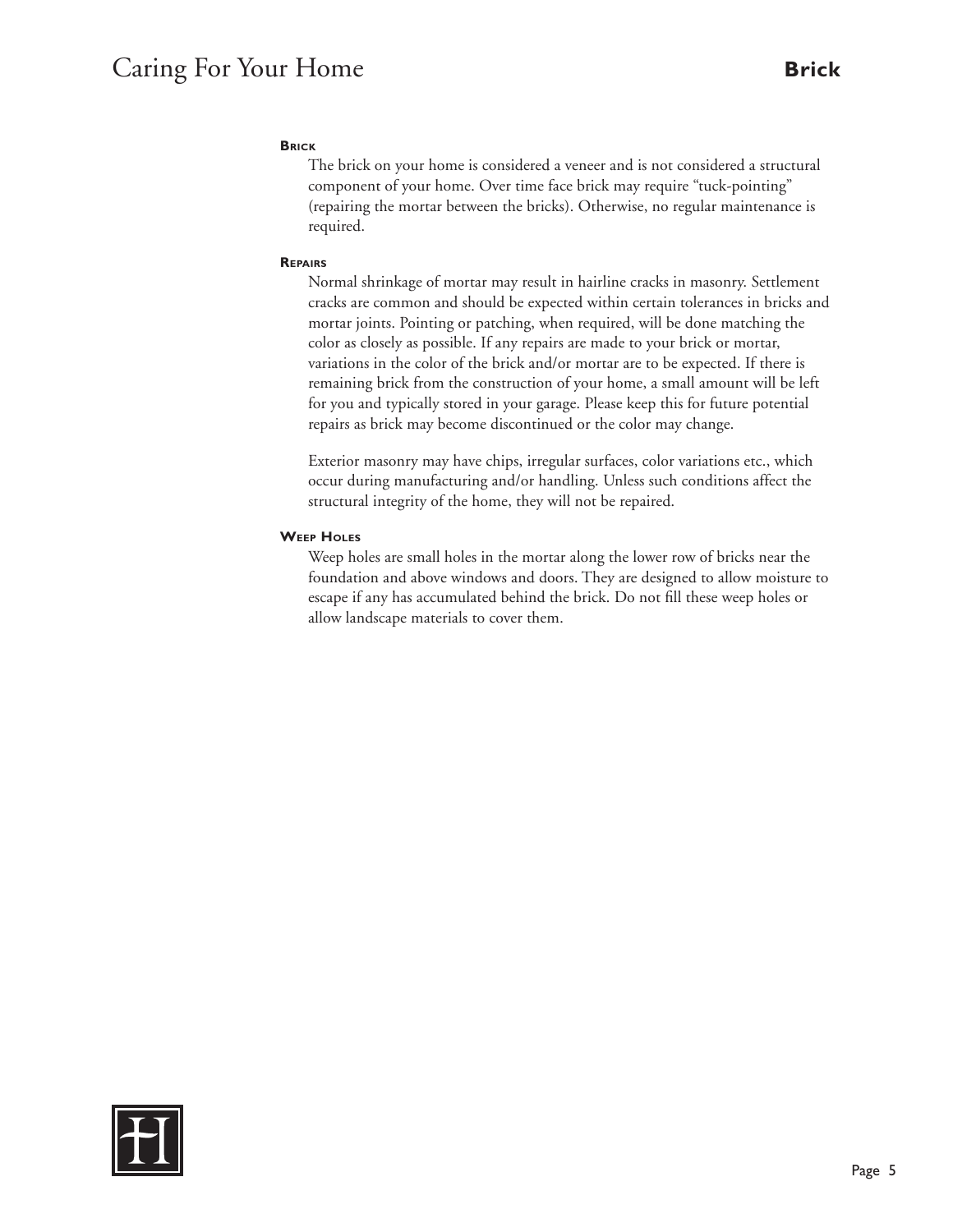# Caring For Your Home **Cabinets**

# **Cabinets**

Products such as lemon oil, Murphy Oil Soap, Old English® Furniture Polish and Old English® Scratch Cover are recommended for caring for cabinets. Follow container directions; using more than once a month may cause excessive build-up. Avoid paraffin-based spray waxes or washing cabinets with water, as both will damage the luster of the finish.

#### **Hinge**

If hinges catch or drawer glides become sluggish, a small amount of silicone based lubricant will improve their action.

#### **OPERATION**

Cabinets should operate properly under normal use. Doors and drawer fronts should be level and even.

### **Warping**

Warped doors or drawer fronts will be corrected if warping is in excess of 1/4" from the face to the furthermost point of the drawer or door when closed.

### **SEPARATIONS**

Gaps between cabinets and ceiling or cabinets and walls will be corrected by caulking or other means if they are in excess of 1/4" (locations behind appliances excepted).

#### **Wood Grain**

Readily noticeable variations in wood grain and color are expected in all style selections. Replacements will not be made due to such variations.

#### **Surface Damage**

Only those chips, scratches and other flaws in surfaces that are noted on the pre-closing orientation list will be repaired by Highland Homes.

# **Finish**

No special emphasis is made to select drawers/door fronts to match perfectly with one another. Cabinet finishes will mellow with age, exposure to sunlight, and the elements, affecting their actual color. Exposure to extreme temperature, humidity changes, or moisture may cause warping of cabinet doors and drawer fronts. Also be mindful when using the kitchen sink to wipe down any excess moisture on the cabinets.

# **Moisture**

Damage to cabinet surfaces and warping can be caused by operating appliances that generate large amounts of moisture. When operating such appliances, place them in a location that is not directly under a cabinet. While cooking food on your stove, be sure to turn on the vent hood.

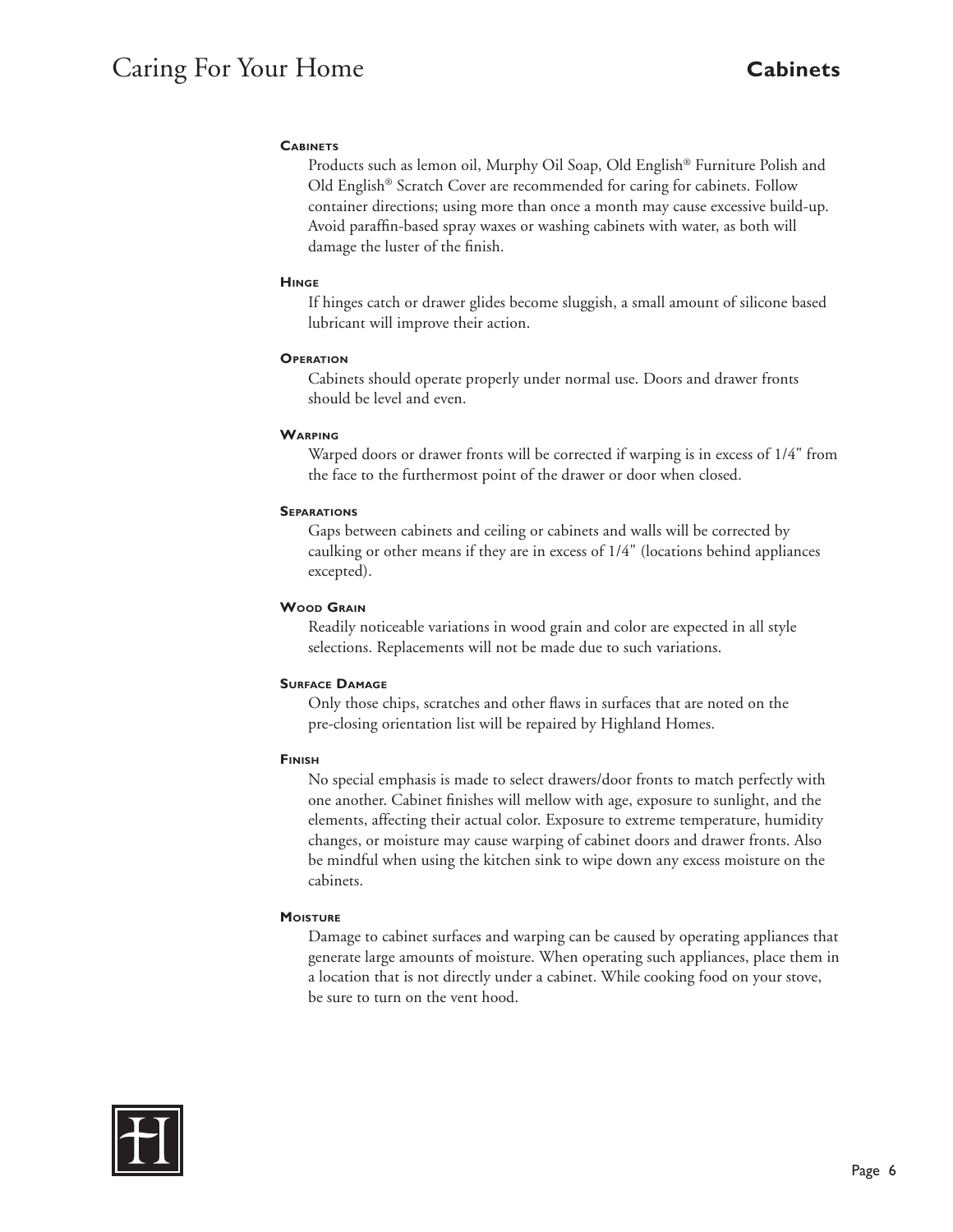# Caring For Your Home **Caulking**

# **CAULKING**

All caulking is considered homeowner maintenance and is non-warrantable. As a matter of routine maintenance, it is wise to periodically check the caulking and make repairs as needed. Time and weather will shrink caulking and dry it out so that it no longer provides a good seal against moisture and air infiltration. Caulking compounds and dispenser guns are available at hardware stores.

### **Latex Caulk**

Latex caulking is appropriate for an area that requires painting (for example, along the stair "stringer" or where a countertop backsplash meets the wall).

### **Silicone Caulk**

Caulking that contains silicone will not accept paint but works best where water is present (for example, where tub meets tile or a sink meets a countertop).

### **Wet Areas**

Homeowner maintenance of caulking around tubs and showers (especially at joints with protective wall coverings such as tile or marble) is absolutely necessary to prevent damage to wood and other materials behind and below these wet areas.

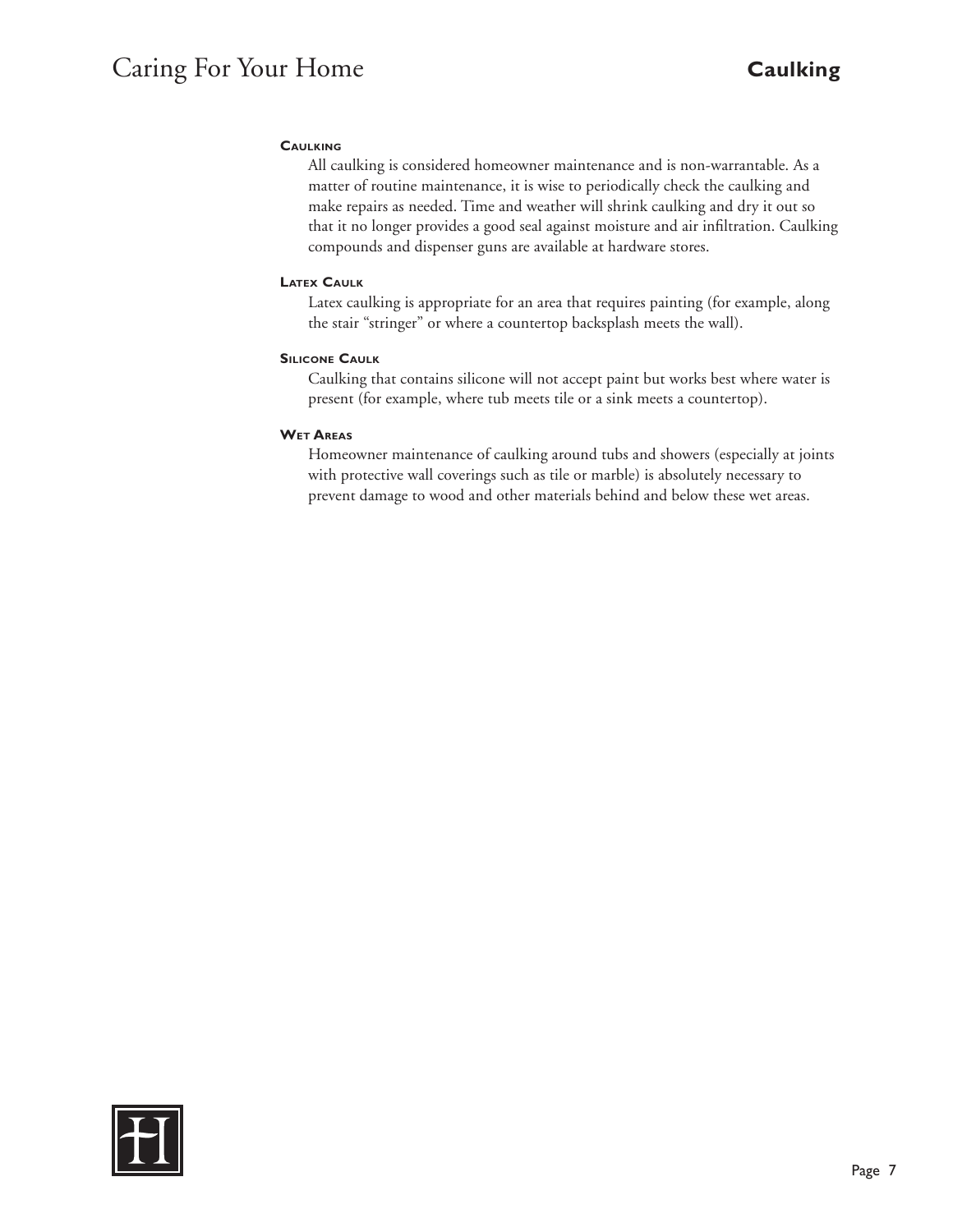# Caring For Your Home **Ceramic Tile**

# **Ceramic Tile**

The ceramic tile installed on walls or countertops in your home may be washed with any nonabrasive soap or detergent; abrasive cleaners will dull the finish.

### **Separations**

Tile around bathtubs or countertops may appear to be pulling up after a time. These slight separations that occur in the grout lines between tiles are commonly due to normal shrinkage of grout or caulk. If this occurs, the best remedy is to purchase "tub caulk" or premixed grout from a hardware store. Follow directions on the container. This maintenance is important to protect the underlying surface from water damage.

# **Grout Discoloration**

Grout that becomes yellowed or stained can be cleaned with a brush, cleanser and water. Grout cleansers and whiteners are available at most hardware stores. Also, be careful what you use to clean the flooring; it may have a tendency to stain the grout since it is not sealed. If new grout is needed for a repair or tile replacement, the new grout will not match the existing grout.

### **Sealing Grout**

Sealing grout is a homeowner's decision. Once sealed, ongoing homeowner maintenance of that seal is necessary.

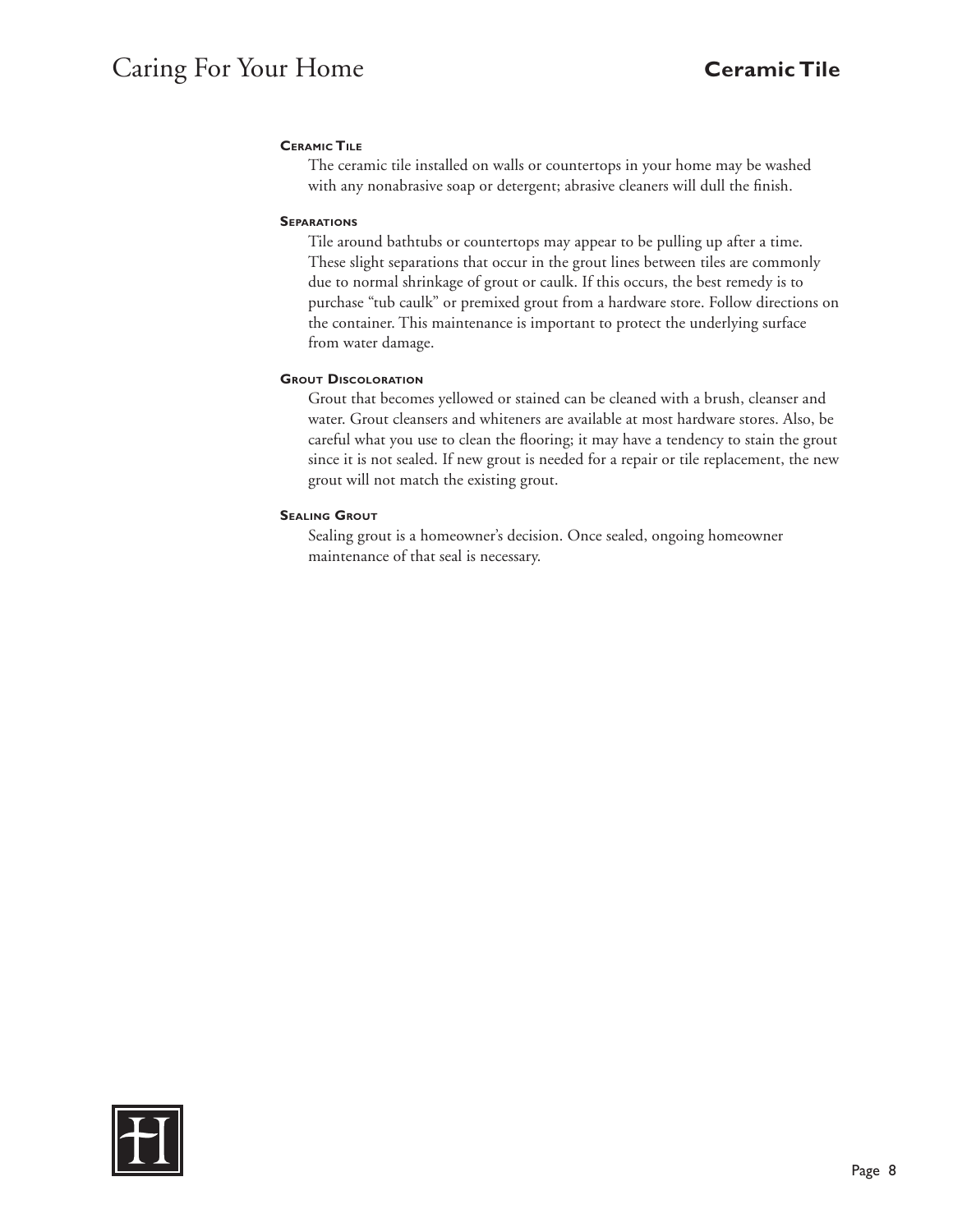# Caring For Your Home **Concrete**

# **Concrete**

All concrete in your home has been installed in accordance with the recommendations of the engineer.

#### **Cracks**

Although we use accepted construction procedures for the installation of concrete flatwork, this does not guarantee there will be no cracking. Some cracking in concrete occurs in almost all homes. Small cracks sometimes found on garage floors and other areas where the foundation is exposed are typical of shrinkage cracks that can and will occur during the early life of the foundation. They are not serious and will not affect the structural integrity of the foundation. The warranty does not cover most concrete cracks. Where cracking is covered by the warranty, the repair provided is sealing with concrete caulk. Concrete is not replaced due to cracking.

By maintaining good drainage away from your home, you are protecting your home's foundation. Maintenance of drainage away from all concrete slabs will minimize cracking and other forms of movement.

Cracking in the concrete flatwork is often caused by extreme cold. During the summer, moisture finds its way under the concrete along the edges or through cracks in the surface. In winter, this moisture forms ice that can lift the concrete, causing more cracking.

#### **Expansion Joints**

Expansion joints have been used to help control expansion; however, concrete is also susceptible to shrinking. If the concrete shrinks, moisture can penetrate under the concrete and lift the expansion joint. If this occurs, you can fill the gap created with a gray silicone sealant that can be purchased at most hardware stores.

#### **Flatwork**

Flatwork includes porch, patio, driveway and sidewalk. These are not "structural" elements of the home and are not covered by the 10-year structural warranty.

To properly care for your exterior concrete, always be aware of areas where water is collecting and fill these in. Do not allow downspouts to drain in such a way that the water will get under the concrete. Seal any cracks in control joints or surface areas immediately with a flexible gray-colored sealant.

#### **Grade Changes**

If the homeowner changes the grading, drainage, landscape design or fails to perform needed maintenance causing damage, corrective measures will be suggested, but the homeowner will be responsible for their implementation.

#### **Heavy Vehicles**

Do not permit heavy vehicles such as moving vans or concrete trucks to drive on your new concrete work. This concrete is not intended to bear the weight of this type of vehicle.

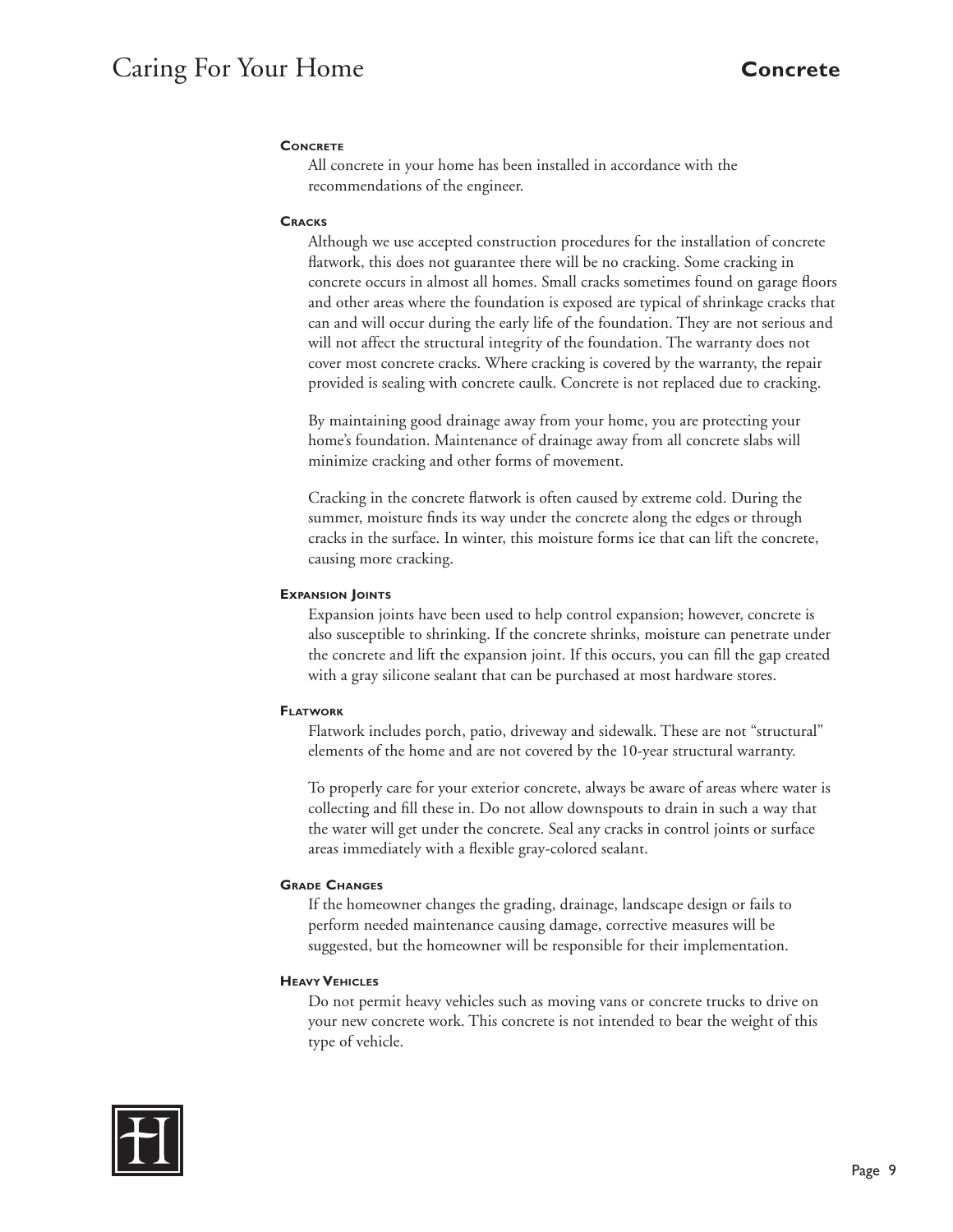# Caring For Your Home **Concrete**

(continued)

# **Ice, Snow and Chemicals**

Remove ice and snow from concrete flatwork as promptly as possible after snow storms. Protect concrete from abuse by chemical agents such as pet urine, fertilizers, radiator overflow and repeated hosing and de-icing agents, such as road salt, that can drip from vehicles.

### **Settling or Heaving**

Excessive settling, heaving (over 1") and/or cracking should be reported in writing so that an inspection can be made. Settling, heaving or cracking is deemed excessive if it results in negative (toward the house) drainage or hazardous vertical displacement.

### **Sweeping and Cleaning**

Do not wash patios, porches, drives, etc., with cold water from an outside faucet when temperatures are extremely high and the hot sun has been shining on the concrete. The abrupt change in temperature can damage the surface bond of the concrete. Sweeping is the preferred method of keeping exterior concrete clean. If washing is necessary, do this when temperatures are moderate.

Cleaning of the garage floor by hosing can cause settling and increase soil movement by allowing water to penetrate existing cracks. Highland Homes will not be responsible for repairs needed due to such action. Sweeping is the recommended method for keeping the garage clean.

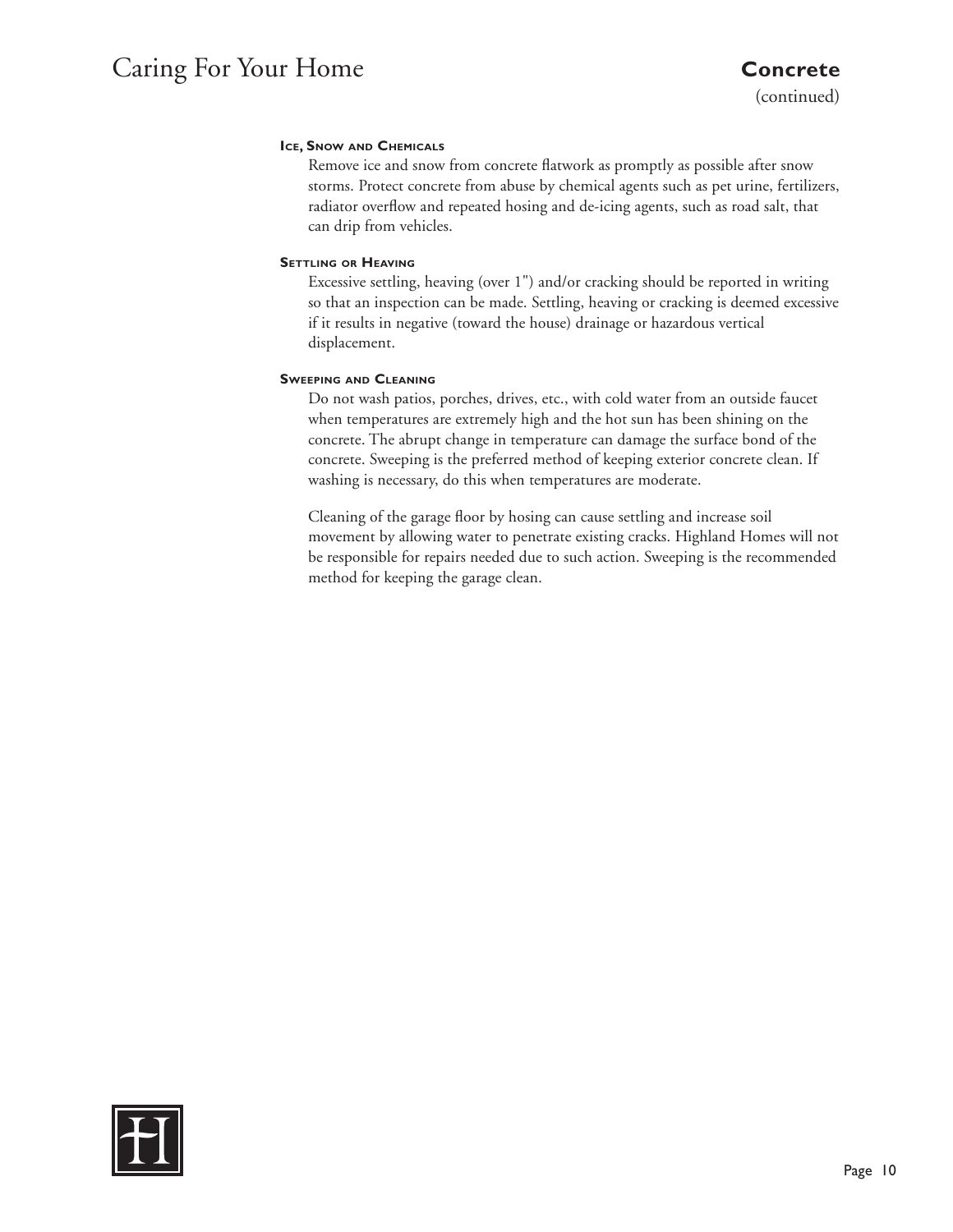# **Condensation**

Condensation on interior surfaces of the windows and frames is the result of high humidity within the home and low outside temperatures and/or inadequate ventilation. These conditions are significantly influenced by family lifestyle. If your home includes a humidifier, closely observe manufacturer's directions, especially during periods of cooler temperatures. Running exhaust fans in the bathrooms and utility room will help reduce humidity.

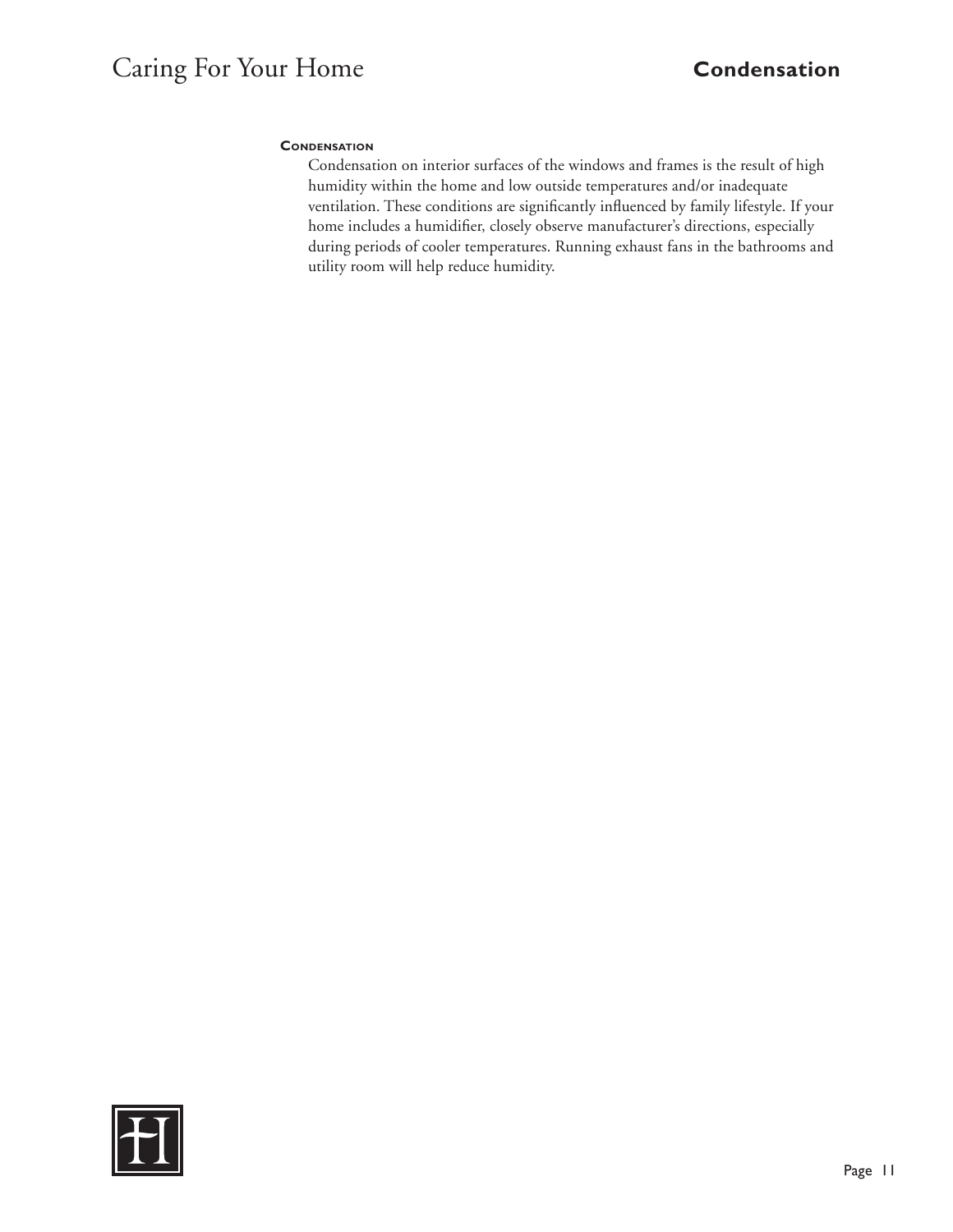# Caring For Your Home **Countertops**

# **Countertops**

Always use a cutting board when cutting, chopping, etc. Protect the countertop from extremely hot pans. If you cannot put your hand on it, do not put it on the counter. Use caution with pots and pans around the sink to avoid chipping the edges of countertop surface material.

# **Caulking**

Due to our dry climate, the caulking around the edge of your countertops and between the countertops and the sink may shrink, leaving a slight gap. Homeowner should recaulk with silicone caulk.

# **Ceramic Tile**

Cracked, badly chipped or loose tiles noted on orientation will be repaired or replaced as needed. Highland Homes is not responsible for variations in color or discontinued patterns. New grout color may vary from the original.

Cracks appearing in grouting of ceramic tiles at joints or junctions with other materials are commonly due to normal shrinkage conditions and will not be repaired or replaced by Highland Homes if not noted at orientation.

# **Cleaners**

Avoid abrasive cleaners that will damage the luster of the surface. Always read manufacturer's directions before applying.

# **Cosmetic Damage**

Any major surface imperfections – chips, cracks, scratches, etc. – reported on the orientation list will be repaired by Highland Homes. Repair of any damages not on the orientation list will be the homeowner's responsibility.

# **LAMINATED**

Laminated countertops typically will have one or more discernible seams. There should be no gap at the seams. Gaps at seams or a differential at other joints in excess of 1/16" will be repaired.

# **MATS**

Rubber drain mats can trap moisture beneath them causing the laminated plastic to warp and blister. Dry the surface as needed.

# **SEPARATION**

Separations of countertops at walls and the backsplash are the result of normal shrinkage of materials. It is important to keep moisture from reaching the wood under the laminate to prevent warping.

# **Sealer**

New natural stone (i.e. granite, marble) should be sealed initially by homeowner and maintained per sealant manufacturer's recommendations.

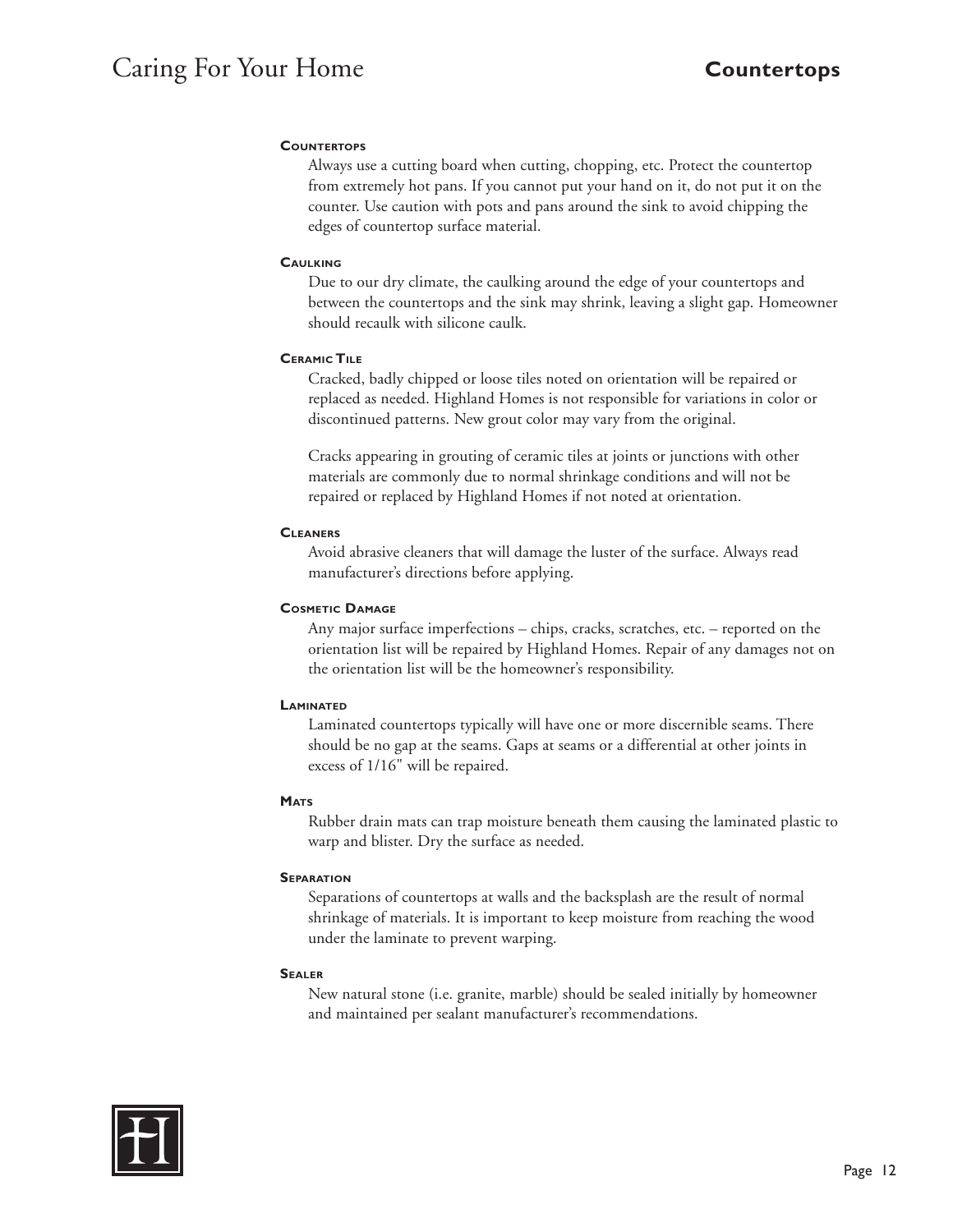# **Doors/Locks**

The doors installed in your home are of the highest quality, but they are wood products and subject to the natural characteristics of wood such as shrinkage and warping. Due to humidity changes and the use of forced air furnaces, showers, dishwashers, etc., interior doors may require minor adjustments.

### **EXTERIOR FINISH**

To ensure longer life for your exterior doors, it is recommended that you refinish them annually. Stained exterior doors with lacquer finishes tend to weather faster than a painted door. It is necessary to oil the finish with a wood preserver monthly to preserve the varnish finish and prevent the door from drying and cracking. It is also necessary to reseal the stained exterior doors every 6-12 months to protect the finish from the elements.

#### **Failure to Latch**

If a door will not latch due to minor settling, you can correct this by making a new opening in the door for the latch (remortising) and raising or lowering the plate accordingly.

#### **Hinges**

A squeaky door hinge can be remedied by removing the hinge pin and rubbing a lead pencil or silicone lubricant on it. Do not use oil as it can gum up.

#### **Keys**

Keep a duplicate "privacy lock" key where children cannot reach it in the event a youngster locks himself/herself in a room. Some types of privacy locks can be opened with a small screwdriver or similarly shaped device. All key locks have the Kwikset® Smart Key™ technology.

### **Locks**

Lubricate door locks with graphite or other waterproof lubricant. Avoid oil, as it will gum up.

#### **SETTLING**

Due to normal settling of the home, doors may require adjustment for proper fit. Highland Homes will make such adjustments for the first year. Chips or other damage in the finish, noted on the orientation list, will be repaired.

#### **Slamming**

Slamming doors can damage both doors and jambs, and can even cause cracking in walls. Teach children not to hang on the doorknob and swing back and forth. This can work hardware loose and cause the door to sag.

Putty or filler can be used to fill any minor separations that may develop at mitered joints in door trim. Follow with painting.

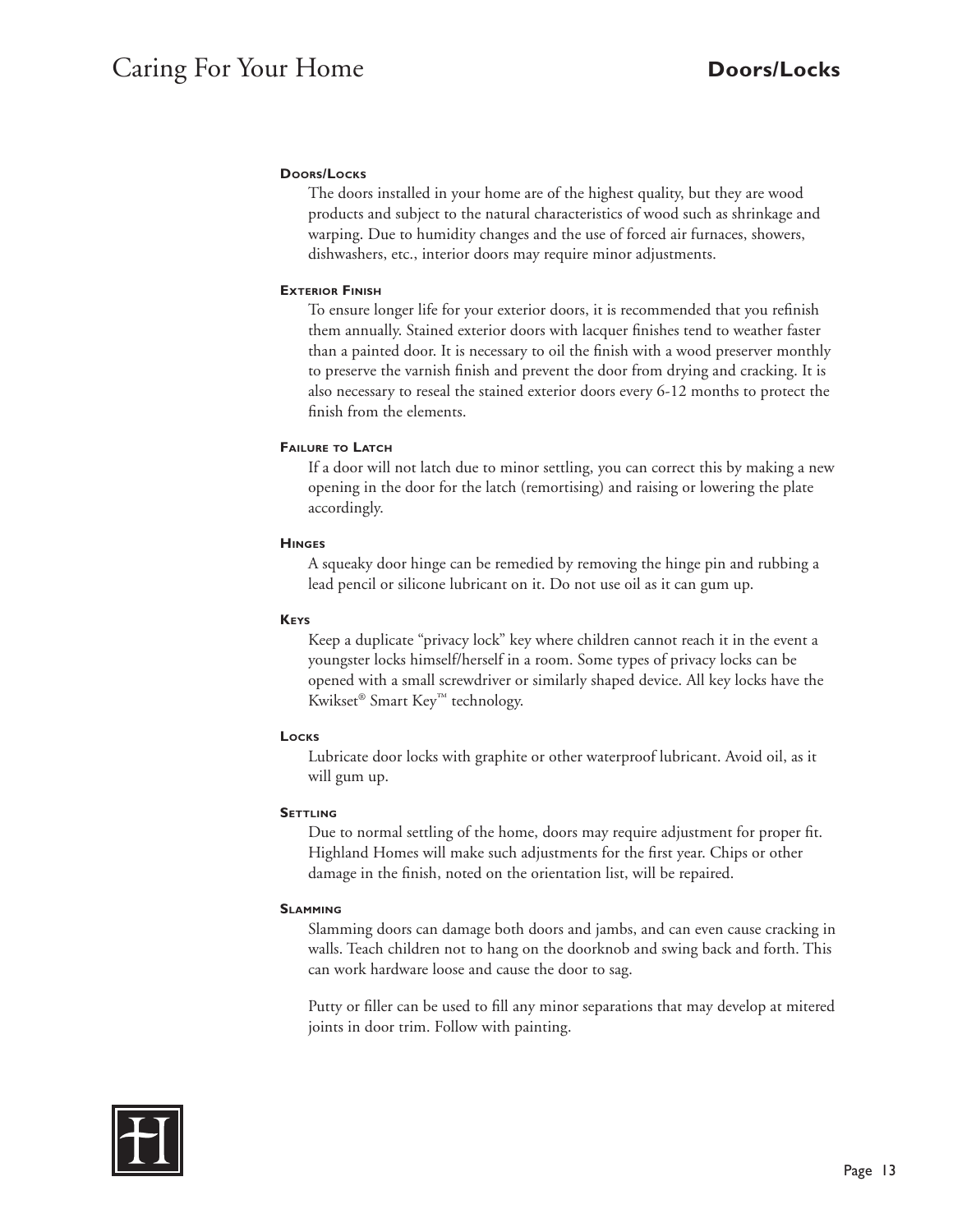# Caring For Your Home **Doors/Locks**

# **STICKING**

The most common cause of a sticking door is the natural expansion of lumber due to changes in humidity. When sticking is due to swelling during a damp season, do not plane the door unless it continues to stick after the weather changes. Use sandpaper to smooth the door. Be certain to repaint the area of the door where it was sanded to seal against moisture.

Before planing a door due to sticking, there are two other methods to try first. First apply either a paste wax, light coat of paraffin or candle wax to the sticking surface. Then, try tightening the screws that hold the doorjamb or door frame.

### **Warping**

In the event a door warps slightly, keep it latched as much as possible and it often will return to normal. Doors that warp in excess of ½" or panels that split and allow light to be visible will be repaired within the limited warranty period.

### **Weather Stripping**

Weather stripping and/or any threshold supplied with exterior doors will occasionally require adjustment. It is also important to maintain caulking around the threshold.

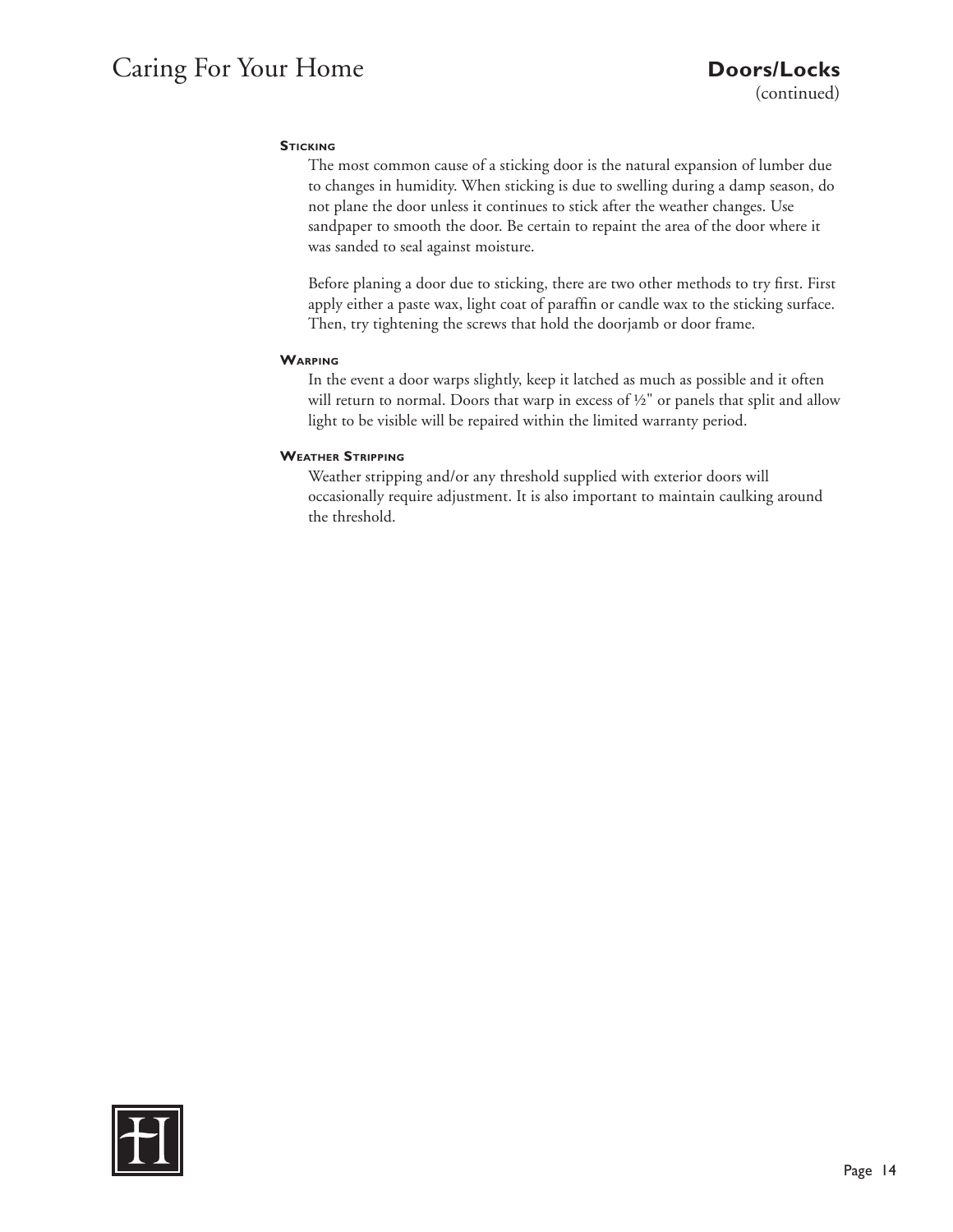# **Drainage Systems**

All drainage systems are to be maintained by the homeowner.

Sod may grow over grow collection boxes. Silt may accumulate in swales and drainage pipes. All these items must be maintained by the homeowner to ensure proper drainage.

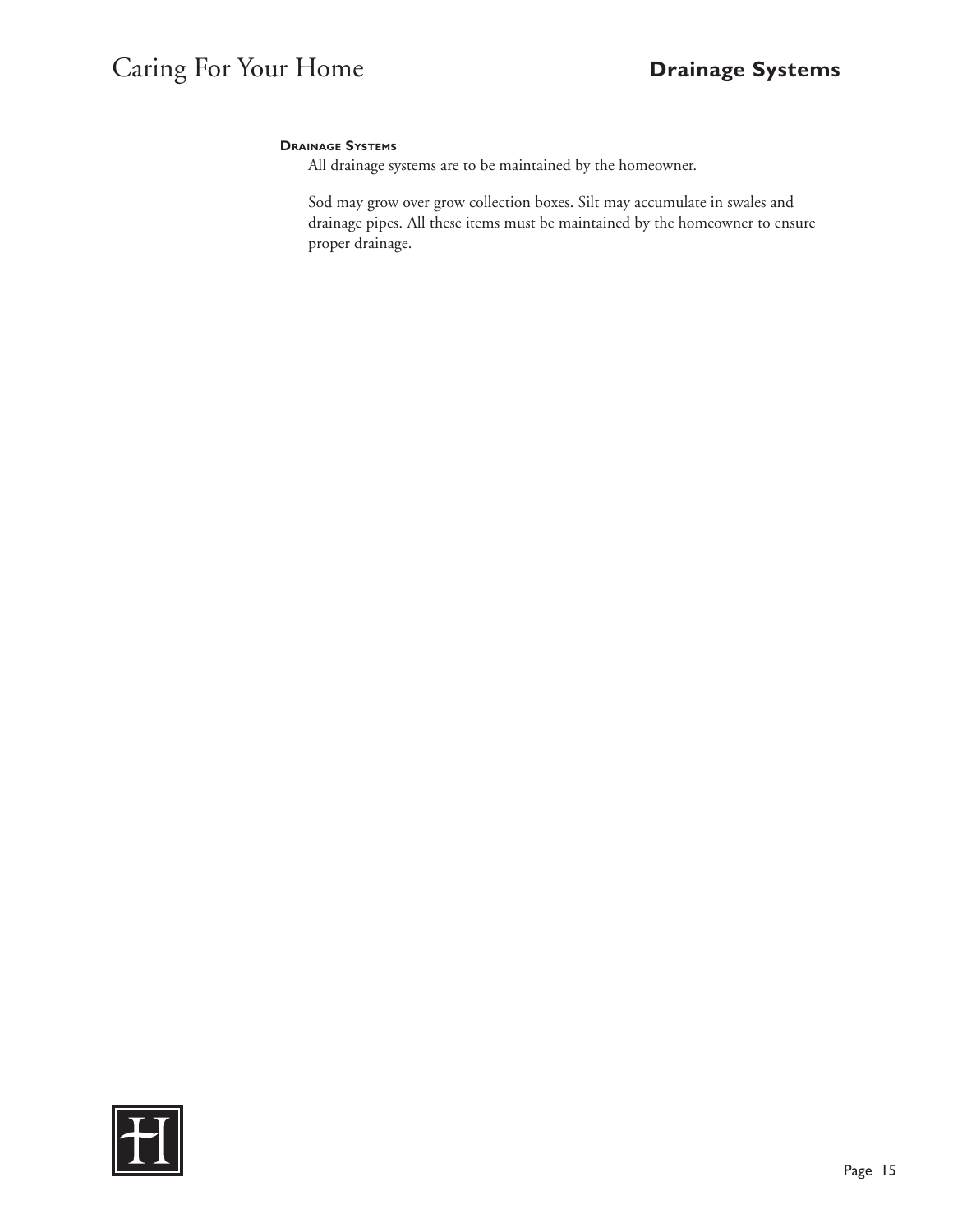# Caring For Your Home **Drywall**

# **Drywall**

Slight cracking, nail pops and/or seams may become visible in walls and ceilings. Shrinkage of the wood and normal deflection of the rafters to which the drywall is attached cause these developments.

### **Lighting Conditions**

Repairs will not be made on flaws that are only visible under particular lighting conditions.

### **Repainting**

If the drywall repair is required as a result of poor workmanship (such as blisters in tape) or other warranty-based repair (such as a plumbing leak), Highland Homes will complete the repair of the area damaged with original paint as selected. The homeowner will be responsible for custom paint colors or wallpaper that has been applied subsequent to closing. Paint touch-up may not match surrounding area.

### **Repairs**

Most drywall repairs can be easily made. This work is best done when the room is to be redecorated. To correct a nail pop, reset the nail with a hammer and punch. Cover it with spackle (available at paint and hardware stores). Apply two or three thin coats. When dry, sand the surface with fine grain sandpaper before painting. Indentations caused by sharp objects can be filled with spackle in the same manner.

Hairline cracks can be repaired with a coat of paint; slightly larger cracks can be repaired with spackle or caulk.

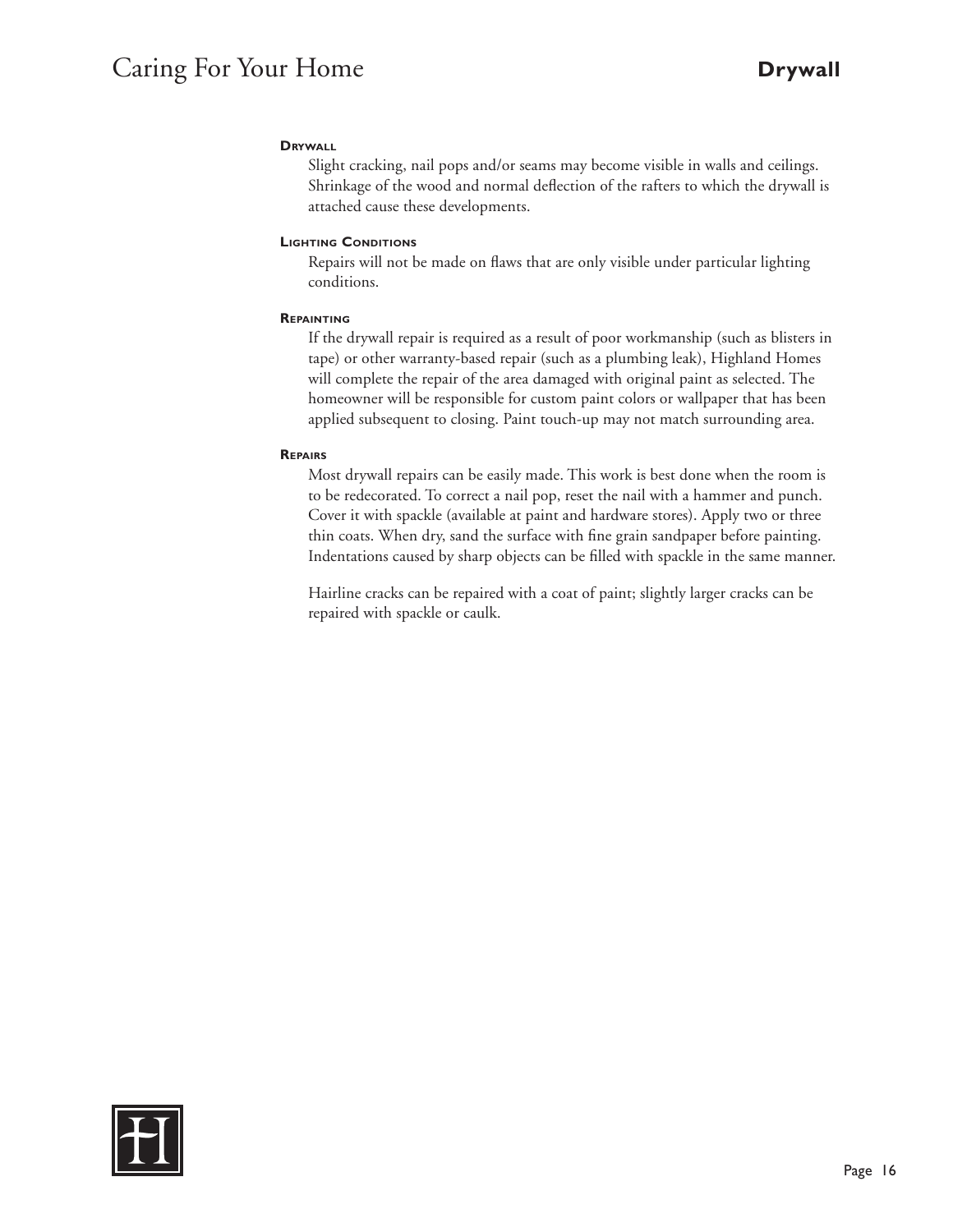# Caring For Your Home **Electrical**

# **Electrical**

The master control panel that contains the electrical breakers for your home includes a "main" shut off that controls all the electrical power to the home. In addition, individual breakers control the separate circuits. Be certain you are familiar with the location of the electrical control panel.

Each breaker is marked to help you identify which breaker is connected to which major appliances, outlets or other service. Should a failure occur in any part of your home, always check the breakers in the main panel box.

#### **Breaker Tripping**

Breakers will often trip because of overloading the circuit by plugging too many appliances into it, a worn cord or defective item, or operating an appliance with too high a voltage requirement. The starting of an electric motor can also trip a breaker.

If any circuit trips repeatedly, unplug all items connected to it and reset. If it trips when nothing is connected to it, you need an electrician and the problem should be reported. If the circuit remains on, one of the items you unplugged is defective and requires repair or replacement.

#### **Breakers**

Circuit breakers have three positions: on, off and tripped. When a circuit breaker trips, it must first be turned "off" before it can be turned "on." Switching the breaker directly from "tripped" to "on" will not restore service.

#### **Buzzing**

Fluorescent fixtures use transformer action to operate. This action sometimes causes a buzzing.

# **GFI**

GFI (Ground Fault Interrupter) receptacles have a built-in element that senses fluctuations in power. Quite simply, the GFI is an indoor circuit breaker. Installation of these receptacles is required by building codes in bathrooms, kitchen, outside and garage (areas where an individual can come into contact with water while holding an electric appliance or tool). It is a sensitive system that trips easily to prevent electrical shock in these locations. Heavy appliances such as freezers or power tools will trip the GFI breaker. Do not plug a refrigerator or food freezer into a GFI controlled outlet; the likelihood of the contents being ruined is very high, and such damage is NOT covered by the limited warranty.

Each GFI circuit has a receptacle with a test and reset button. Once each month the test button should be pressed. This will trip the circuit. To return service, press the reset button. If a GFI breaker trips during normal use it may be an indication of a faulty appliance and some investigation is in order. An important point to remember is that one GFI breaker can control up to three or four outlets. The test/ reset buttons (located on only one of the outlets of the system) control the entire system.

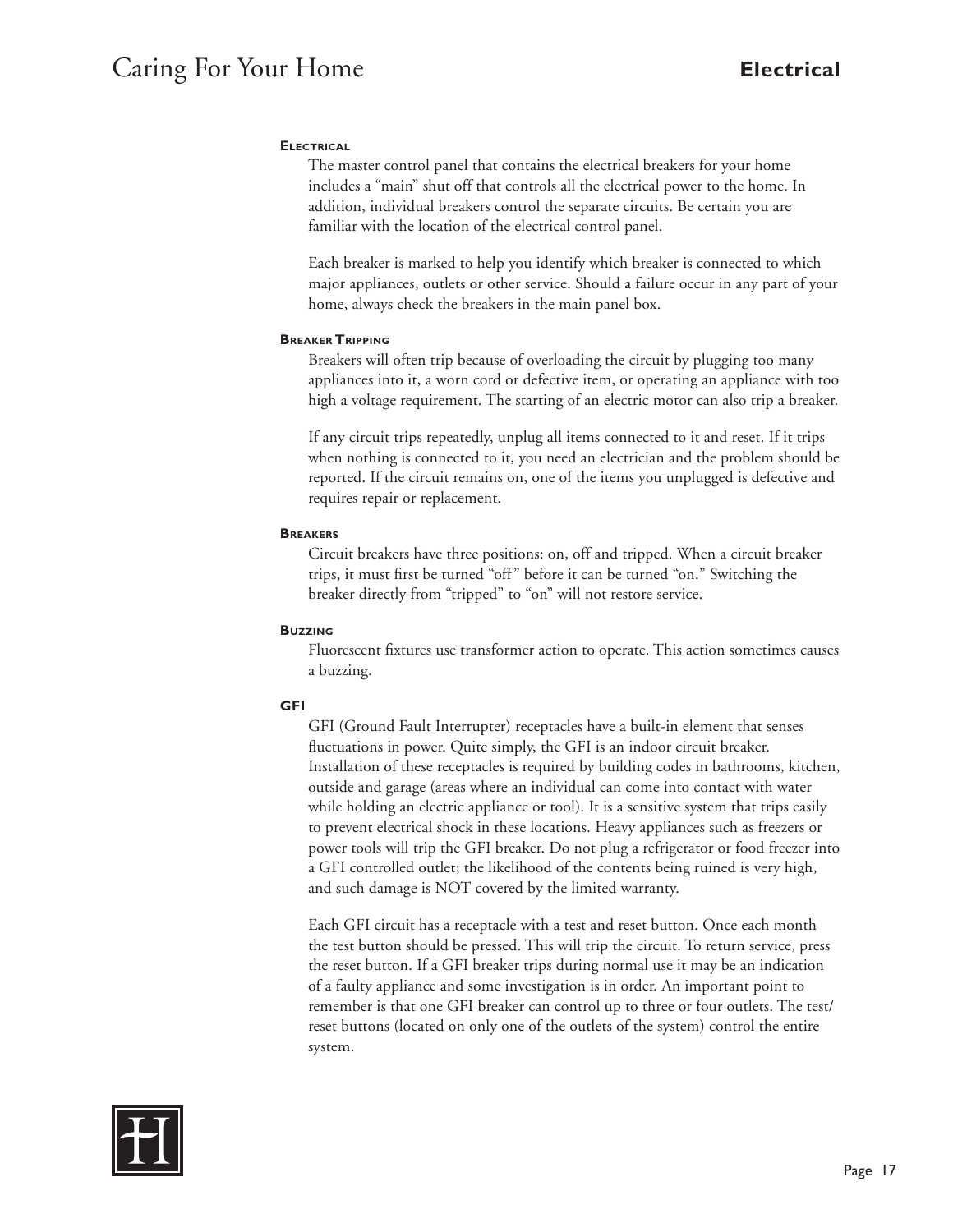# Caring For Your Home **Electrical**

### **MODIFICATIONS**

Do not tamper with or add to your electrical system. For any modification that is needed, contact the electrician listed on the emergency phone number list you received during homeowner orientation, or call another licensed electrician.

### **OUTLETS**

If an outlet is not working, check first to see if it is one that is controlled by a wall switch. Next check the GFCI and reset. Then check the breaker at the electrical control panel.

### **Power Surge**

Power surges are the result of local conditions beyond the control of Highland Homes. These can result in burned out bulbs.

# **UNUSED OUTLETS**

If there are small children in the home, install safety plugs to cover unused baseboard outlets. This also minimizes air infiltration that can sometimes occur with these outlets. Teach children never to touch electrical outlets, sockets or fixtures. Tamper resistant plugs can be difficult to plug into initially.

# **Underground Cables**

In areas with underground utilities, before digging or moving large amounts of soil, call your applicable utility company to locate underground utilities. In most cases, wires run in a straight line from the service panel to the nearest public utility pad. Care should be taken to keep soil around the foundation from settling to protect this service.

# **Warranty Standards**

Any electrical wiring that fails to carry its designed load will be repaired to meet specifications.

If electrical outlets, switches or fixtures do not function as intended, Highland Homes will repair or replace them for the warrantable period.

Light fixtures are installed in the locations indicated on the house plans and will not be moved by Highland Homes. All fixtures are installed with 60 watt bulbs or specified decorator bulbs. The homeowner is responsible for replacing any burned out bulbs other than those listed on the orientation.

Fixtures that are noted as damaged on the orientation list will be repaired or replaced.

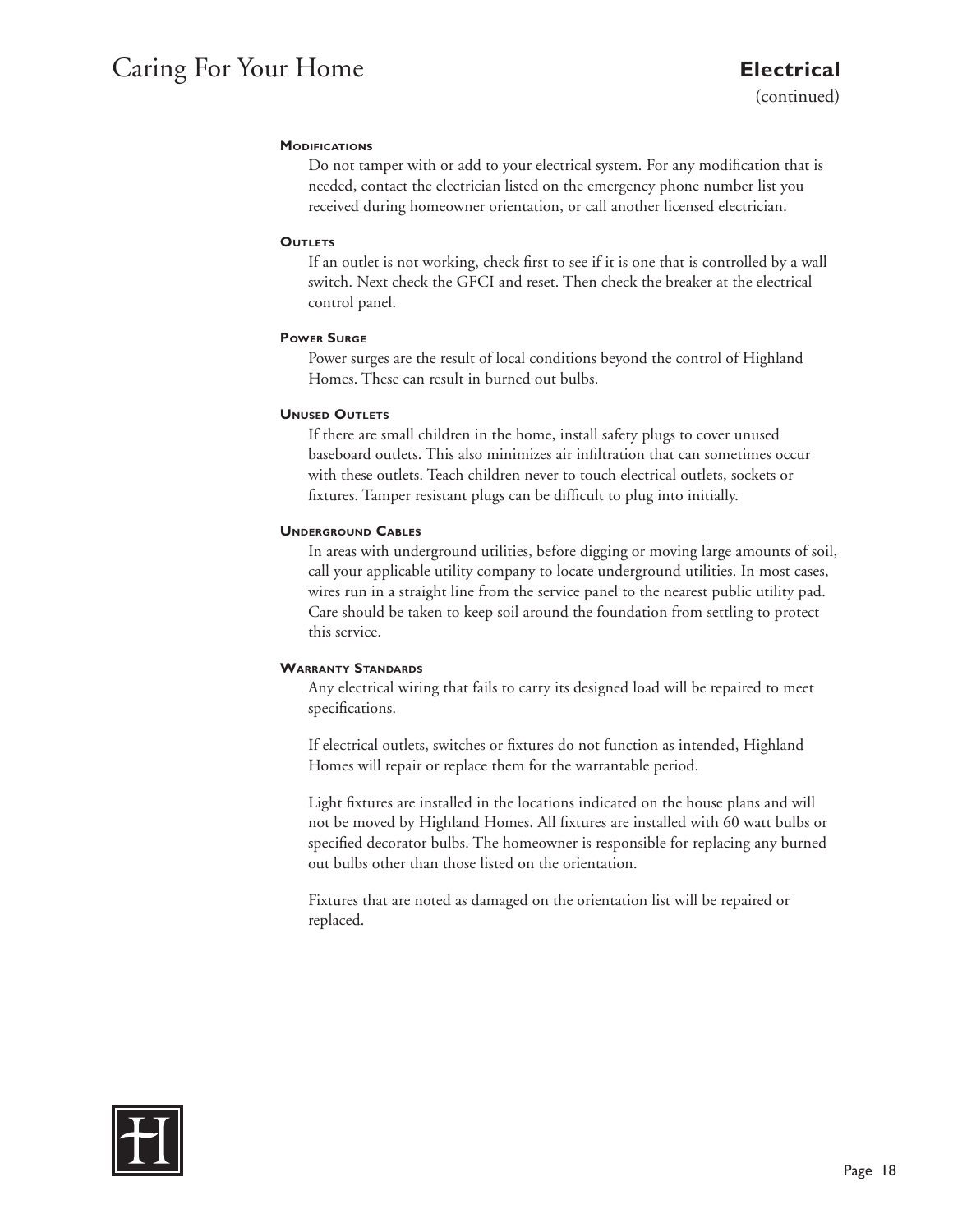# **Expansion and Contraction**

All building materials are subject to expansion and contraction caused by changes in temperature and humidity. Dissimilar materials expand or contract at different rates. This results in separation between materials, particularly dissimilar ones. The effects can be seen in small cracks in drywall and in paint, especially where mouldings meet drywall, at mitered corners, where tile grout meets tub or sink, etc.

This can be alarming to an uninformed homeowner, but, in fact, it is very normal. Shrinkage of the wood members of your home is inevitable. It will be most noticeable during the first year but may continue beyond that time. In most cases, paint and caulking are all that is needed to conceal this minor evidence of a very natural phenomenon. Properly installed caulking will shrink and must be maintained by the homeowner.

Wood floors will expand and contract depending on the temperature and humidity level in your home. Please monitor the humidity levels, especially during the winter months, to try and keep the home between 35-55%.

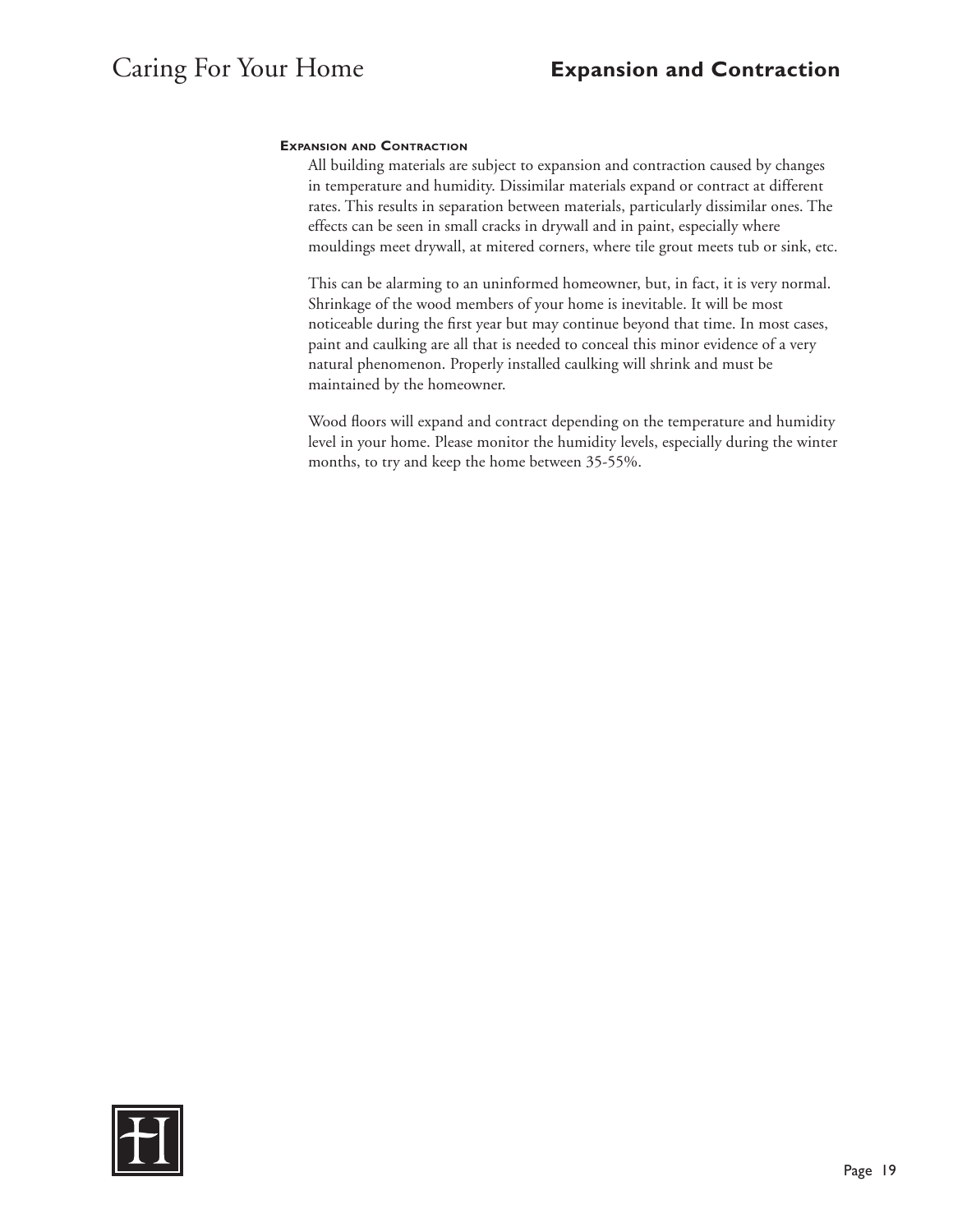# Caring For Your Home **Fireplace**

### **Fireplace**

Most of us feel that a fireplace is an excellent way to create a warm, cozy atmosphere. However, without sufficient information, a homeowner's use of the fireplace can easily result in heat (and dollars) being wasted. To help prevent that, consider the following facts and suggestions.

Fireplaces are not intended to be the sole heat source in the home. The fireplace should function properly when Highland Homes' and the manufacturer's directions are followed.

Although extremely high winds can result in a downdraft, this condition should be temporary and occasional. The cause of continuous malfunction will be determined and corrected. Discoloration of the firebox or brick is the normal result of use and requires no corrective action. Mortar style fireplaces may develop cracks due to temperature changes and other factors.

Burning a fire should be looked upon as a luxury, adding to the atmosphere and just a little to the heat in a home. Only about 10 percent of the heat produced by a fire is radiated into the house. Normally as it burns, the fire draws warm air from the house for combustion. This means you pay to heat the air in your home and the fireplace then uses it to burn wood, sending 90 percent of the resulting heat up the chimney.

Ordinarily the air used by the fireplace for combustion is replaced with cold outside air, which is drawn in through cracks around doors and windows. However, your home is constructed so tightly that this may not happen. In this case, slightly opening a window or door in the room will encourage the fireplace to draw, after which the window or door can be closed.

When not in use, the damper vent should be closed. Leaving this open is equivalent to having an open window in the house. If the fire is still burning, but you are finished enjoying it, use glass doors to prevent heated air from being drawn up the chimney until your damper can be closed. (Glass doors are not standard equipment.)

One caution on the use of glass doors: Do not close them over a roaring fire, especially if you are burning hard woods (oak, hickory, etc.), because this could result in glass breakage. Also, when closing the doors over a burning fire, open the mesh screens first. This prevents excessive heat build-up on the mesh, which might result in warping or discoloration.

Damage to glass doors, when included with the home, will be corrected if noted during the homeowner orientation.

Homeowner should follow manufacturer's instructions for using glass doors.

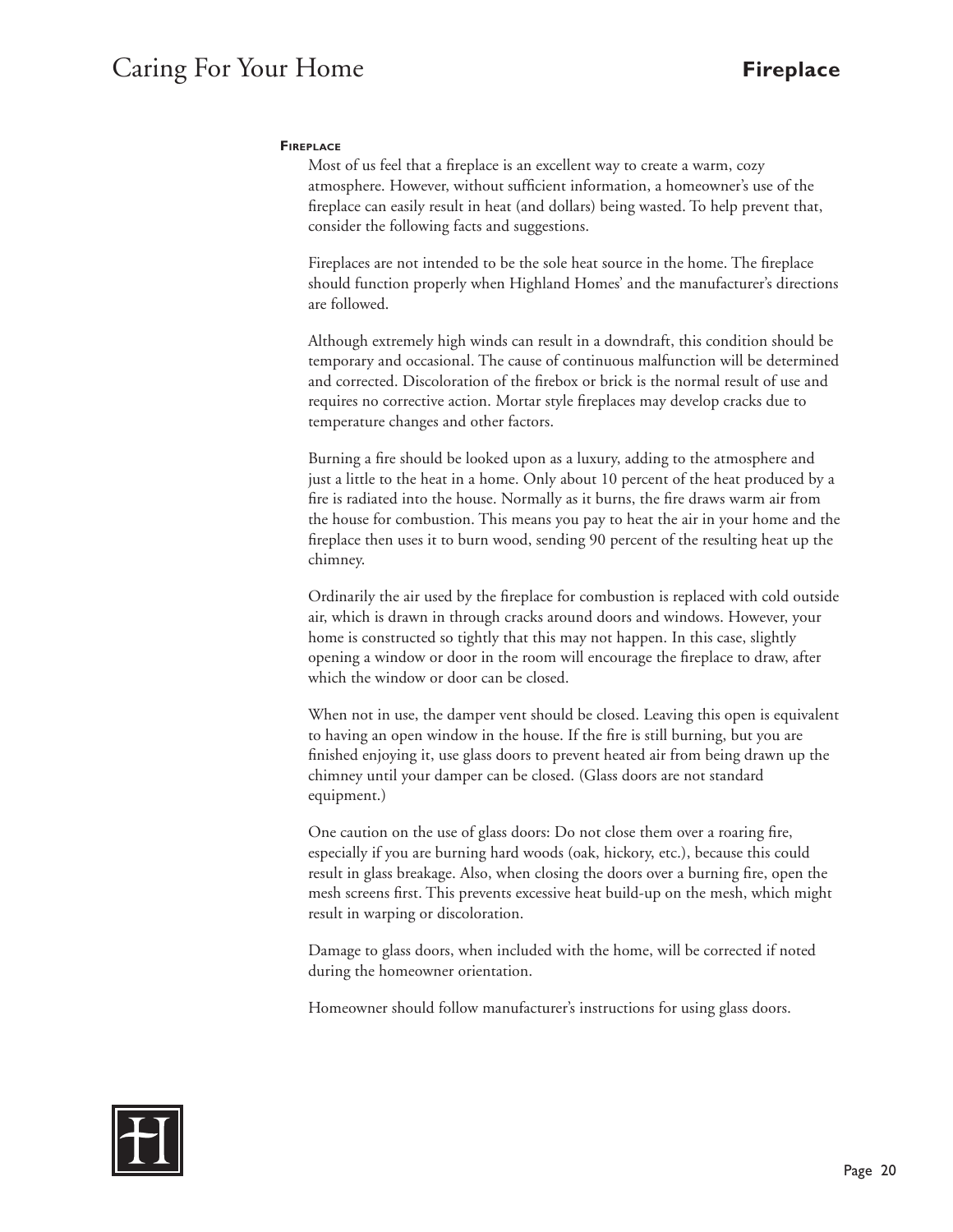# Caring For Your Home **Fireplace**

(continued)

Your objective in building a fire should be a clean, steady, slow-burning fire. Always begin with a small fire first to allow the components of the fireplace to heat up slowly. Failure to do so may damage the fireplace and can void the warranty. Make sure the grate is secured in place with clips. Start the fire by burning kindling and newspaper under the grate; two to three layers of logs stacked with air space between, largest logs to the rear, works best. One sheet of paper burned on top of the stack will help the chimney start to draw. Any logs 6" in diameter or larger should be split. Do not burn trash in the fireplace and never use any type of liquid fire starter.

Old ashes and coals should be removed from under the grate when completely cool. A light layer is desirable as an insulator and will help to reflect heat.

The timing on having your chimney cleaned will be determined by the way you use your fireplace and the type of wood you burn. Heavy use with softwoods or improperly seasoned woods will result in the need for more frequent cleaning, probably once each year. Creosote and other wood-burning by-products accumulate inside the flues over a period of time. This build-up can be a fire hazard. A qualified chimney sweep should be hired for this cleaning.

If the spark arrester, the cap at the top of the chimney, becomes clogged the diminished airflow will affect the performance of the fireplace and may be a fire hazard. Have the arrester cleaned professionally when needed.

If your fireplace is provided with a gas log starter to assist in starting the fire, before opening the gas valve, have a fireplace match or lighting device ready. Open the valve slightly to initially ignite the gas and keep the valve open only for the time required to ignite the logs. Take care to store the key to the valve out of the reach of children.

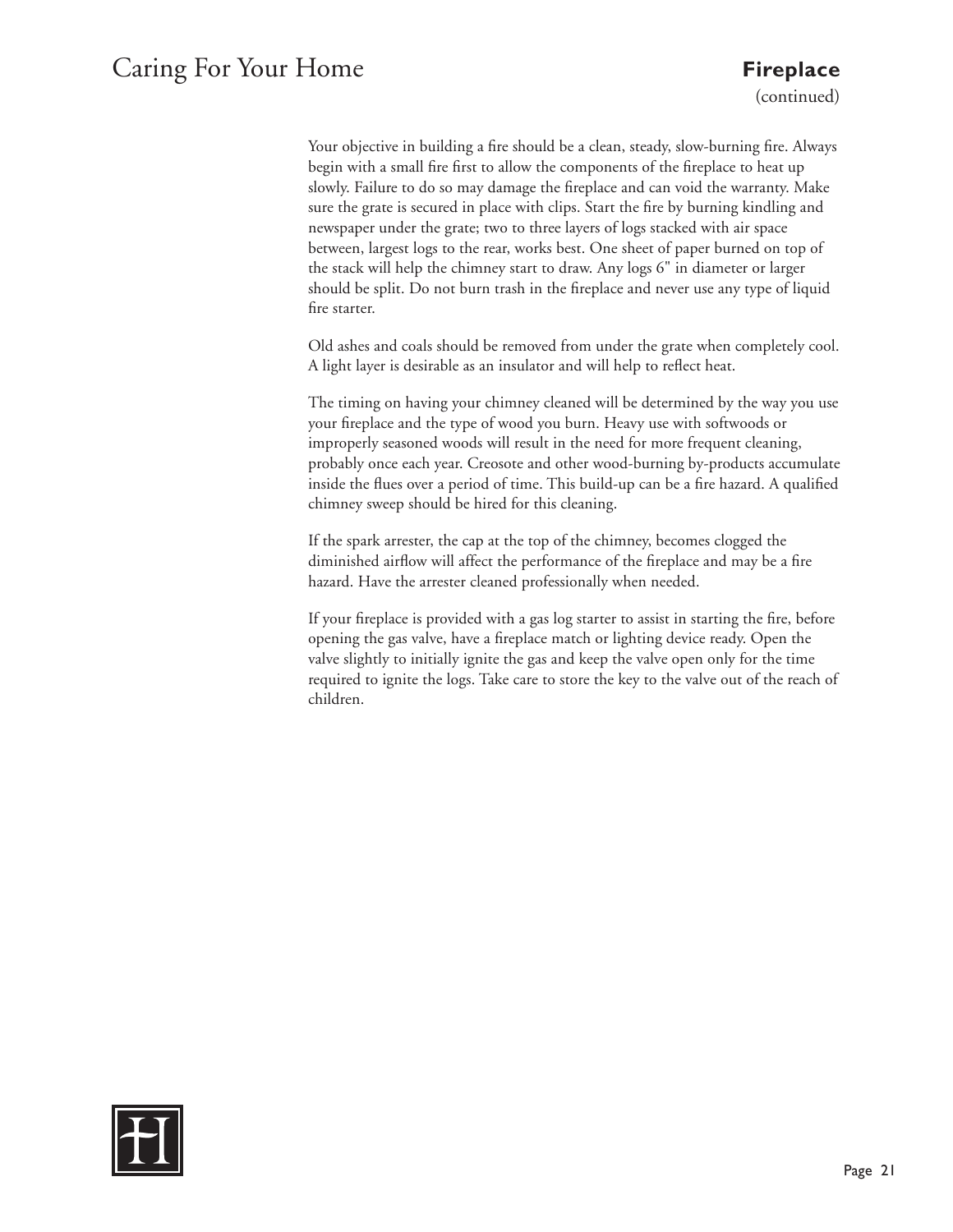# **Floor Covering**

Selection sheets provide a record of the brand, style and color of floor coverings in your home. Please retain this information for future reference. Refer to manufacturer's recommendations for additional information on the care of all floor covering products.

#### **Carpet**

Vacuuming high traffic areas daily will not only keep them clean but will help to maintain the upright position of the nap. Spills should be wiped up and stains spot cleaned immediately. Always dab at the stain; never rub it. Stain removers should be tested first on an out of the way area of the carpet, such as in a closet, to check for any undesirable effects. Professional cleaning should be performed regularly, usually bi-annually. Manufacturer recommends cleaning without soap – using the hot water extraction method.

Carpet seams will be visible. No gap or fraying is acceptable, however. Edges of carpet along mouldings and edges of stairs should be held firmly in place.

In some areas, metal or other edging material may be used where carpet meets another floor covering.

Stains or spots noted on the orientation list will be corrected by cleaning, patching or replacement. Highland Homes will not be responsible for dye lot variations if replacements are made.

#### **Filtration/Candle Burning**

Due to updated energy codes for new home construction, homes have become more airtight. The HVAC system is continually re-circulating air throughout the home using carpet as a filter, which can sometimes cause darkness along baseboards, under doors and around furniture. This condition is usually more evident on lighter shades of carpet and is no fault of the carpet itself. This condition can be attributed to the airflow of the home's HVAC system and outside agents introduced to the system through normal activities such as wood-burning fireplaces, candles and cooking. Proper maintenance of the HVAC filters help keep this condition to a minimum.

When candles are burned they may produce soot due to improper combustion and oils mixed into the candle wax. The resulting soot dissipates into the air as the candle burns and coats walls, baseboards and carpet. Burning candles is highly discouraged as it may result in costly damage to interior finishes.

# **Ceramic Tile**

This is one of the easiest floor coverings to care for. Simply vacuum when needed.

#### **Cleaning**

Occasionally, a wet mopping with warm water may be appropriate. Do not add detergent to the water. If you feel a cleaning agent is required, use a mild solution of warm water and dishwasher crystals (they will not result in a heavy, difficult-toremove lather on the grout). Rinse thoroughly.



### **Grout Discoloration**

Grout that becomes yellowed or stained can be cleaned with a fiber brush, cleanser and water. Grout cleansers and whiteners are available at most hardware stores.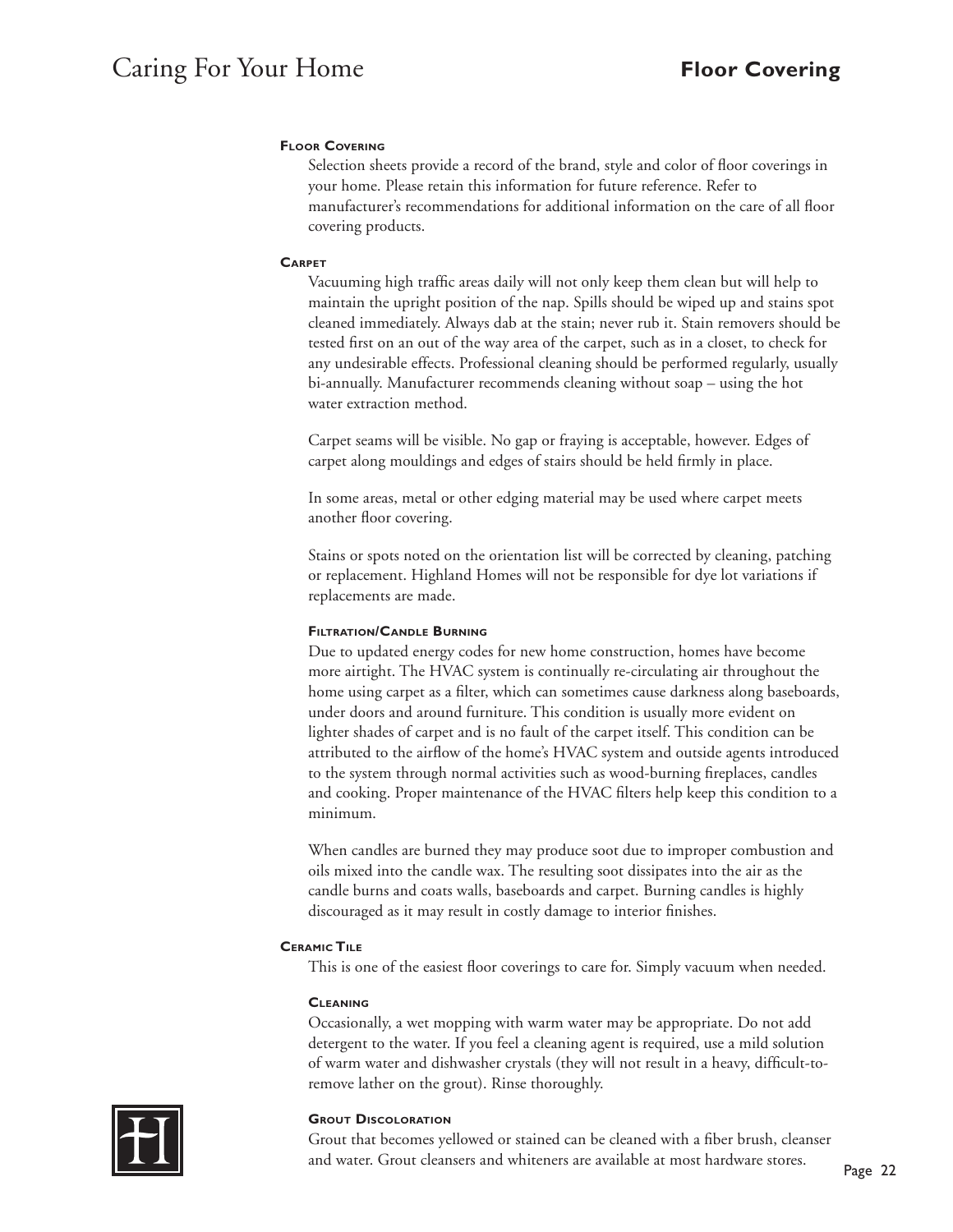# Caring For Your Home **Floor Covering**

(continued)

# **Limited Warranty**

Cracked, badly chipped or loose tiles noted on orientation will be repaired or replaced as needed. Highland Homes is not responsible for variations in color or discontinued patterns. New grout may vary in color from the original.

Cracks appearing in grout of ceramic tiles at joints or junctions with other materials are commonly due to normal shrinkage conditions. Highland Homes will repair grouting, if necessary, one time during the first year. Any grouting or caulking that is needed after that time is considered homeowner maintenance.

# **Separations**

Grout is for decorative purposes only; it does not hold the tile in place. Cracks in the grout can be filled using premixed grout, which can be purchased from flooring or hardware stores. Follow package directions.

# **Hardwood Floors**

Readily noticeable cosmetic defects noted on the Homeowner Orientation list will be corrected by Highland Homes. Homeowner is responsible for routine maintenance of hardwood floors. It is important to identify the type of wood flooring installed in the home. There are specific maintenance procedures for each floor type and finish. The manufacturer's recommentations should always be followed when cleaning wood flooring.

# **HUMIDITY**

Wood floors will respond noticeably to changes in the humidity level in the home, especially in the winter. It is recommended that you keep the humidity level between 35-55%. This may require the use of a humidifier.

# **New Wood Floors**

Wood floors will exhibit the following traits:

- ~ When new, small splinters of wood will appear.
- ~ Dimples or scratches can be caused by moving furniture, dropping heavy or sharp objects, etc.
- ~ Some shrinkage or warping can be expected, especially during the winter months when your home heater or fireplace are drying the air.
- ~ Warping will occur if the floor becomes wet repeatedly or is thoroughly soaked even one time.
- ~ A dulling of the finish in heavy traffic areas is likely; a white, filmy appearance is caused by moisture (often from wet shoes or boots).

# **Spills**

Food spills should be cleaned up in a timely manner using a very dry cloth. Use vinegar and warm water solution for tough food spills.

# **Shoes**

Avoid walking on your hardwood floors with spiked or damaged heeled shoes.

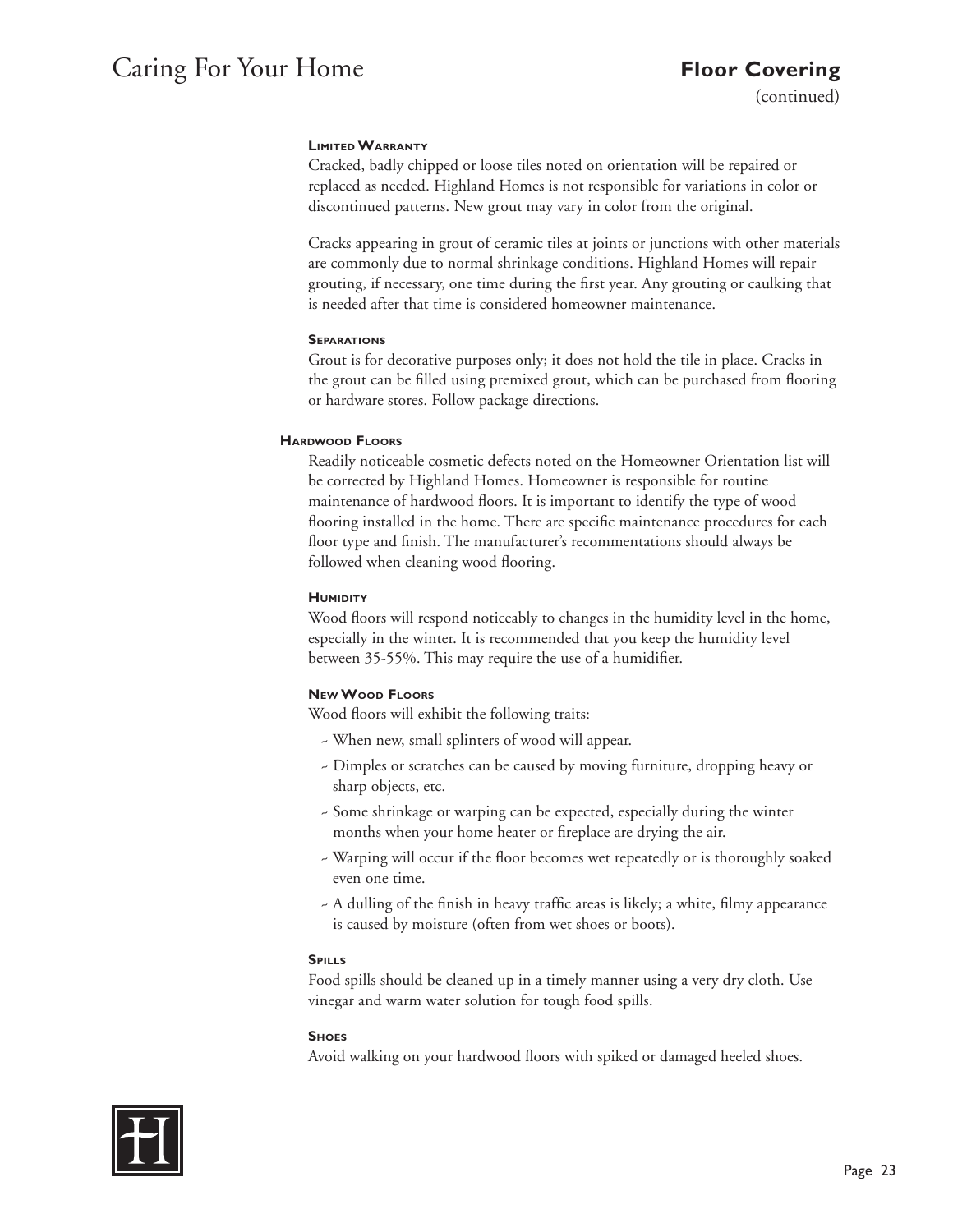# Caring For Your Home **Floor Covering**

(continued)

# **Mats / Rugs**

Use protective mats at the exterior doors to help prevent sand and grit from getting on the floor. Gritty sand is wood flooring's worst enemy. Do not use rubber, foam backed, COCO fiber or plastic mats as they may discolor or scratch the floor. To prevent slippage of mats or area rugs use an approved rubber rug underlay.

# **Pets**

Pet's nails will scratch wood floors. Keep their nails trimmed and paws clean. Pets can track in substances that can cause scratching and stains.

# **Furniture Legs**

Install proper floor protectors or furniture protectors on hardwood floors.

# **Cleaning**

Vacuum or sweep on a daily basis or as needed with a soft bristled attachment or broom. Don't use a vacuum with a beater bar or rotary brush.

Never wet mop a hardwood floor. Excessive water causes wood to expand, possibly damaging the floor. When the floor becomes soiled, check with your wood floor manufacturer for recommended cleaning products.

Use ice to harden tough substances like gum. Gently scrape with plastic scraper or credit card being careful not to scratch the floor.

Waxing or the use of products like Murphy Oil Soap are not necessary or recommended.

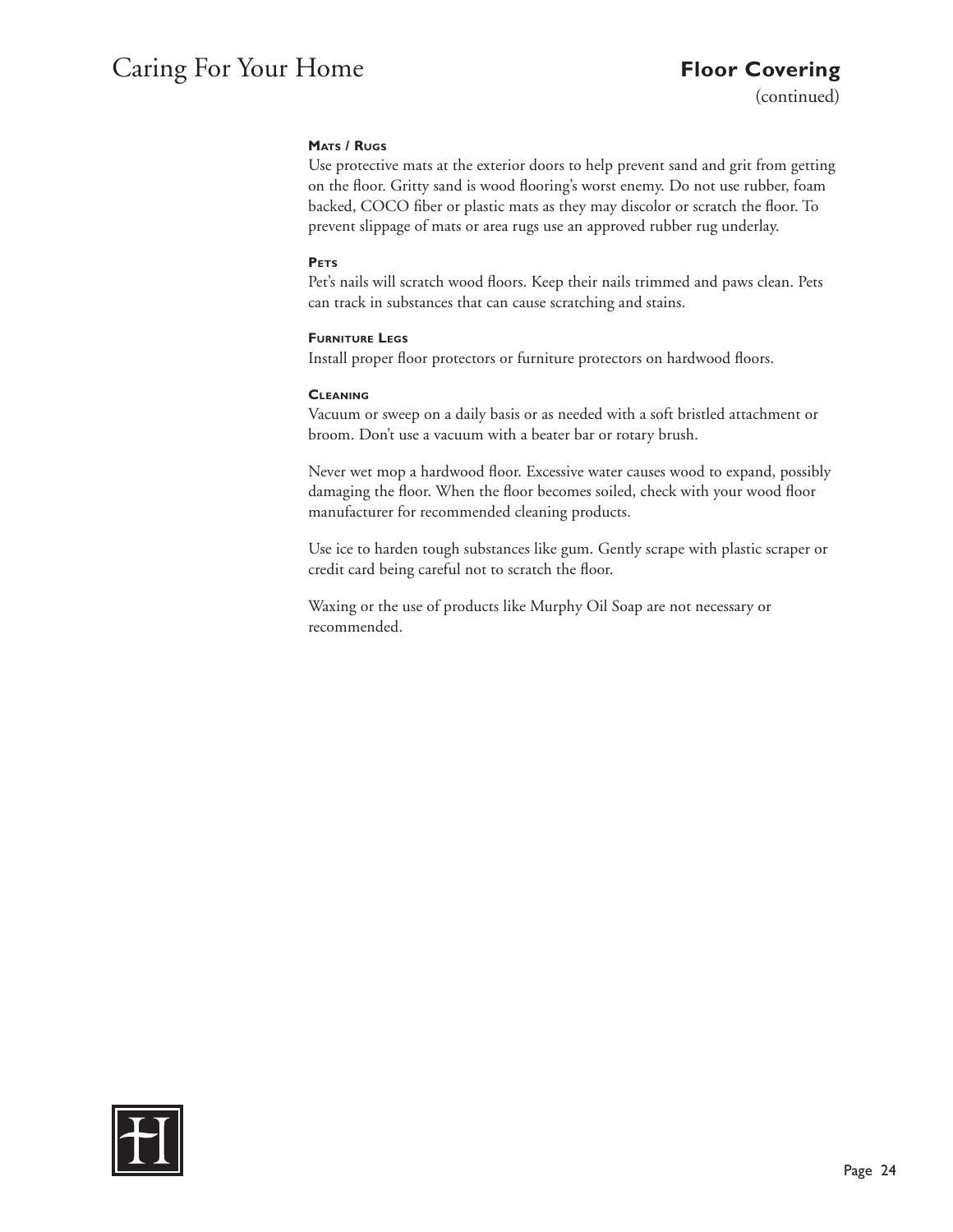### **Corner pops**

Vertical cracks usually appear on outside corners of your foundation. These are normal and not a sign of structural issues. When they appear you should seal them with a concrete caulk to prevent moisture from freezing inside the crack and causing the corner to "pop off". If the corner does pop off you can epoxy and concrete float the section back.

### **Watering maintenance**

Texas soils vary drastically across the state. However, it is common to find expansive clay soils in most locations. Expansive soils absorb water and swell in the winter and dry up and shrink in the summer. While it is virtually impossible to eliminate all foundation movements, controlling the moisture content of the soil and keeping it relatively constant throughout the year can minimize them.

As a homeowner you should implement a program of proper foundation watering. This can be done by either using typical lawn and landscape irrigation or by a separate foundation watering system using a soaker hose or drip tube irrigation. Drip irrigation or soaker hoses should not be placed against the foundation, but approximately 12 to 20 inches away. The soil around your foundation should receive the equivalent of one inch of rainfall per week throughout the year, either by natural rainfall or manual watering (landscape irrigation or soaker hose). You should visually inspect the soils periodically around your foundation to ensure there is no erosion of the soils and that the soils are not separating from the foundation.

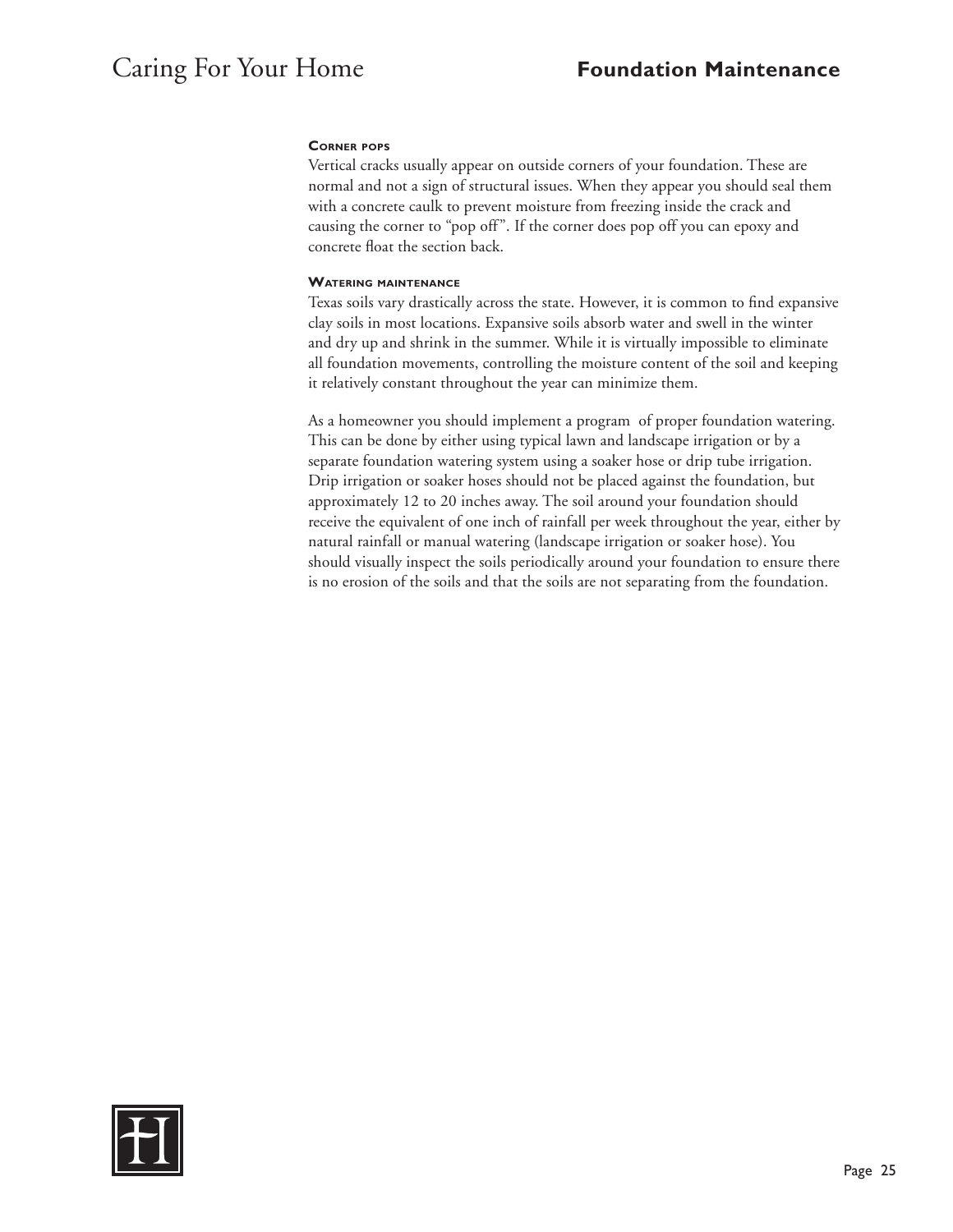### **Garage Overhead Door**

Since the garage door is a large, moving object, periodic maintenance along with following the manufacturer's instructions will ensure safe and reliable operation.

#### **Maintenance**

Every six months a silicone spray lubricant should be applied to all moving parts: track, rollers, hinges, pulleys and springs. At this same interval, check to see that all hardware is tight and operating as intended without binding or scraping. To prevent drips on cars or the concrete floor, do not over lubricate.

#### **Light Visible**

Garage overhead doors cannot be air tight, and typically some light will be visible around the edges and across the top of the door. Severe weather conditions may result in some precipitation entering around the door.

#### **Lock**

If the lock becomes stiff, a graphite lubricant will make it work more easily. Do not use oil on a lock as it will stiffen in winter and make the lock difficult to operate. Locks will usually be disabled with the installation of a garage door opener.

#### **Opener**

If an electric door opener is installed, be sure the door is completely unlocked. You may want to remove the emergency release rope if your vehicle interferes with it.

#### **PAINTING**

The garage door should be repainted when the home is repainted or more often if needed to maintain a satisfactory appearance.

#### **Cedar Clad Doors**

You will need to restain your cedar doors every 1-2 years to maintain the proper stain color and to protect the door from exterior weather elements.

#### **Safety**

The garage door should operate smoothly and with reasonable ease. The door can become misaligned and require adjustment, which Highland Homes will provide for the first year of the limited warranty.

Do not allow anyone except the operator near the door when it is in motion. Keep hands and fingers away from all parts of the door except the handle. Do not allow children to play with, or around, the door.

For your safety, after the expiration of the one-year warranty, have any needed adjustments made by a qualified specialist. The door springs are under a considerable amount of tension and require special tools and knowledge for accurate and safe servicing. Have the door inspected by a professional garage door technician after any significant impact to the door.

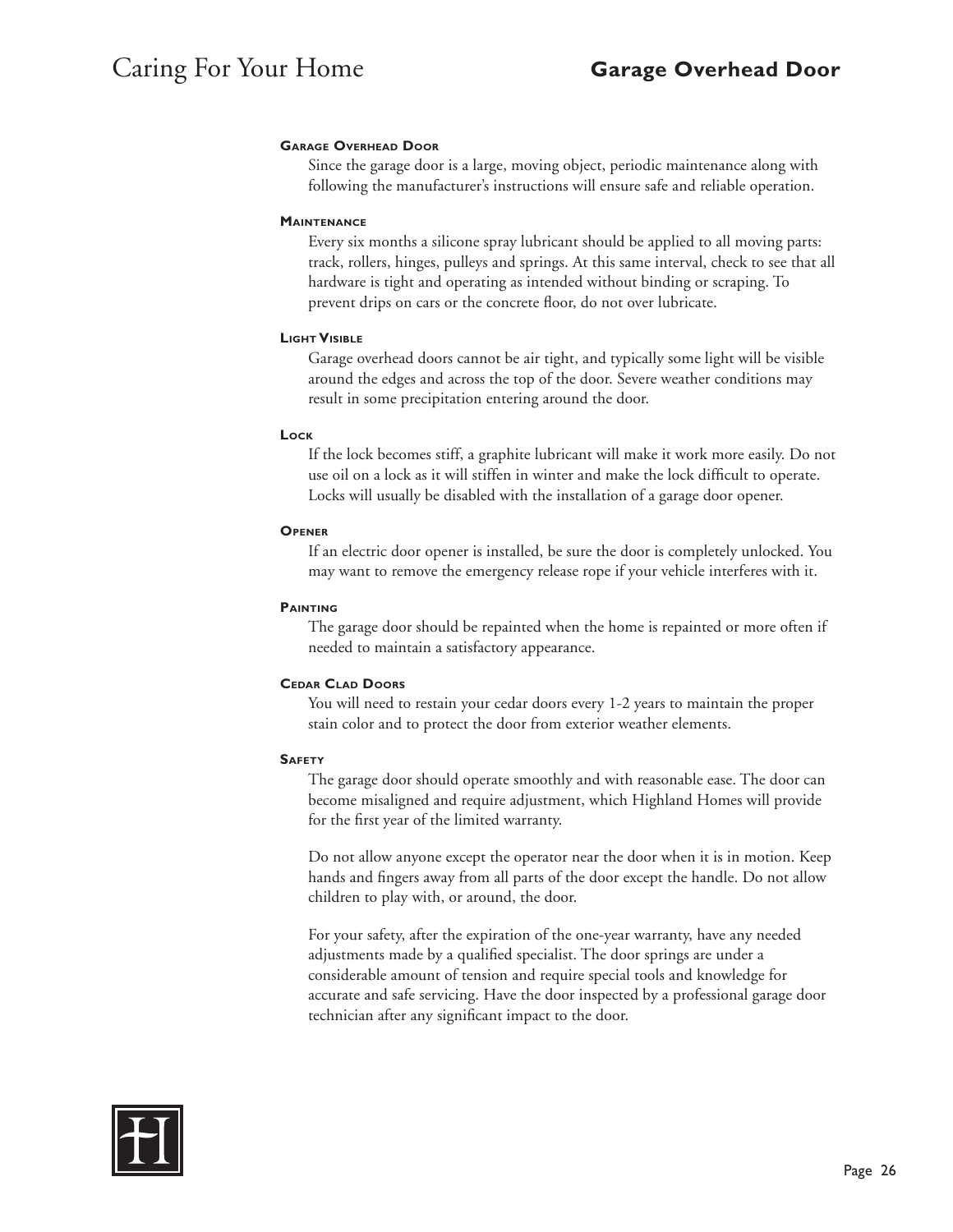# **Gas Shut Offs**

There is a shut off on the gas line at or near its connection to each item that operates on gas. In addition, there is a main shut off at the meter. These are pointed out during the homeowner orientation. If you suspect a gas leak, leave the home and call the gas company immediately for emergency service. Valves in line with the pipe are open. When the valve is turned perpendicular to the pipe it is off.

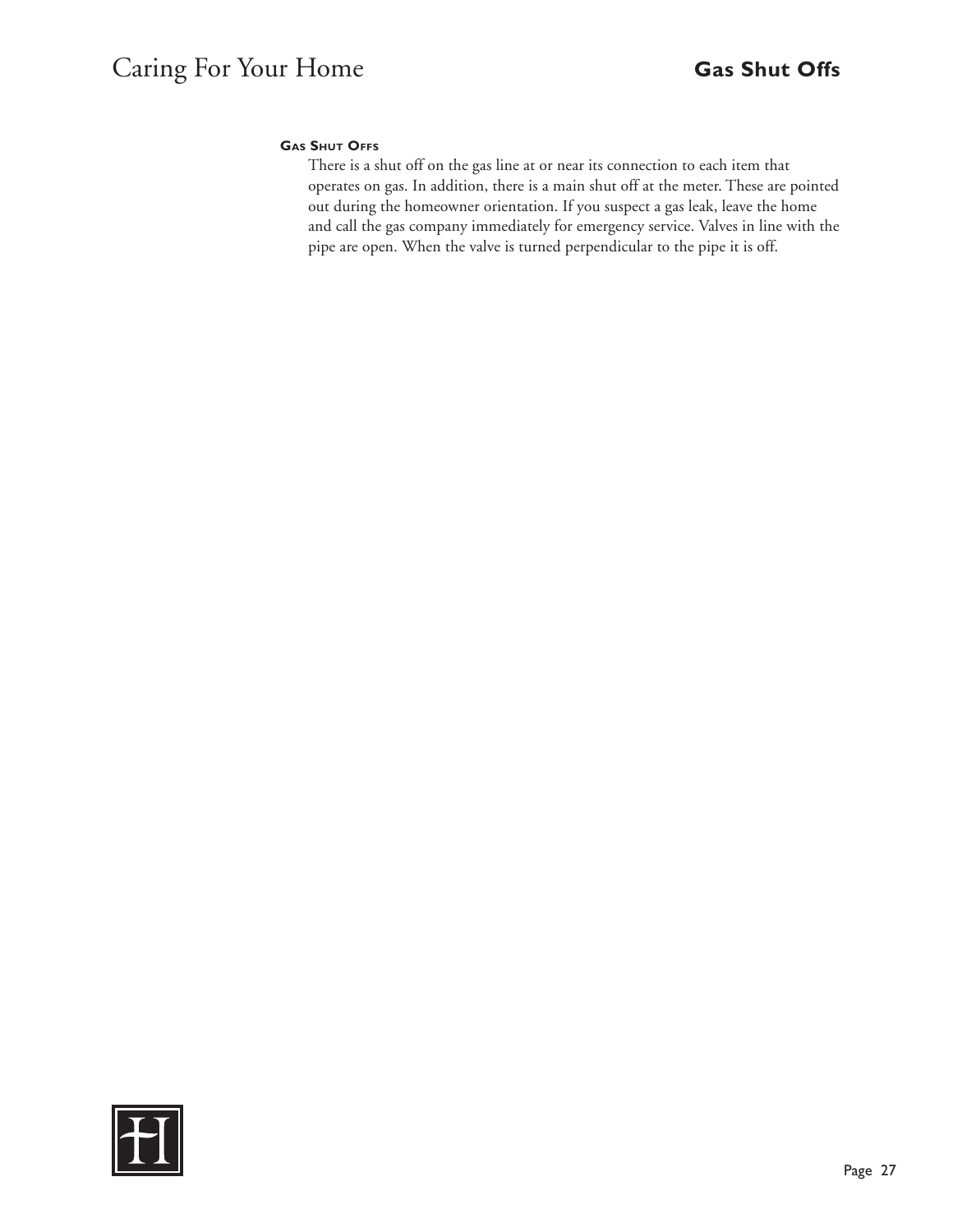### **Alterations**

It is the homeowner's responsibility to maintain the drainage as established. If the drainage pattern is altered either by action taken directly or instigated by the homeowner or his agent, or as a result of neglect of maintenance, the warranty is void.

#### **Grading and Drainage**

The final grades around your home have been inspected and approved for proper drainage of your lot. The local building authorities as well as Highland Homes make inspections.

### **Positive Drainage**

Maintenance of positive drainage away from the foundation as well as all concrete slabs and walks is the responsibility of the homeowner. Failure to maintain these areas can result in damage to the foundation and void the limited warranty.

*It is essential that you maintain the slopes around your home in order to meet the engineered design criteria called for on the subdivision grading plat. This grade allows the water to drain away from the home as rapidly as possible. Failure to do so by installation of any barriers after closing (i.e., landscaping, patios, decks, pools, retaining walls, etc.) will alter the established drainage patterns and can result in structural damage.*

### **New Son**

New sod installation and the extra watering that accompanies it can cause temporary drainage problems, as can unusually severe weather conditions.

# **Roof Water**

Do not remove splash blocks and/or downspout extensions from under the downspouts. These keep water draining away from your home.

# **Backfill Settlement**

During construction, it is necessary to excavate an area larger than the foundation of your home. In addition, some trenching is necessary for installation of utility lines. Although the soil is replaced and re-compacted, it does not return to its original density. Some settling will occur, especially after prolonged heavy rainfall. This can continue to occur for the first few years you are in your home, depending on the amount of precipitation that occurs and other factors. Inspect the perimeter of your home regularly for signs of settling. If these areas settle, Highland Homes will correct it one time and will subsequently provide the homeowner with fill dirt during the first year warranty. Homeowner should expect some settling of backfill soils.

# **Recommendations**

Highland Homes will inspect problems reported in writing during the one-year warranty period and advise the homeowner as to corrective actions that he/she might take.

#### **Swales**

In most cases, drainage swales do not follow property boundaries. Highland Homes will not alter drainage patterns to suit individual landscape plans. Typically, a lot will receive water from and/or pass water onto other lots. For this reason, homeowner changes in grade often affect those adjacent or nearby. Highland Homes advises homeowners against making such changes. Swales will have higher moisture content than adjacent soils.

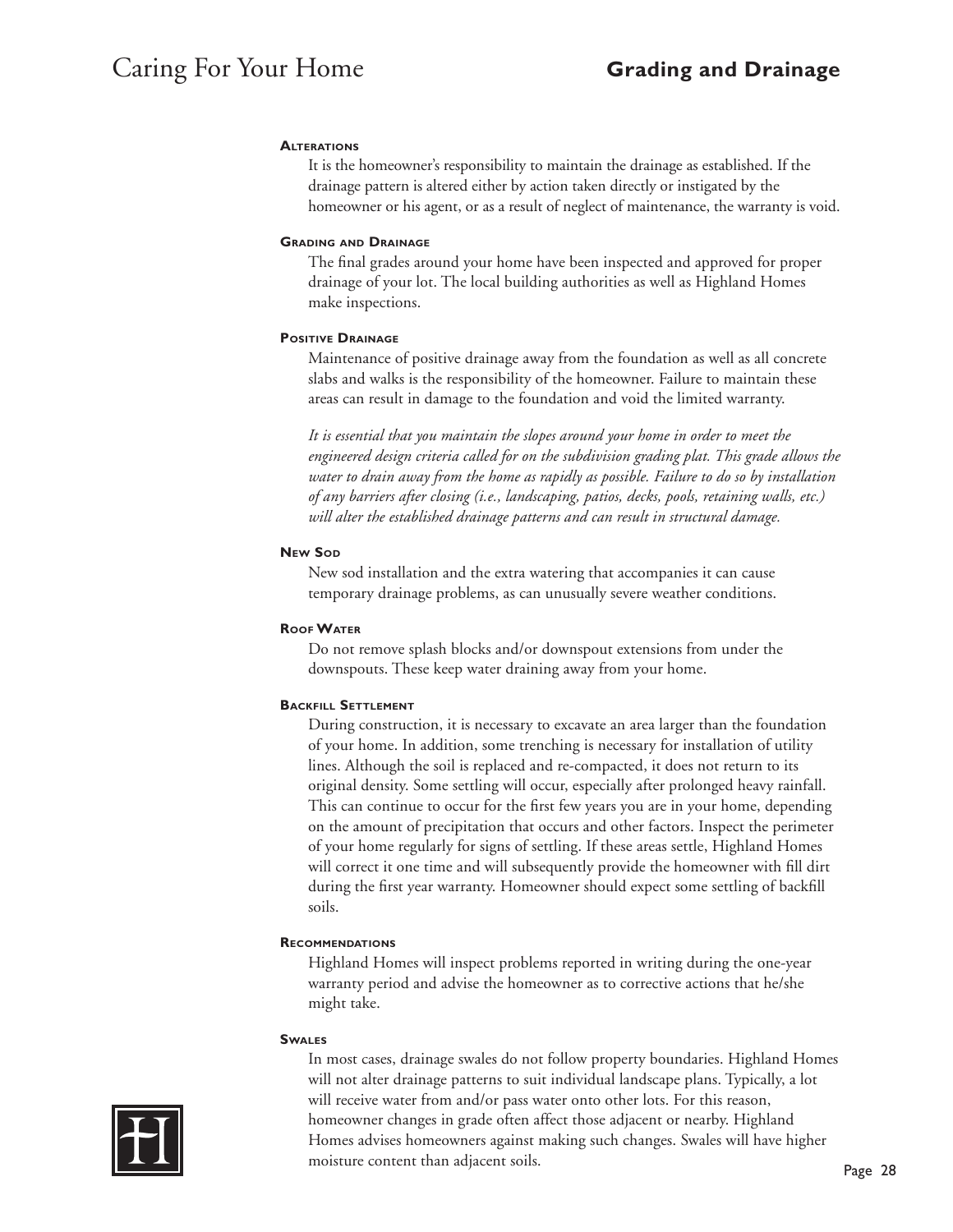### **Gutters and Downspouts**

Gutters must be checked periodically and cleared of leaves and other winddeposited debris, along with clearing any collection boxes installed for drainage. Materials that accumulate in gutters can slow the process of draining water from the roof, cause overflows, and/or clog the downspouts. Do not lean ladders against gutters. Since gutters are painted to match your home, repaint them when you repaint your home.

#### **Leaks**

If a joint between sections of gutter drips, caulk the inside joint using a commercial gutter caulking compound available at hardware stores.

#### **O**verFLOW

Gutters may overflow during periods of excessively heavy rain. It is expected that small amounts of water (up to 1") will stand for short periods of time in gutters immediately after rain. No correction is required for these conditions.

#### **Maintenance**

Periodically check the elbow or connection to drainage system at the bottom of the downspouts to make sure they are secure and not eroding the ground adjacent to the foundation.

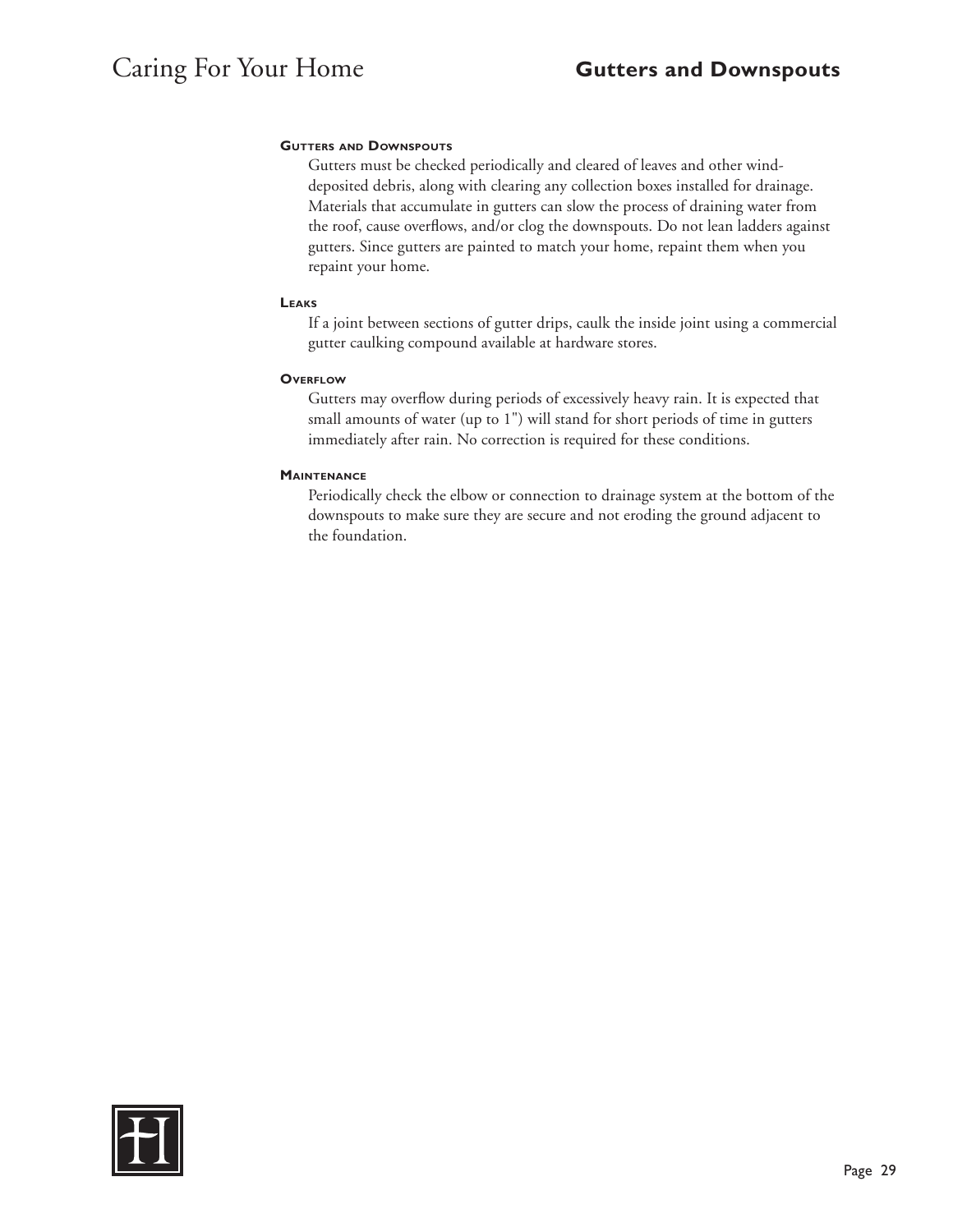# Caring For Your Home **Hardware**

# **Hardware**

Doorknobs and locks should operate correctly. Some slight adjustments may be needed due to normal shrinkage of the framing. Highland Homes will do these adjustments during the 1-year limited warranty period. Dents, chips, scratches, etc., in door hardware, towel bars, shower doors, etc., which are noted on the orientation list will be repaired.

Doorknobs will loosen over time and can easily be tightened by simply adjusting the fastening screws.

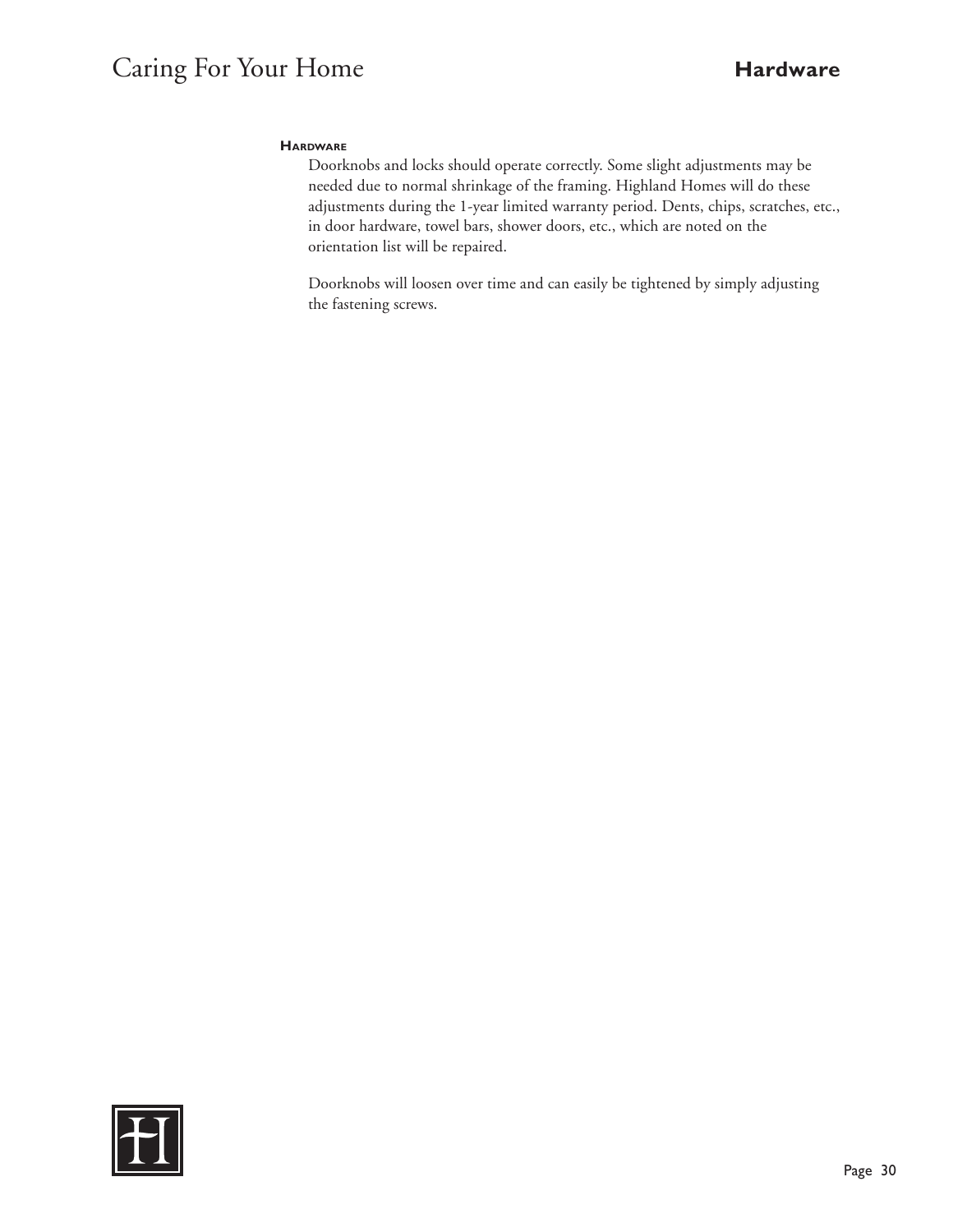# **Heating System**

The heating system installed in your home will provide you with many years of comfort if given proper care and maintenance. Heating systems will be installed in accordance with local building codes, as well as engineering designs of the particular model home.

# **Maintenance**

It is recommended that you obtain a maintenance contract with the installation company for bi-annual HVAC maintenance checkups.

# **Adjust Heat Vents**

Experiment with the adjustable registers in your home to establish the best heat flow for your lifestyle. Generally, heat can be diminished in seldom used or interior rooms. This is a very individual matter and you will need to balance the system for your family. In particular, attention is drawn to the fact that rooms further away from the furnace will need to have vents opened more.

# **Combustion Air**

In some cases, an outside combustion air duct is included to supply fresh air for the furnace and water heater. The supply of fresh air is vital to the safe and efficient operation of both items and should not be limited in any way.

# **Do Not Overheat**

Your new home should not be overheated. Overheating can cause excessive shrinkage in framing lumber and may materially damage the home. In the beginning, use as little heat as possible and increase it gradually.

# **Duct Noise**

Some popping or pinging sounds are the natural result of ductwork heating and cooling in response to airflow as the system operates.

# **Duct Placement**

The exact placement of heat ducts may vary slightly from those positions shown in similar floor plans.

# **Ductwork**

Although the heating system is not a "sealed system," the ductwork should remain attached and securely fastened. If it becomes unattached, Highland Homes will repair as needed within the limited warranty period.

# **Filter**

Remember to change the filter monthly (1" filters) or every 3-6 months (4" filters). A clogged filter can slow airflow and cause cold spots in your home. Although it takes less than one minute to change the filter, this is one of the most frequently overlooked details of normal furnace care. Buy filters in large quantity for the sake of convenience.

# **Furnished Home**

The heating system design was planned with a furnished home in mind. If you move in during the cooler part of the year and have not yet acquired all of your draperies and furnishings, the home may seem cooler to you than you would expect.

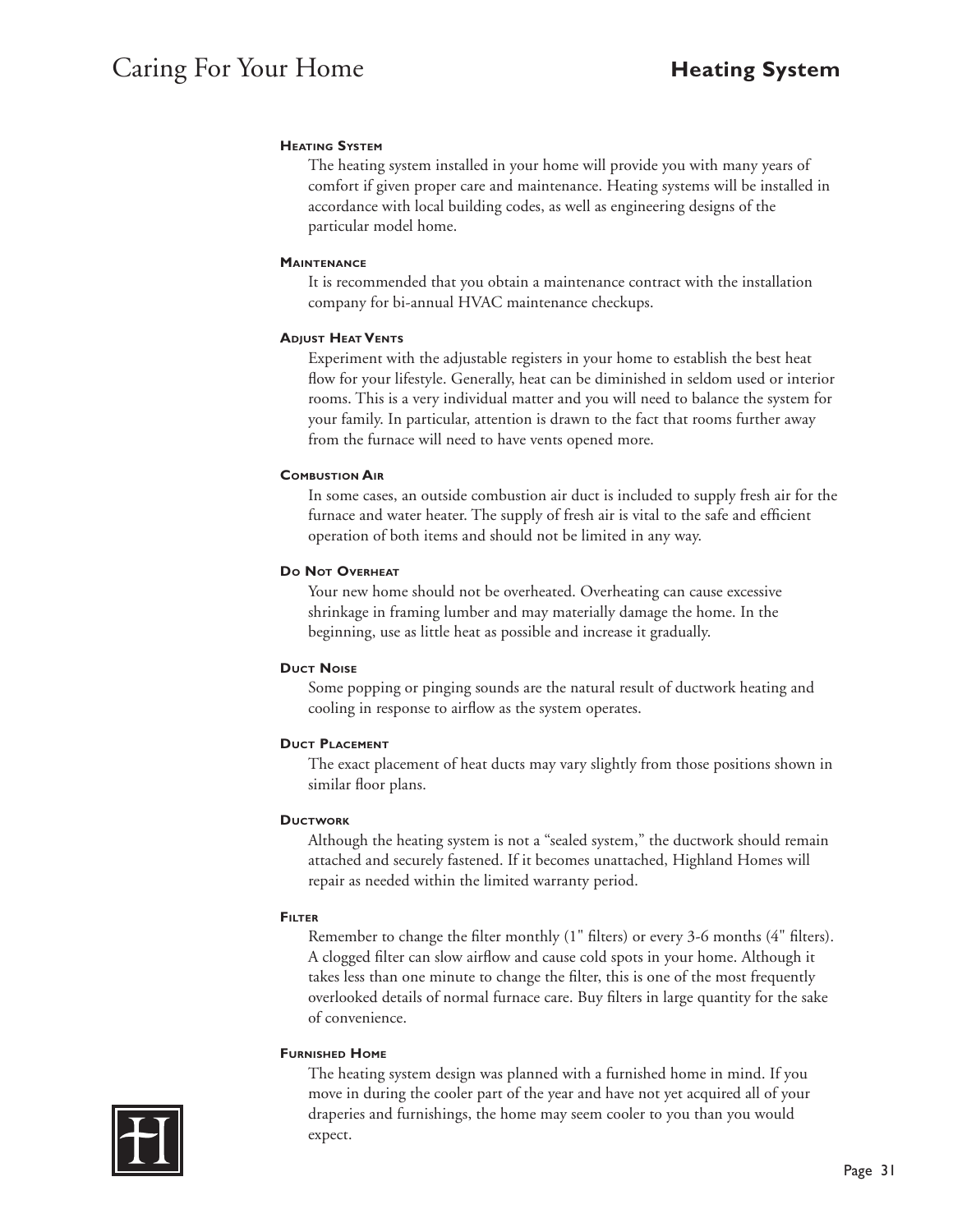# Caring For Your Home **Heating System**

(continued)

# **Gas Odor**

If you smell gas, vacate the home immediately and call the gas company immediately. Also notify the plumber listed on your emergency list and Highland Homes Warranty Department.

# **Manufacturer**

Good maintenance of the furnace can save energy dollars as well as prolong the life of the furnace itself. Carefully read and follow the manufacturer's literature on use and care. The guidelines here include only general information.

# **Odor**

It is normal for the heating system to emit an odor for a few moments when it is first turned on after an extended period of not being used.

# **Return Air Vents**

For maximum comfort and efficient energy use, place furniture and draperies to allow unobstructed airflow from registers and cold air returns.

# **Temperature Variations**

Normal temperature variations from floor to floor (depending on the style of home) can be as much as 10 degrees or more on extremely cold days. The furnace blower will typically cycle on and off more frequently and for shorter periods of time during severe cold spells.

# **Thermostat**

The furnace will come on automatically when the thermostat registers below the temperature setting. Setting the thermostat to a higher temperature will not heat the home faster. Thermostats are calibrated to within plus or minus 5 degrees.

# **Trial Run**

Have a trial run early in the fall to test the furnace. (The same applies to A/C in the spring.) If service is needed, it is much less inconvenient to discover it prior to the heating season.

# **Troubleshooting**

The furnace has an on/off blower power switch. It is located outside the furnace and looks like a regular light switch. This switch simply overrides all furnace commands and manually shuts down the blower. This is usually only done when maintenance service is being performed. The thermostat will be blank when this switch is off.

The furnace/blower panels must be positioned correctly for the furnace blower to operate. These panels compress a button that tells the blower it is safe to operate. If these panels are not on tightly, the fan will not come on.

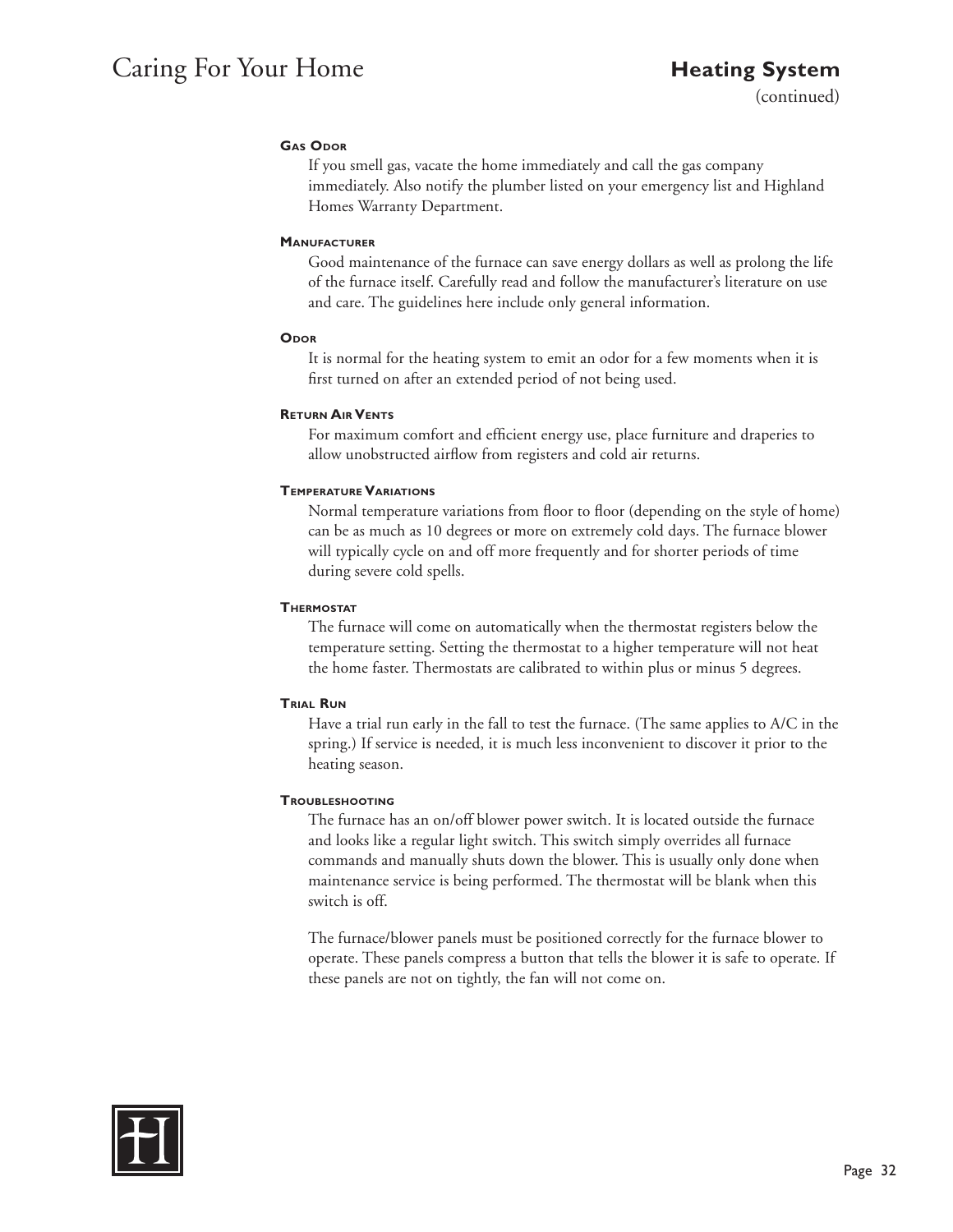# Caring For Your Home **Insulation**

### **INSULATION**

The effectiveness of blown insulation is diminished if it is uneven. The last step in any work done in your attic (for example, the installation of a TV antenna) should be to check that the insulation lays smooth and even. (Do not step on drywall ceilings; personal injury or damage to drywall can result.)

Insulation will be installed to meet or exceed the building codes applicable at the time of construction.

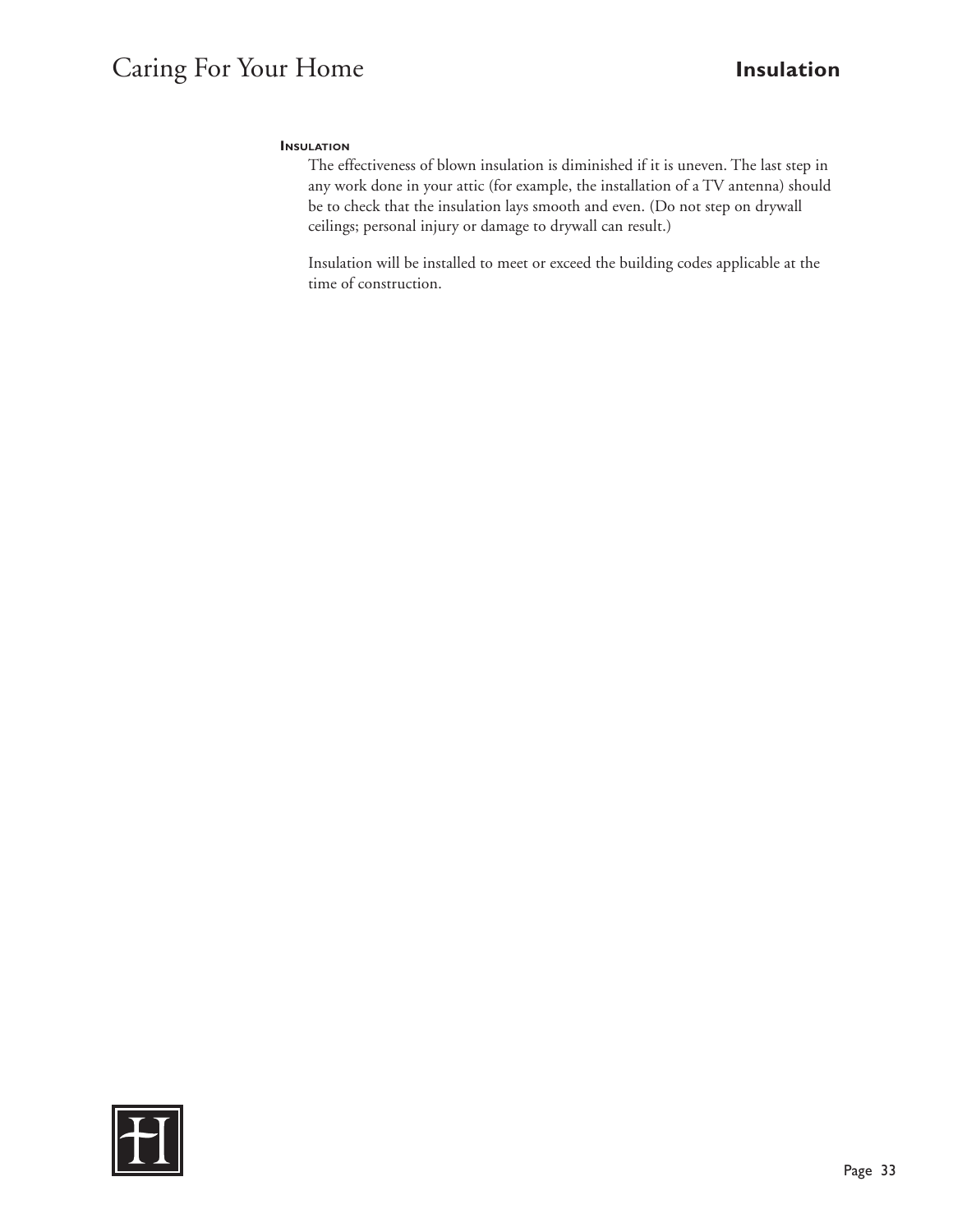# Caring For Your Home **Landscaping**

# **BARK/ROCK BEDS**

Do not allow edgings around decorative rock or back beds to dam the free flow of water away from the home. A non-woven membrane, such as Typar or Mirafi, can be used between the soil and rock or bark to restrict weed growth while still permitting normal evaporation of ground moisture.

# **HOA**

Be sure to check the homeowner association guidelines and/or requirements prior to landscaping or making changes in an established design.

### **IRRIGATION**

Make provisions for efficient irrigation; drain and service sprinkler systems on a regular basis. Conduct operational checks on a weekly basis to ensure proper performance of the system. Adjust as needed for proper coverage.

Sprinkler heads should be directed away from the home.

# **New Trees**

Provide simple staking of trees for a minimum of two years.

# **Planning**

Locate new plants and irrigation heads out of the way of pedestrian/bicycle traffic and car bumpers.

Space additional groves of trees or single trees to allow for efficient mowing and growth. Prune woody plants as needed.

Group plants with similar water, sun and space requirements together.

# **Plant Selection**

Plant with regard to your local climate. Consider ultimate size, shape and growth of the species.

# **Soil Mix**

Provide good soil mixes with sufficient organic material.

Use mulch at least three inches deep to hold soil moisture and to help prevent weeds and soil compaction. Make sure not to cover weep holes around the foundation.

Always maintain a proper slope away from your home to maintain efficient drainage.

Apply appropriate fertilizer, weed and pest controls, etc., as needed for optimum growth. Investigate organic compounds for additional protection of the environment.

# **Utility Lines**

Settlement will not disturb your utility lines; however, you may see a slight depression develop in the front lawn along the line of the utility trench. To correct this, spread top soil to level the area.

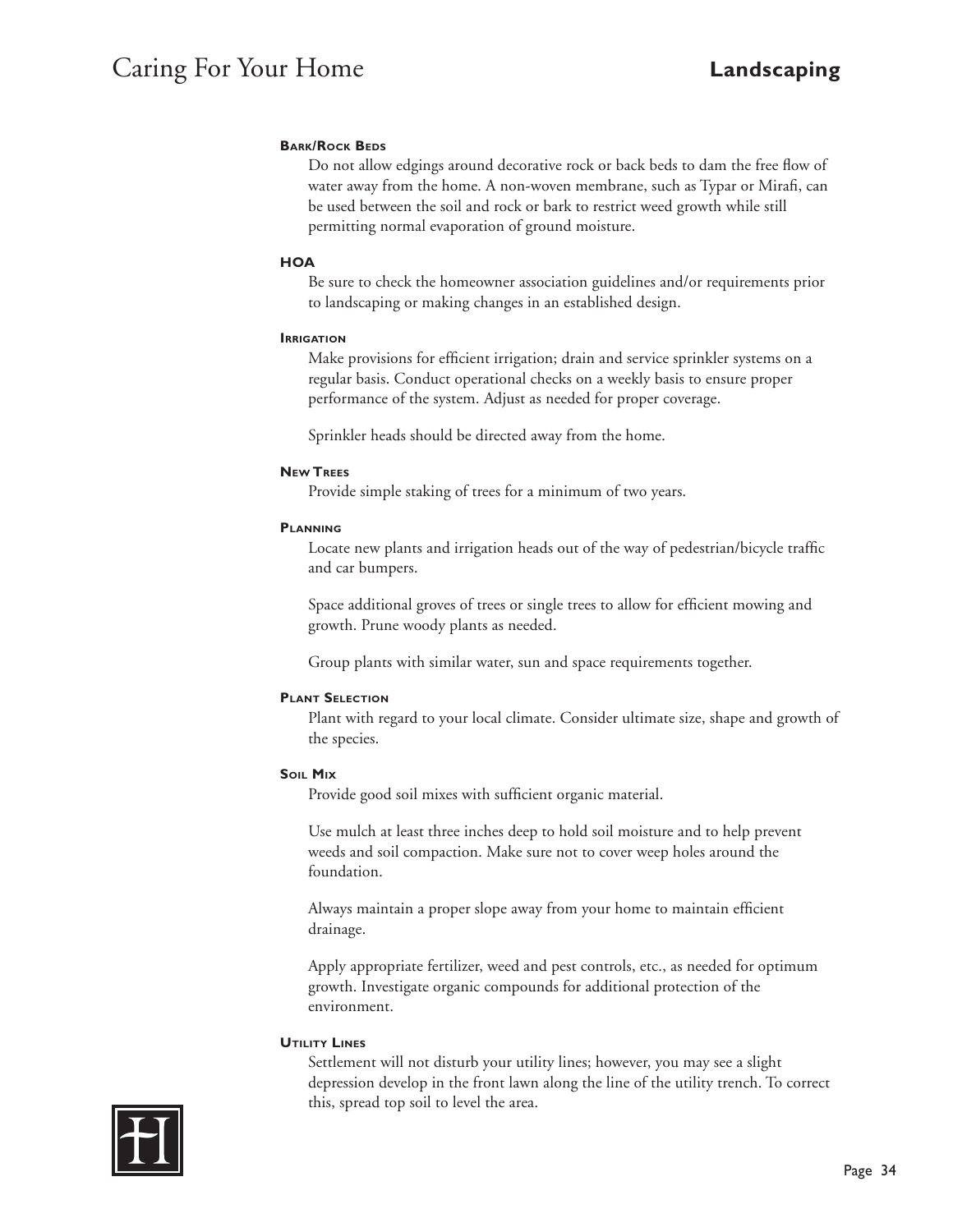# **Waiting to Landscape**

Ground left unlandscaped too long will erode. In the event of soil erosion due to the homeowner's untimeliness in landscaping, Highland Homes will not be responsible for bringing back the correct grade.

# **Watering Procedures for New Sod / Shrubs / Trees**

Newly established lawns and landscapes require frequent watering. For routine watering of established sod and trees, consult your local watering guide.

Even with proper watering, any tree that has been transplanted may lose its leaves. However, it should start to show new growth within 2 months in the spring and summer growing season. This is a natural process.

Since each yard is different, you will need to water whenever it is dry. Different types of soil hold moisture longer than others. If trees, sod, or shrubs get too dry, even one time, they may lose their leaves or turn brown, eventually coming back with proper care. And remember, it is necessary to water all year long, at least weekly during winter and fall, as long as temperatures are above freezing.

Over watering of side yards can create standing water. Please coordinate watering with your neighbor to avoid this situation.

Check with a local nursery about suggestions for fertilizing new sod, shrubs and trees.

In drought conditions, be sure to follow watering procedures and times issued by the city that provides your water service to avoid any unnecessary fines.

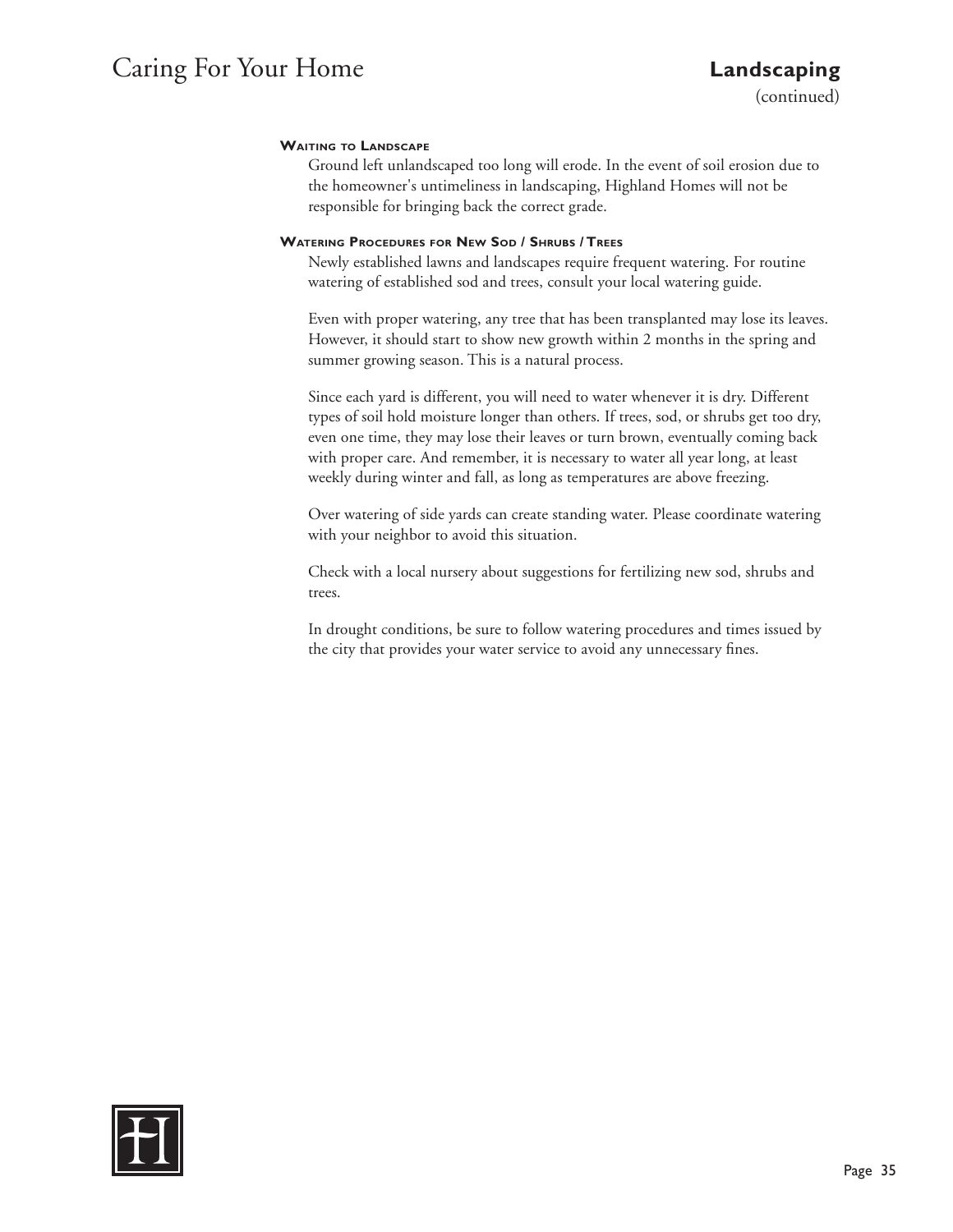# Caring For Your Home **Mirrors**

# **Mirrors**

To clean your mirrors use any reliable liquid glass cleaner or polisher available at most hardware or grocery stores. Avoid splashing water under the mirror. The moisture will cause the silvering to deteriorate.

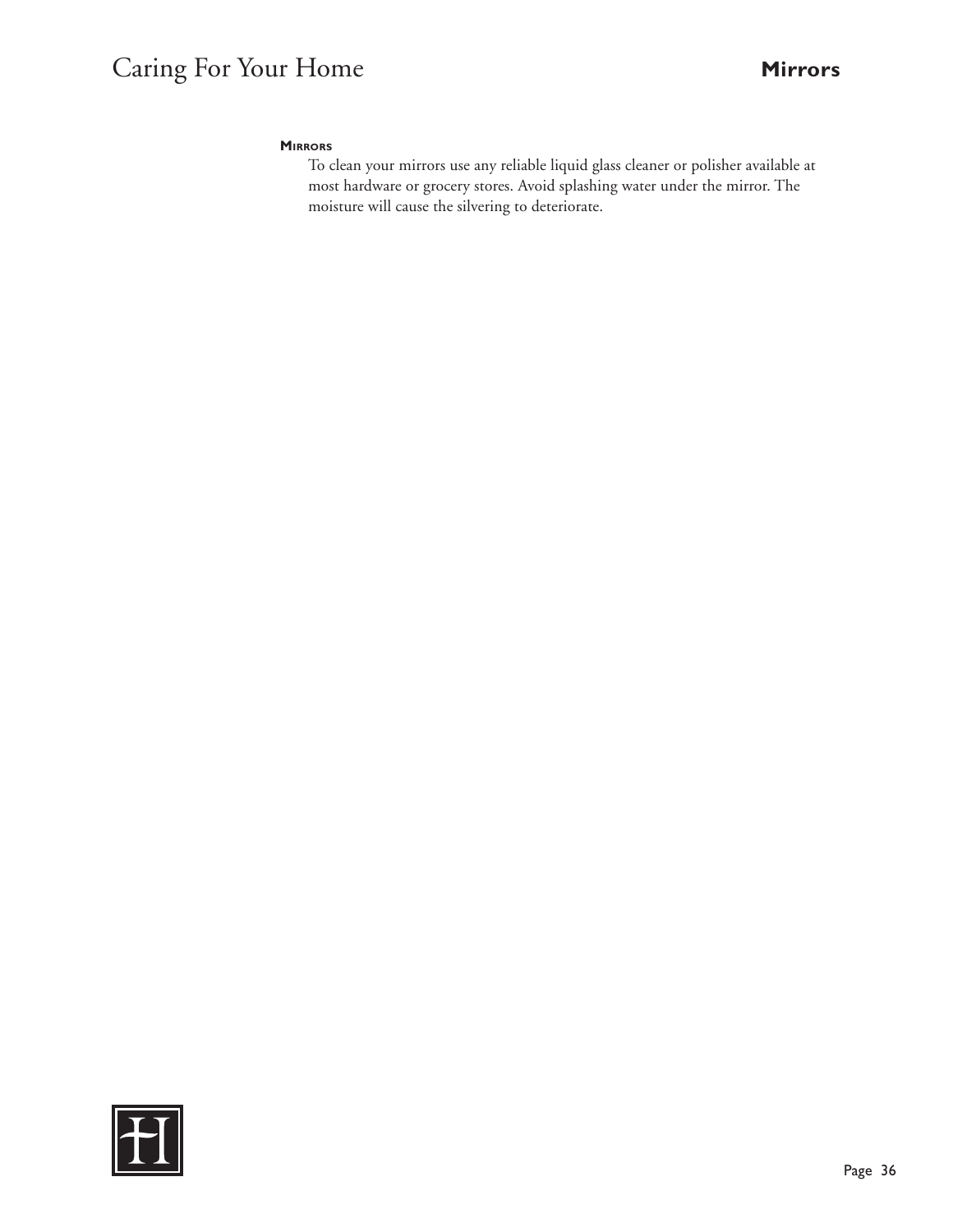### **Mold Disclosure**

Mold is everywhere, both in indoor and outdoor environments. Therefore, everyone is exposed to some form of mold on a daily basis without evident harm. However, according to the Consumer Product Safety Commission and the American Lung Association, some diseases or illnesses have been linked with biological pollutants in the indoor environment, including some forms of mold. Since many of these medical conditions have causes unrelated to the indoor environment, it is unknown if potential health problems relate exclusively to poor indoor air. Regardless, you should monitor your home for mold growth or potential mold growth.

Mold growth is the result of the interaction of several factors, including moisture, nutrients, fungal spores, temperature and time. Of these factors, the only component that can reasonably be controlled is moisture. If excessive moisture or water accumulates in your home, mold growth can and will occur, particularly if the moisture problem remains unaddressed. There is no practical way to eliminate all molds or mold spores in an indoor environment. The key to controlling mold growth is to control moisture.

Proper maintenance and cleaning of the home is the responsibility of each homeowner and will lessen the potential for water intrusion and help control potential mold growth. It is the responsibility of each homeowner to monitor their home on a continual basis for excessive moisture, water and mold accumulation.

There are many ways to help control moisture in your home. For example, you should always fix leaky plumbing and any other source of unwanted water immediately. You should also maintain proper indoor humidity to prevent condensation, and raise the temperature in areas where moisture condenses on surfaces. It is advisable to open doors between rooms to increase air circulation in the home, including doors to closets. You should have major appliances, such as furnaces, heat pumps, central air conditioners, window air conditioning units and furnace-attached humidifiers inspected, cleaned and serviced regularly by a qualified professional. In addition, you should clean and dry refrigerator, air conditioner and dehumidifier drip pans and filters regularly to make sure that your refrigerator and freezer doors seal properly. You should always keep water away from your foundation by maintaining proper drainage and keeping irrigation systems the proper distance from your home. Also, you should always be on the lookout for discoloration of walls, ceilings, anything made of wood or paper and any musty or moldy odors.

It is imperative that you respond promptly when you see signs of moisture or mold. Do not allow moisture to stand or make contact with cellulose-based materials, such as wood, drywall or other non-tile, non-plastic or non-metal materials. Dry all water-damaged areas and items immediately to prevent mold growth. If mold develops, clean up the mold by washing off hard surfaces with detergent and water and completely dry the surface.

Absorbent materials (such as carpet and most furniture) that become moldy should be replaced, along with any material that has mold residue, such as rags, paper, leaves or debris. Depending upon the nature and extent of the mold infestation, trained professionals may be needed to assist in the remediation effort. Mold that is not properly removed may reappear.

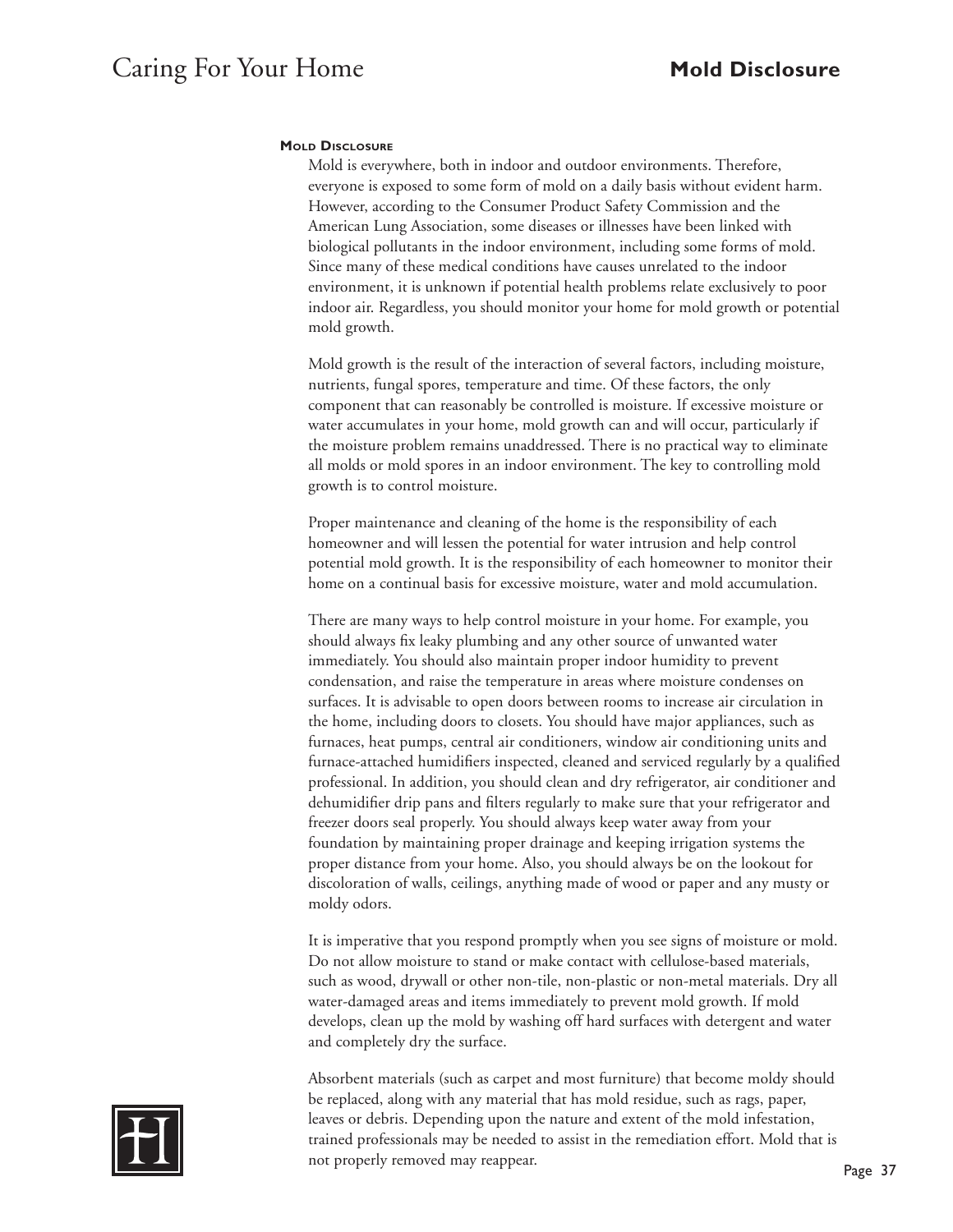# Caring For Your Home **Mold Disclosure**

(continued)

If you discover accumulation of water or moisture in or around your home, immediately seek to control the source of the water or moisture. Failing to control the source could result in additional damage and the growth of mold. Plumbing leaks or problems related to the construction of your home that are covered by your warranty must be reported to Highland Homes immediately. If your warranty has expired or the limited warranty (if any) does not cover the specific problem, you should not delay in having professionals address the problem.

Should a problem result from construction deficiencies during the applicable warranty period, Highland Homes will repair and/or replace both the deficiency and any property damaged by the deficiency. However, because Highland Homes does not monitor your home after completion, it will not be responsible for damages caused by the failure to properly maintain your home or a homeowner's failure to promptly discover or respond to water problems. Highland Homes also will not be liable if you have an adverse medical reaction to the presence of allergens or mold.

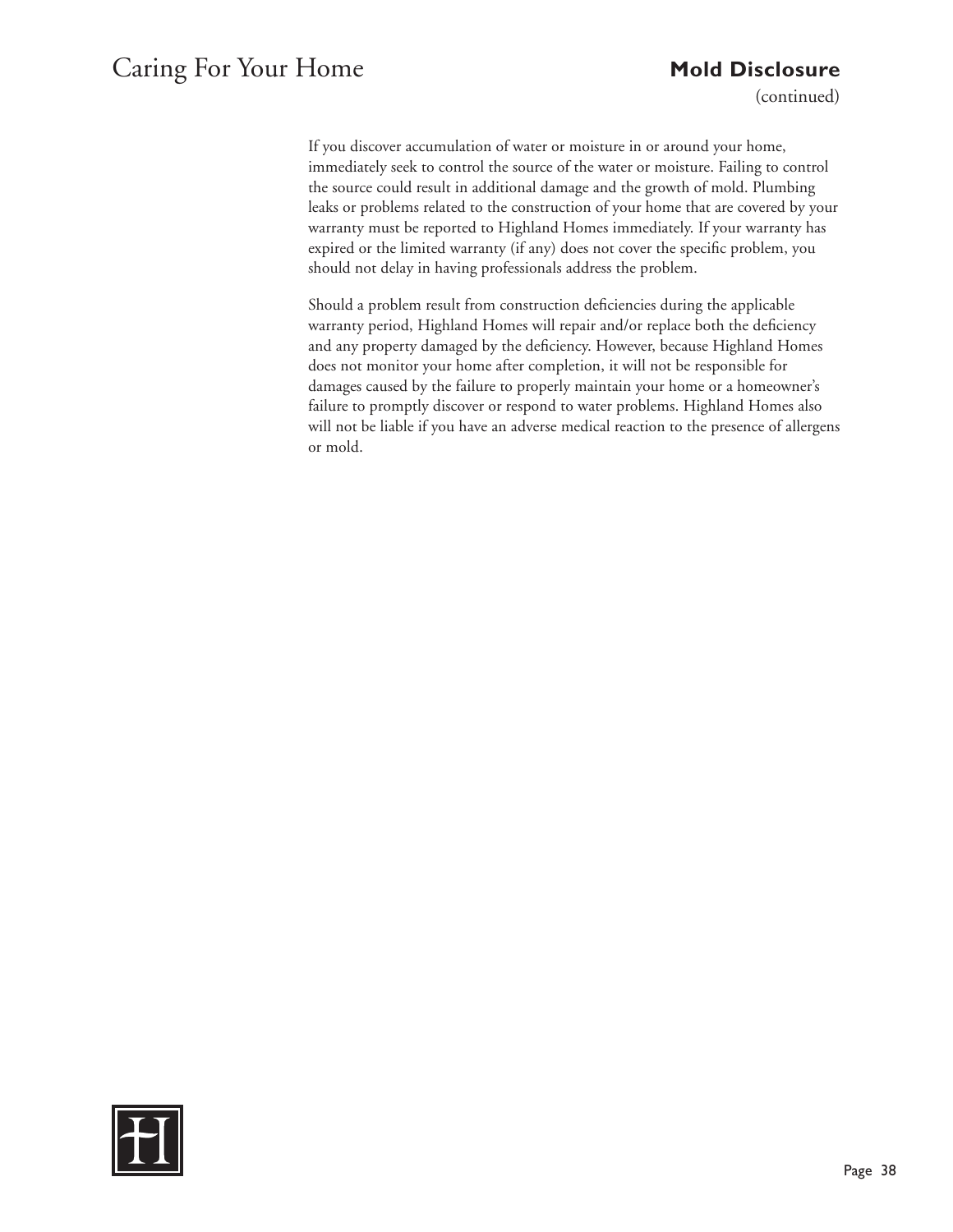# **Paint and Stain**

Highland Homes will touch-up paint as indicated on the orientation list. Homeowner will be responsible for all subsequent touch-ups unless provided as part of another warranty repair.

The interior woodwork has been painted with a semi-gloss enamel paint. These areas may be wiped down with a soft sponge and soapy water. The walls are painted with flat latex wall paint and should be touched up with matching paint rather than wiped with a wet sponge. Spackle may be used to cover any small defects prior to paint touch-up. It is recommended that you wait a minimum of 30 days prior to washing any painted surface. Do not use abrasive cleaners, scouring pads or brushes.

#### **Exterior**

Regular painting and repair will preserve the beauty of and add value to your home. Fading of exterior paint or stain can be expected due to the effects of sun and weather. No repair is provided for this occurrence.

Check the painted/stained surfaces of your home's exterior annually. If you repaint before there is much chipping or wearing away of the original finish, you will save the cost of extensive surface preparation. It is a wise maintenance policy to plan on refinishing the exterior surface of your home approximately every three years or as often as your paint manufacturer suggests for your area and climate. The chemical structure of the paint used on the exterior is governed by the climactic conditions. Over a period of time, this finish will fade and dull a bit.

#### **Maintenance**

Wood trim will develop some minor cracks and raised grain as it ages and dries. Much of this will occur during the first year. Raised grain can result in peeling paint; however, this is not due to a defect in materials or workmanship. Paint maintenance of wood trim and gutters is the homeowner's responsibility.

Wood trim painted white or light colors will more readily show grain and cracks and will therefore require additional maintenance by homeowner.

Color names, numbers and paint brands are noted on the color selection sheets.

When you repaint exterior wood on your home, nails should be reset; the blistered or peeling areas should be wire-brushed or scraped with a putty knife, sanded and spotted with primer. Then the entire areas can be painted. Be certain to apply a top quality exterior paint that has been formulated for local climate conditions.

Do not allow sprinklers to spray water on the exterior walls of your home. This will cause blistering, peeling, splintering and other damage to the home.

#### **Severe Weather**

Hail and wind can cause a great deal of damage in a severe storm. The house should be inspected after such weather. Damage caused by severe weather should be reported to your insurance company promptly.

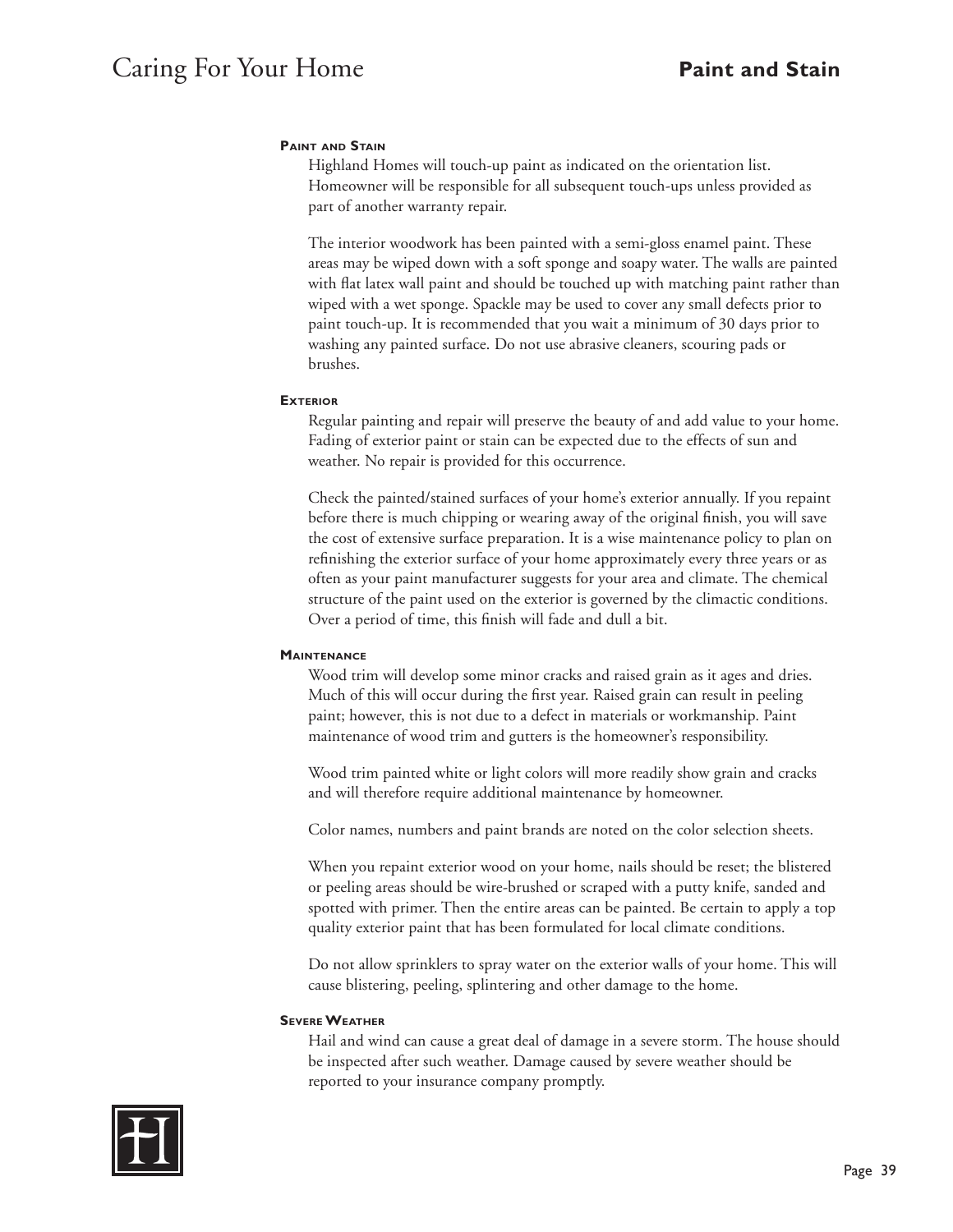# Caring For Your Home **Paint and Stain**

(continued)

# **STAIN**

For interior stain touch-ups, Old English Furniture Polish and Scratch Cover is inexpensive, easy to use and blends in with the wood grain. Follow directions on bottle when using.

# **Touch-Ups**

When doing paint touch-up use a small brush, applying paint only to the damaged spot. Touch-up may not match the surrounding area exactly, even if the same paint mix is used. Homeowners will receive a sample of each interior paint used for subsequent touch-ups. This paint should be stored in a temperature controlled environment. Paint touch-ups are sometimes visible under certain lighting conditions. For additional details on touch-ups needed as a result of repairs, see individual categories of "Drywall," "Plumbing," etc.

# **Wall Cracks**

Fix drywall cracks or other separations due to shrinkage as they occur. See "Drywall" for additional information concerning repairs.

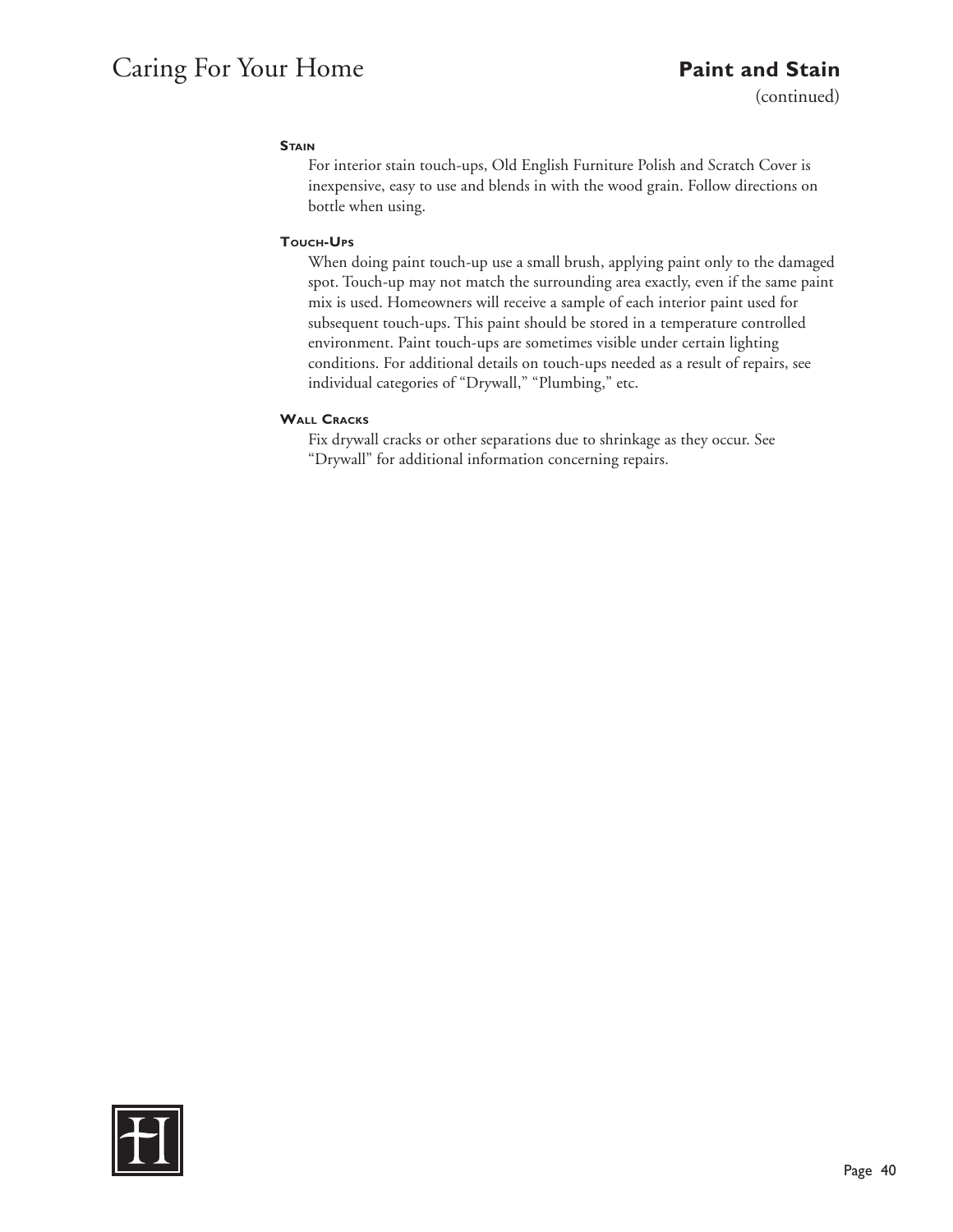# Caring For Your Home **Phone Jacks**

# **Phone Jacks**

Each home is equipped with telephone jacks. Initiating phone service is the homeowner's responsibility. Moving outlets for decorating purposes or convenience is an owner's expense.

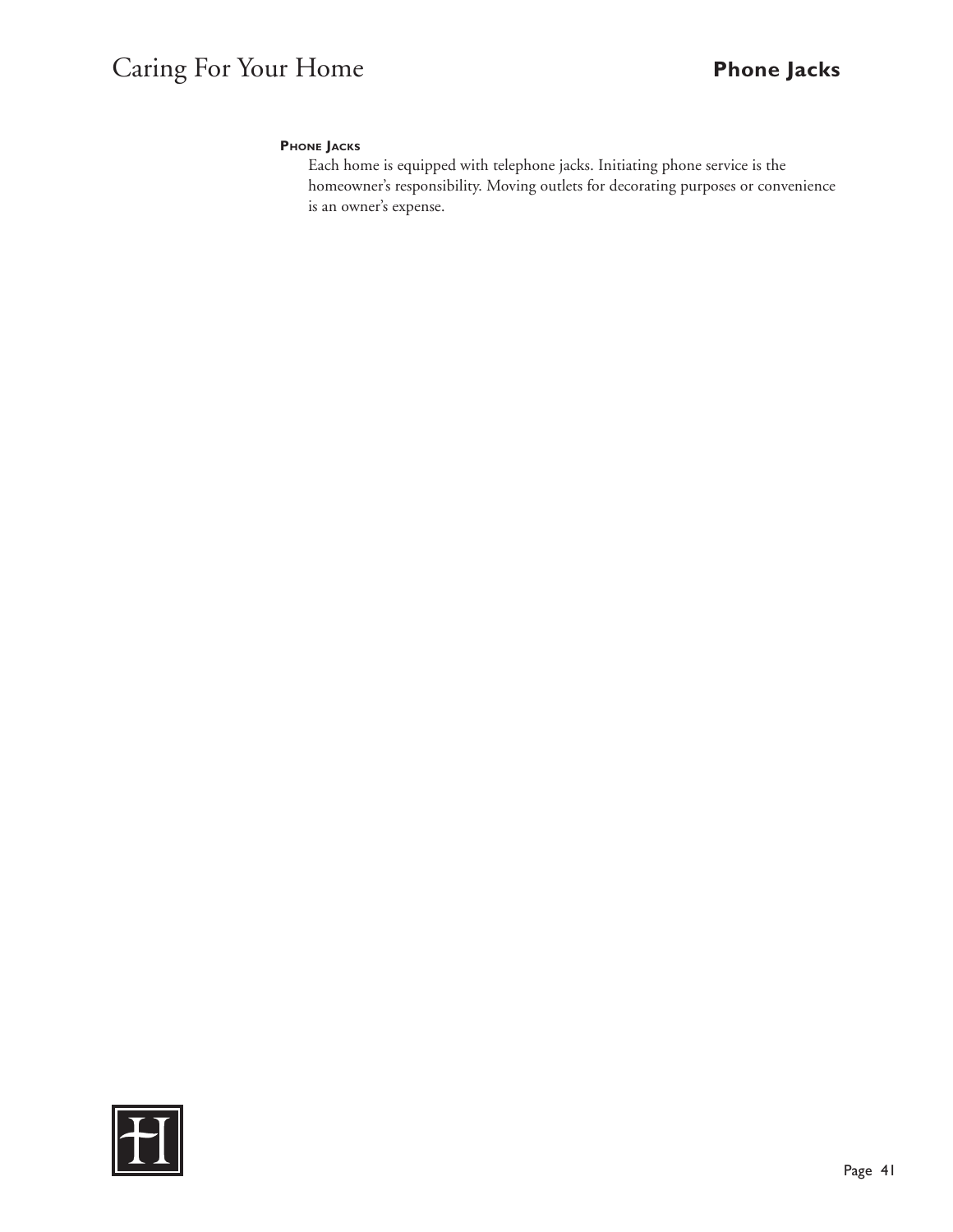# Caring For Your Home **Plumbing**

### **PLUMBING**

All drains and sewer lines should operate freely. Highland Homes will correct obstruction resulting from construction debris. Highland Homes will correct clogged drains that occur during the first 90 days after closing.

Obstructions removed during this time period that are shown to be the result of homeowner action will be corrected at the homeowner's expense.

Your main water shut off is typically located in your front flowerbed. During the walk-through, your builder will show you the exact location of the main water shut off. It is important to know and remember the location of the shut off for emergencies such as a water line freeze or break.

#### **Aerators**

Even though your plumbing lines have been flushed out to remove dirt and foreign matter, there are usually small amounts of minerals that enter the line. Aerators on the faucets strain much of this from your water. However, minerals, etc., caught in these aerators may cause the faucets to drip because washers wear more rapidly when they come in contact with foreign matter. (See "Dripping Faucet and Low Pressure" for additional information.)

### **Care and Cleaning**

Follow manufacturer's directions for cleaning fixtures. Abrasive cleansers will remove the shiny finish, leaving behind a porous surface that is difficult to maintain.

#### **Clogs**

Many plumbing clogs are caused by improper garbage disposal use. Always use plenty of cold water when running the disposal. This applies to grease also. Supplied with a steady flow of cold water, the grease congeals and is cut up by the blades. If you use hot water, the grease remains a liquid, then cools and solidifies in the sewer line. Allow the water to run a minimum of 15 seconds after shutting off the disposal.

Clogged traps can usually be cleared with a plumber's helper (plunger). If you use chemical agents, follow directions carefully to avoid personal injury or damage to the fixtures.

Clean a plunger drain stopper, usually found in bathroom sinks, by loosening the nut under the sink at the back, pull out the rod attached to the plunger and lift the stopper out. Clean and return the mechanism to its original position.

The main causes of toilet clogs are various domestic items such as paper diapers, excessive amounts of toilet paper or the wrong type of paper, sanitary supplies, Q-tips, dental floss, children's toys, etc. Your home has low water consumption toilets that will easily clog.

#### **Water Supply Lines**

Water supply lines should be maintained by running water through each faucet for approximately one minute each week to minimize stagnation.

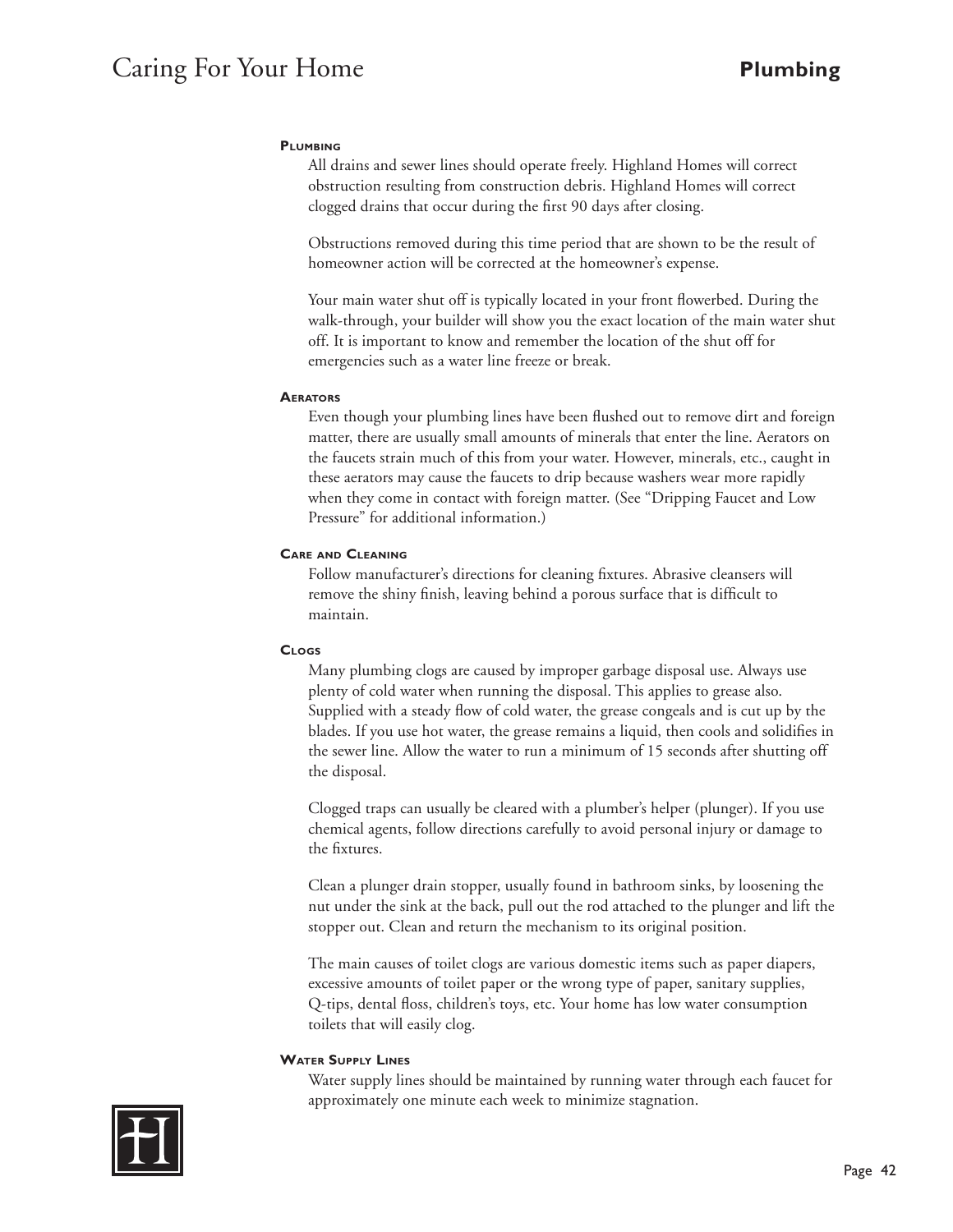# Caring For Your Home **Plumbing**

# **Cosmetic Damage**

Any fixture damage noted on the orientation list will be repaired. Chips, scratches, etc., reported subsequent to the orientation list, will not be repaired. Homeowner is responsible for following manufacturer's directions for caring for fiberglass products.

# **DRIPPING FAUCET**

A dripping faucet may be repaired by shutting off the water at the valve directly under the sink, then remove the faucet stem and replace. The showerhead is repaired the same way. The frequency of this repair can be minimized by remembering not to turn faucets off with excessive force.

# **Acrylic Tub**

Use only recommended cleaners. Never use abrasive cleaners, steel wool, scrapers, sandpaper or anything else that could scratch or dull the surface. Use warm water and liquid detergents, especially those bathroom cleaners recommended for cleaning fiberglass. To keep the tub sparkling clean, apply a coat of good quality automotive paste wax and buff to a high shine with a soft cloth or bath towel. Repeat every six months for easier cleaning and long-lasting protection. Do not wax textured standing/walking surfaces.

# **Fixtures**

Clean plumbing fixtures with a soft sponge and soapy water, then polish with a dry cloth. Drying with a soft cloth or towel will prevent water spots.

# **Freezing Pipes**

During freezing weather be sure to drip faucets and remove hoses from hose bibs. Running water will not freeze. Heat should be set at 65 degrees if you are away during winter months. If you will be away for an extended period of time, it is best to drain your water supply lines. Shutting off the main supply line and opening the faucets to relieve the pressure in the lines does this.

Garage doors should be kept closed to protect plumbing lines that may run through this area.

In unusually frigid weather or if you will be gone more than a day or two, open cabinet doors to allow warm air to circulate around pipes.

An ordinary hair dryer can be used to thaw pipes that are frozen. Never use an open flame.

# **Leaks**

If a plumbing leak occurs, the first step is to turn off the supply of water to the area involved. This may mean shutting off the water to the entire home. Contact the appropriate contractor.

Highland Homes will repair warranted leaks in the plumbing system. If a plumbing leak caused by a warranted item results in drywall or floor covering damage, Highland Homes will repair this. No adjustments will be made for secondary damages (wallpaper, drapes, personal belongings, etc.). Homeowner insurance should cover these items.

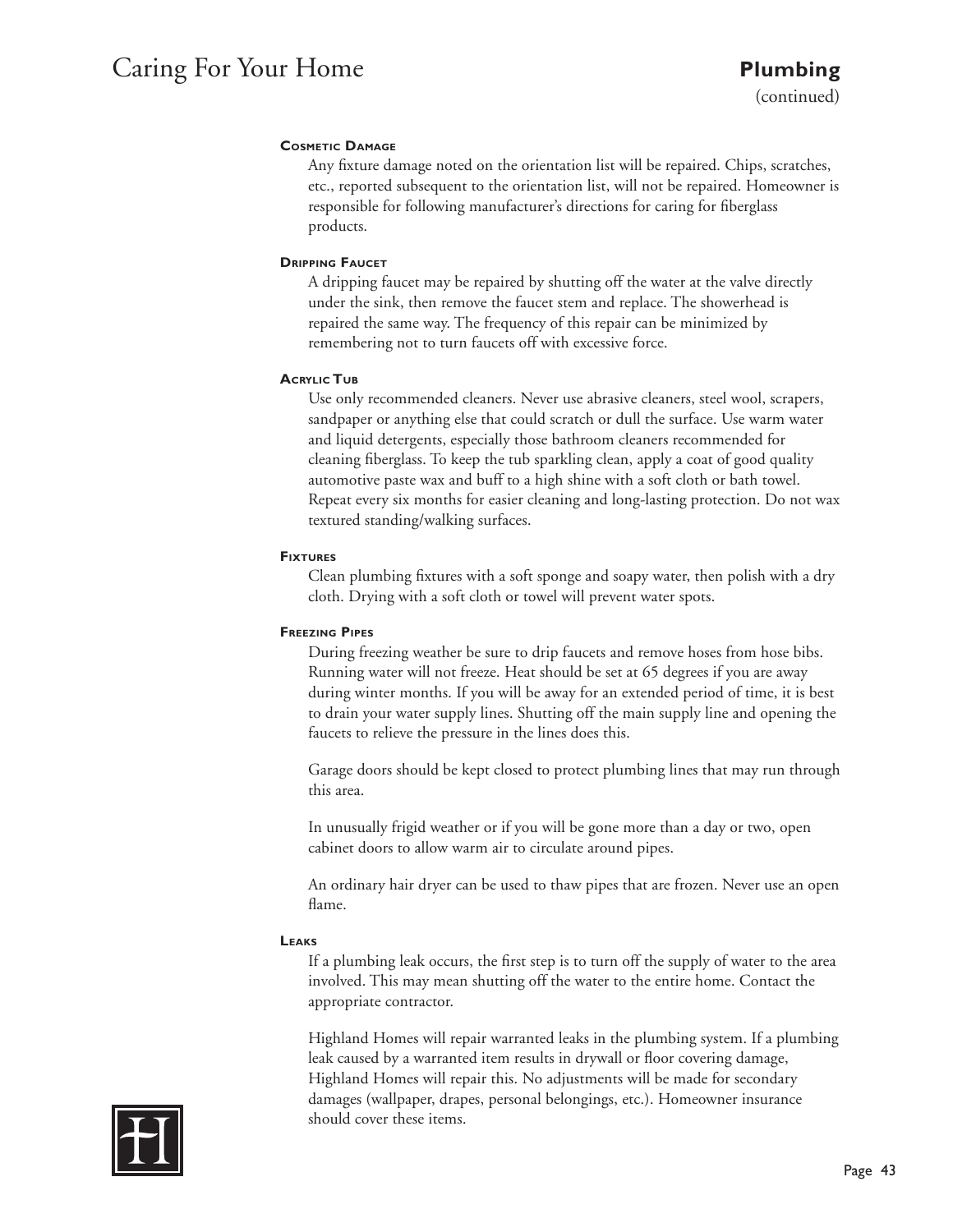# Caring For Your Home **Plumbing**

# **Low Pressure**

It will occasionally be necessary to remove and clean the aerators on faucets to allow proper flow of water; normally every three to four months is sufficient.

# **MARRIE**

Man-made "marble" possesses a natural resilience and will not chip as readily as will porcelain enamel. Equal care should be given, however. You should not use abrasive cleansers or razor blades on man-made marble since both will cause damage to the surface.

# **Noise**

Changes in temperature or the flow of the water itself will cause some noise in the pipes. This is normal and requires no repair. Consistent "water hammer" will be repaired. Temperature variations can be expected if water is being used in more than one location in the home.

# **OUTSIDE FAUCETS**

Outside faucets are "freeze proof," but in order for this feature to be effective, hoses must be removed after each use. If a hose is left attached, the water that remains in the hose can freeze and expand back into the pipe causing a break in the line. Repair of a broken line to an exterior faucet is a maintenance item. Highland Homes does not warrant outside faucets against freezing.

Highland Homes will repair any problems with these faucets noted on the orientation list. Subsequent to orientation, repairs of broken lines to exterior faucets will be the homeowner's responsibility.

# **Running Toilet**

To stop running water, check the shut-off float in the tank. You will most likely find it has lifted too high in the tank, preventing the valve from shutting off completely. In this case, adjust it with the screw at the end of the float. The float should be free and not rub the side of the tank or any other parts.

Also check the chain on the flush handle; if it is too tight it will prevent the rubber stopper at the bottom of the tank from sealing, thus resulting in running water.

# **Stainless Steel**

Stainless steel sinks should be cleaned with soap and water to preserve their luster. Do not use abrasive cleaners; these will damage the finish.

An occasional cleaning with a good stainless steel cleaner will enhance the finish. Care should be taken to avoid leaving produce on a stainless steel surface since prolonged contact with produce can stain the finish.

# **Tank Care**

Avoid exposing the toilet to blows from sharp or heavy objects; this can cause chipping or cracking. Avoid abnormal pressures against the sides of the tank. It is possible to crack the tank at the points where it is attached to the bowl.

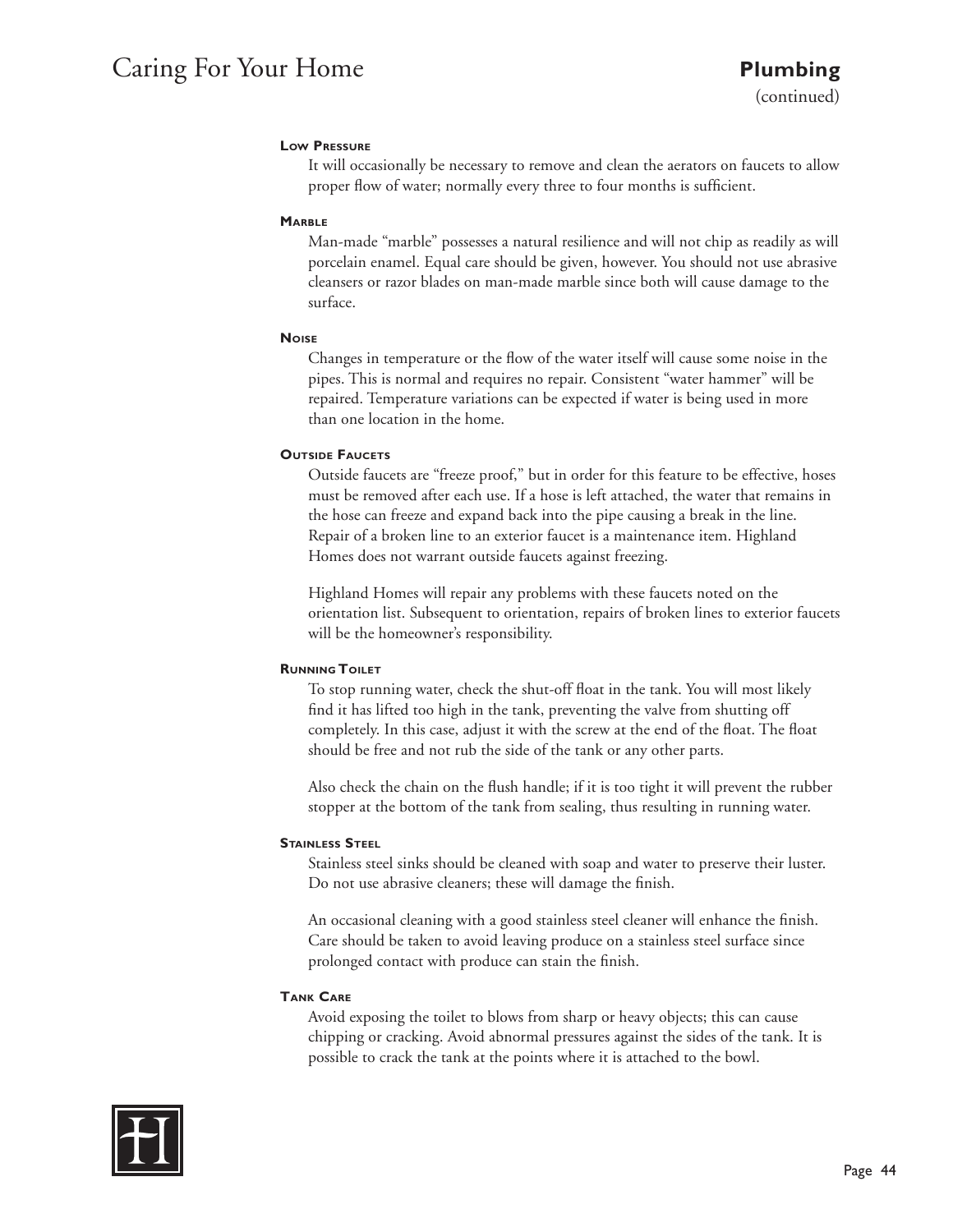# **Roof**

The composition shingles on your roof do not require any treatment. Roof and flashing should not leak. During the first year, Highland Homes will repair roof leaks other than those caused by severe weather, such as hail damage, or some action by homeowner. Roof repairs are only made when the roof is dry. When a leak is noticed try to detect the exact location; this will greatly simplify locating the area that requires repair when the roof is dry. Try to contain the water in order to limit the potential damage. Yearly roof inspections will help reduce the potential for leaks.

# **Clean Gutters**

Maintain the gutters and downspouts so that they are free of debris and able to quickly and efficiently drain precipitation from the roof.

### **ICE BUILD-UP**

Ice build-up may develop in the eaves during extended periods of cold and snow. Damage that results from this is normally covered by homeowner insurance and is not a warranty item.

### **Inclement Weather**

It is the homeowner's responsibility to inspect the roof and replace cracked or otherwise damaged tiles or shingles. The roof should be checked after extreme weather that might have caused damage. Homeowner's insurance should be notified if storm damage is discovered.

# **Limit Walking**

Limit walking on your roof. The weight and movement will have a tendency to loosen and break the integrity of the roofing material, which can in turn result in leakage. Never attempt to walk on the roof of your home when shingles are wet – they are extremely slippery.

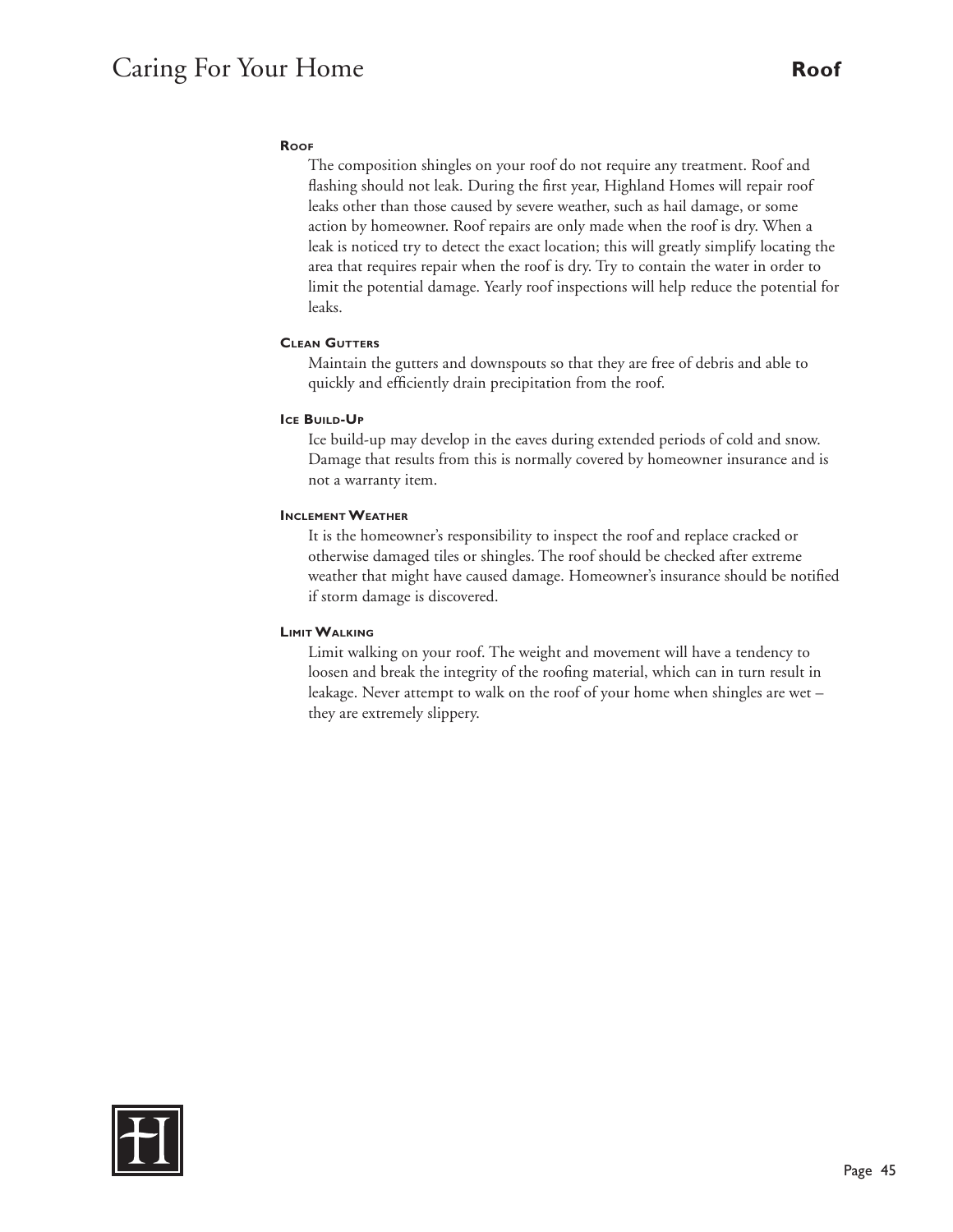### **Rough Carpentry**

Some floor squeaks are unavoidable. Although Highland Homes does not warrant against floor squeaks, a reasonable effort will be made to correct them. Your home is primarily constructed of wood. Wood is susceptible to expansion and contraction due to temperature and humidity changes. These changes will cause wood to pop or creak. Maintaining even humidity and temperature levels will help limit the amount of movement in your home.

#### **Deflection**

Floors will deflect when walked on. This will be more noticeable next to hutches, bookcases, chairs, etc. This is not a structural deficiency and Highland Homes will take no action for this occurrence.

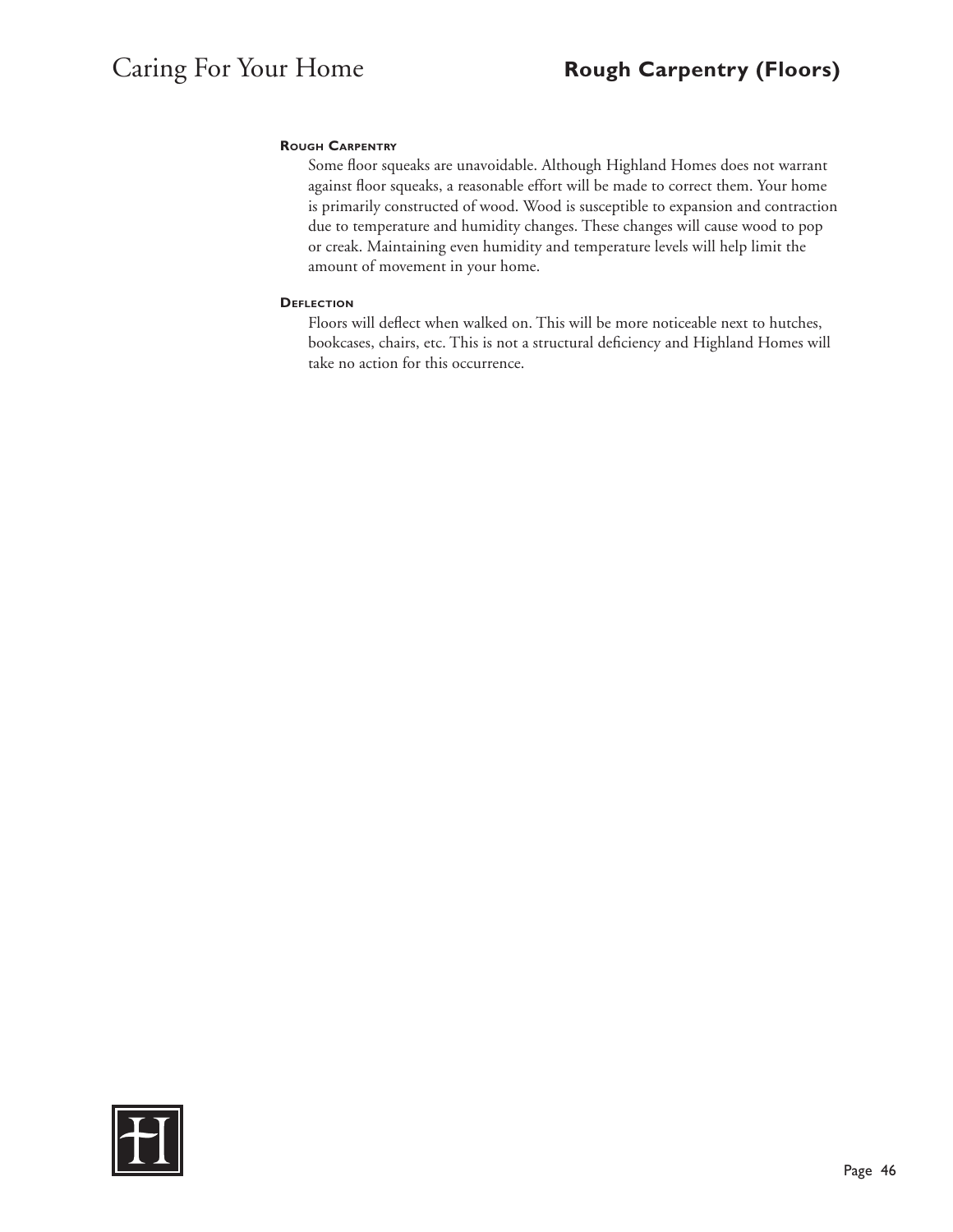# **SMOKE DETECTORS**

Read the manual from the manufacturer for information on the care of smoke detectors.

Highland Homes does not represent that the smoke detection device will provide the protection for which it is installed or intended. Insurance, if any, must be obtained by the homeowner.

### **Cleaning**

Once a year they should be blown out to prevent a false alarm. After cleaning, push the test button; the alarm should sound. For your safety, it is important that these devices be kept clean and in good operating condition.

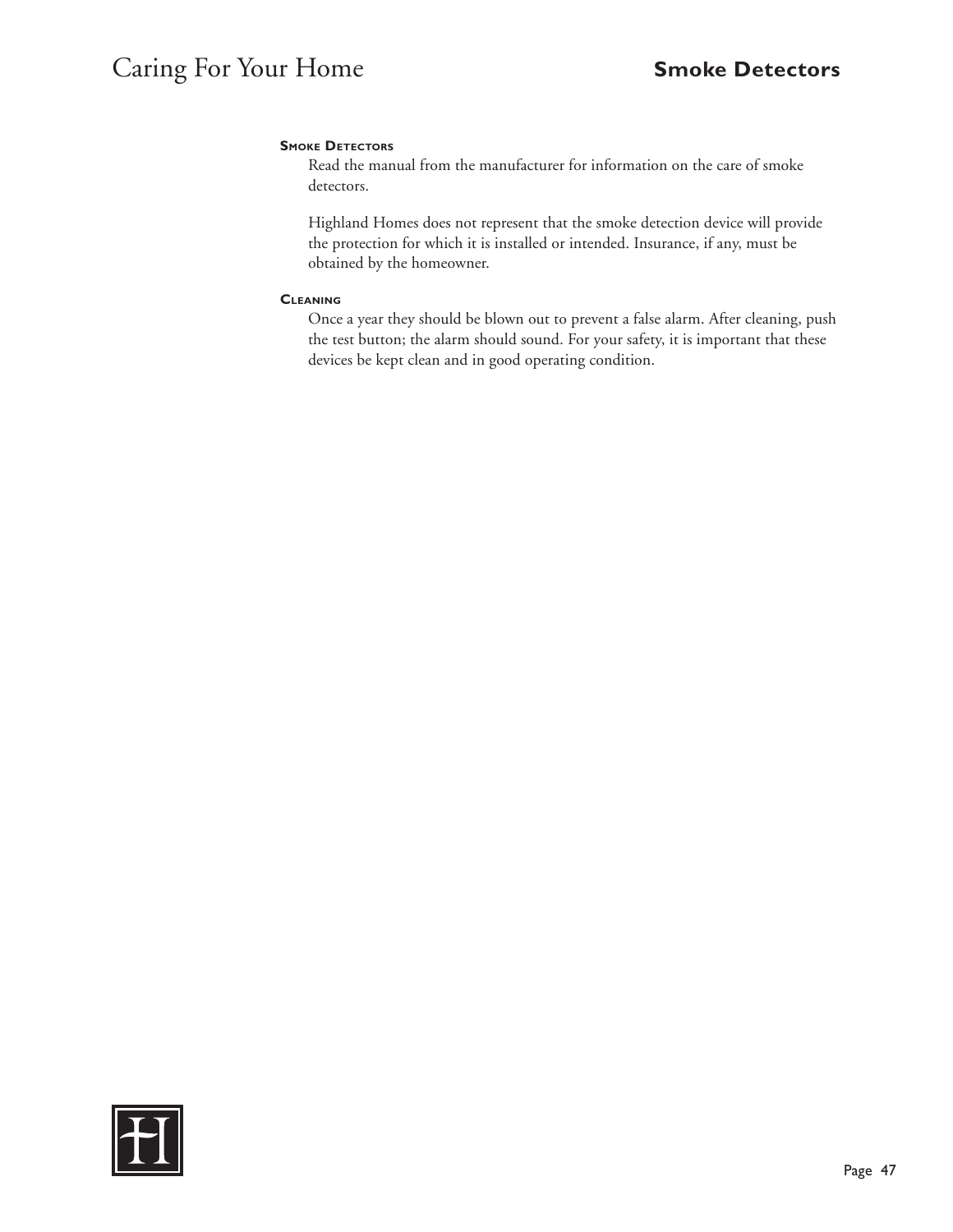### **Sprinkler System**

There are three main components that are involved with all sprinkler systems. They are the controller, control valves, and the sprinkler heads. The controller makes the whole system operate efficiently. It is the brain of the entire system, instructing the valves when to supply water to the sprinkler heads, and for how long. The sprinkler heads will in turn direct the water towards the surrounding plants and lawn.

The control valves operate a group of sprinkler heads called a watering station. These stations are laid out in a fashion according to the type of plant life that exists there, the location of the plants, and the maximum amount of water that can be pumped to the location. Each control valve is connected by wire to the controller. Inside the controller, the wire is connected to a number that corresponds to the valve's watering station number.

The controller will operate the control valves in order, only one at a time. When a valve has completed it's watering, it will switch to the next watering station that has been programmed. This process is called watering cycle.

The information pertaining to the watering times of the individual stations and how often watering occurs is called a program. For the controller and its selected program to operate automatically, there are three components that must exist: When to water or When Start Time, how long to water or Station Run Times and what day(s) or Days to Water.

When determining when and how much water the following factors should be considered:

- 1) The part of the landscape that is being watered (plants, flowers, grass or trees).
- 2) Type of sprinkler head. There are three types of heads used spray, rotor and drip. Rotor and drip heads require longer run times because they are designed to cover larger areas.
- 3) Your side yard watering schedule must be coordinated with your neighbor to eliminate over watering.
- 4) Depending on the season and weather conditions, watering requirements are different and watering programs must be adjusted for optimum water usage. For example: in the spring when it rains frequently it is not necessary to run the system or in the heat of the summer it may be necessary to run the system twice a day. Be aware of freezing conditions in the winter months as watering during this time may cause hazardous conditions.

It is usually good to water one or two hours before sunrise. This allows the water to soak into the roots of the plants and grass and evaporation is minimal. For most plants, watering during midday or in the evening may cause plant damage. Less watering may be sufficient for a healthy landscape. Care should be taken to observe local watering restrictions.



#### **Maintenance and Warranty**

Conduct operational checks on the system monthly. Draining the system is recommended if a hard freeze is predicted. The sprinkler has a one year operational warranty.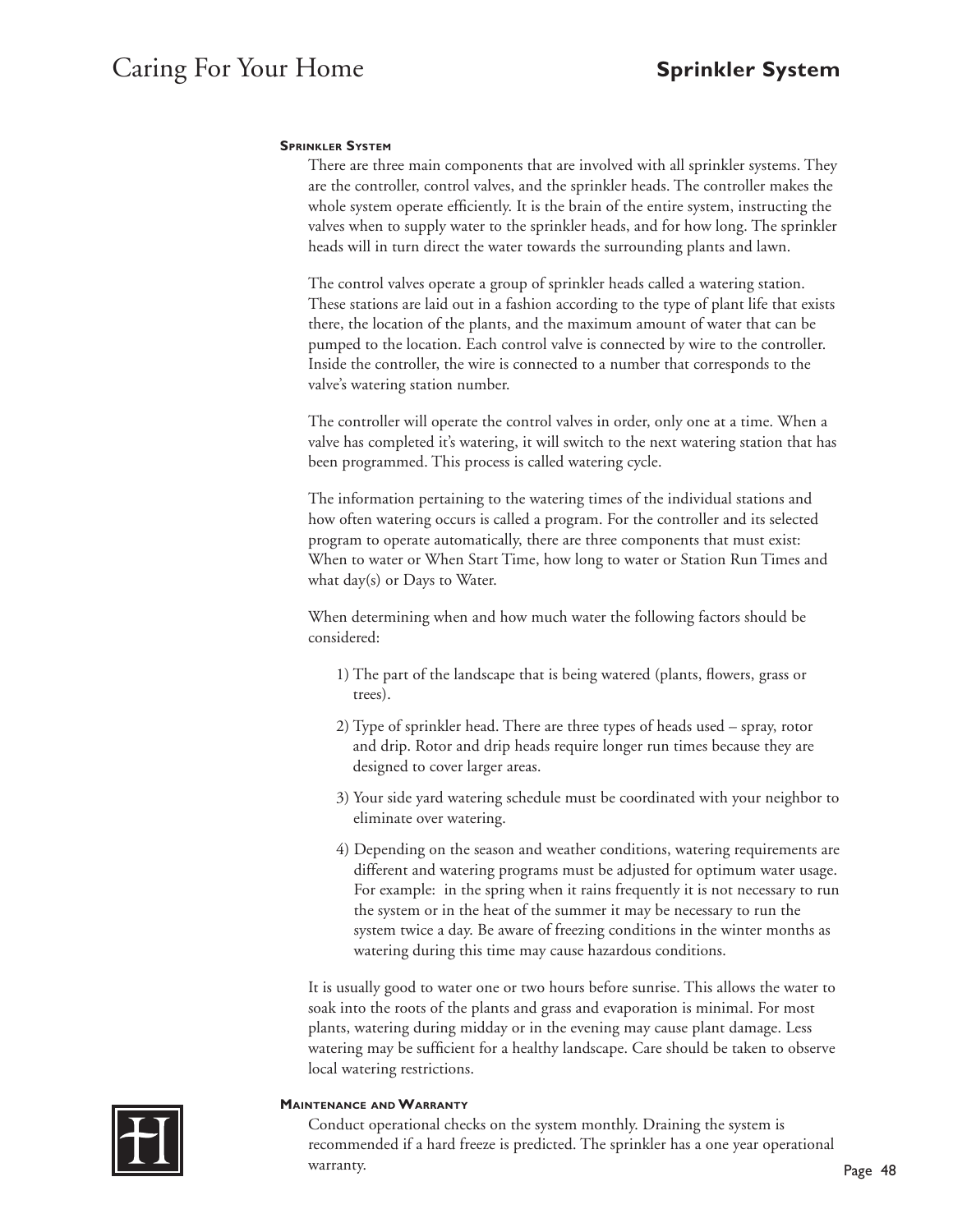# Caring For Your Home **Stairs**

# **Stairs**

There is no known method of installation that will prevent vibration in a staircase when used by adults. Often there will be a slight shrinkage where the stairs meet the wall. When this occurs, a thin bead of latex caulk can be applied, and when dry, painted to match the wall.

Due to the amount of movement in stairs, squeaks and pops are common.

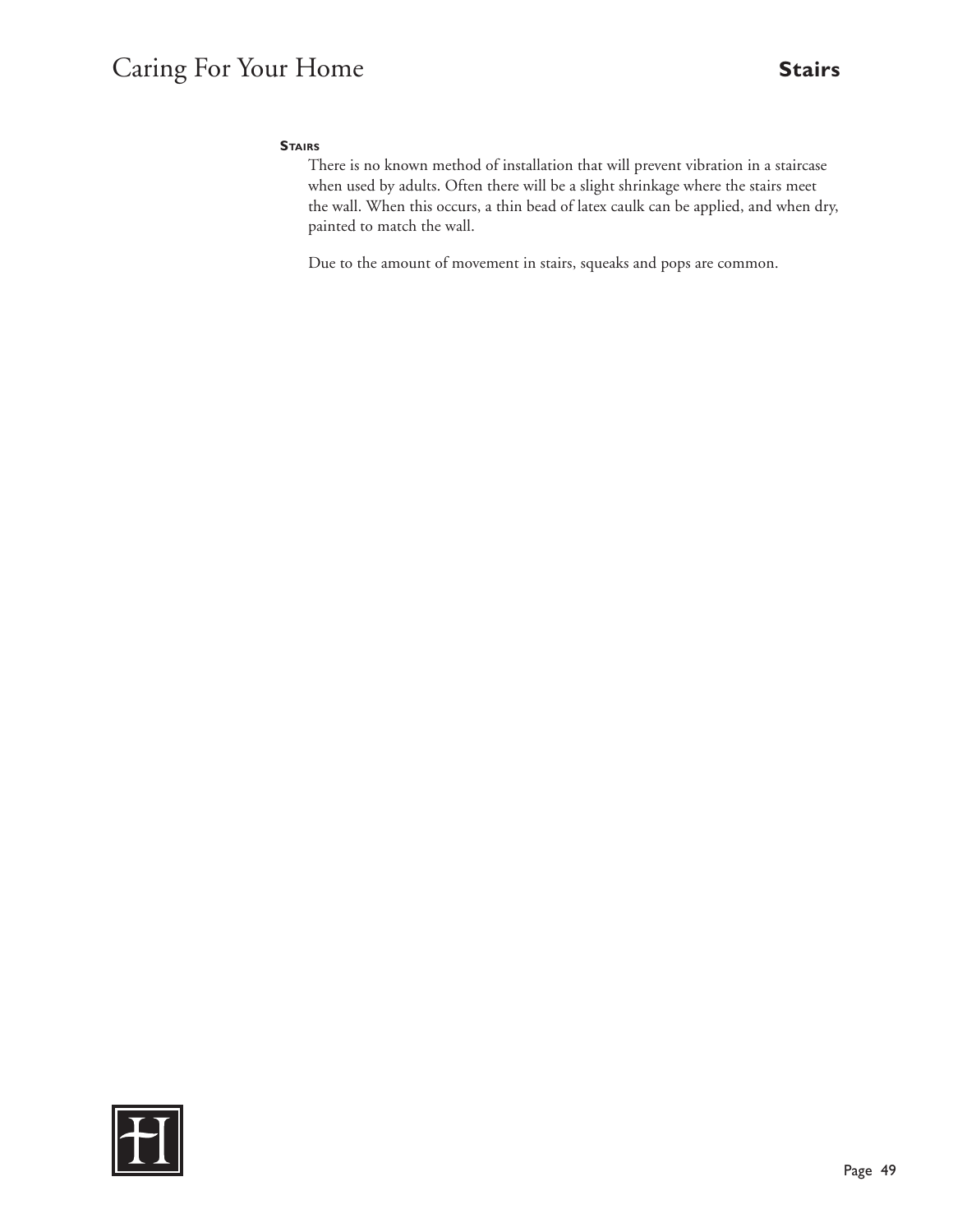# **Structured Wiring System**

The structured wiring system in your home is determined by and installed to the neighborhood specifications. The system provides the infrastructure to create a local area network throughout the entire home, bringing multiple telephone jacks, cable hookups, computer networking and satellite signals to any desired room. When expanding the system, use a contractor that is certified to install the brand of equipment that is in your home. This will ensure the one year operational warranty stays in affect.

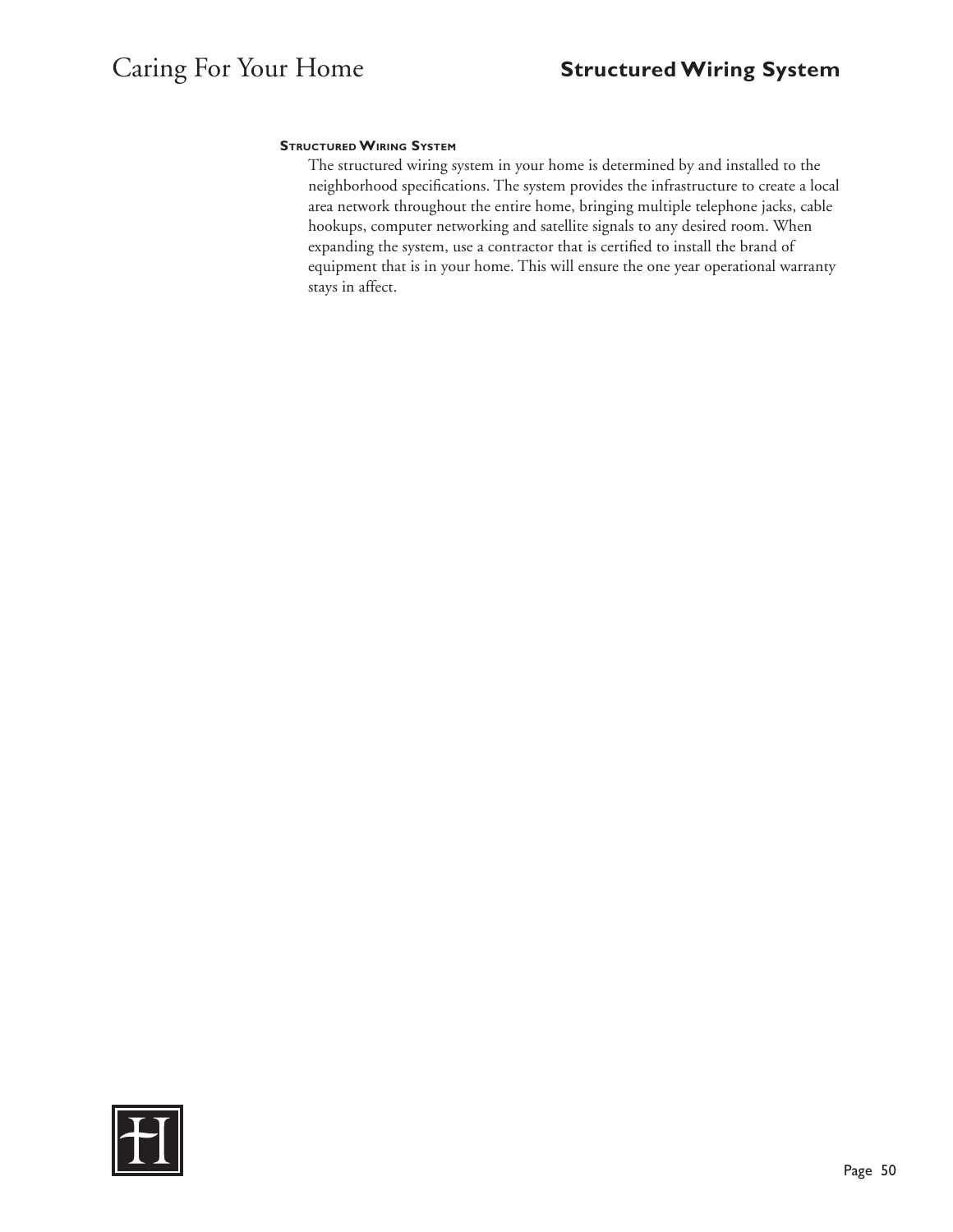# Caring For Your Home **Vents**

# **Vents**

Attic ventilation is required by the building codes and therefore cannot be omitted. Occasionally, depending on the force and direction of the wind, rain or snow will infiltrate through these vents causing spotting on the ceiling.

Highland Homes is not responsible for such weather damage and will not make repairs in these instances.

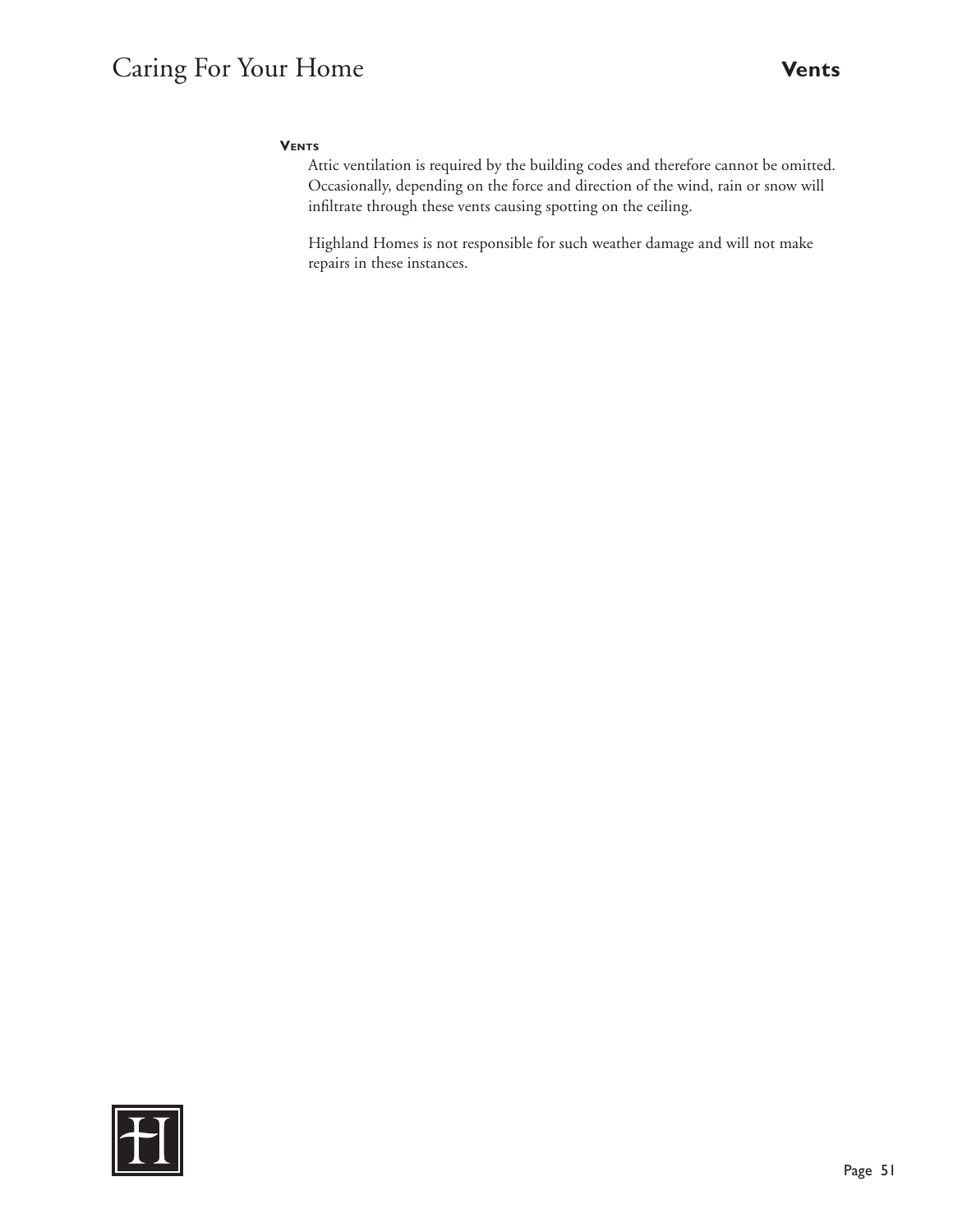# Caring For Your Home **Water Heater**

Tankless

# **Tankless Water Heater**

Carefully read manufacturer's literature for your specific type of water heater.

### **Endless, Not Instant Hot Water**

Tankless water heaters provide the comfort and convenience of having a continuous supply of hot water. They do not provide hot water on demand or instantly.

### **Loss of Pressure**

Tankless water heaters are designed to always achieve the temperature set at maximum gallon per minute rate. When using your master bath tub and/or washing machine, the high volume of these fixtures can cause a loss of pressure to other fixtures being used at the same time.

### **Maintenance**

Descaling is a necessary maintenance item. The control panel will notify you when your water heater needs to be descaled. Refer to the manual for instructions on how to perform this. You may instead hire a plumber to perform this for you.

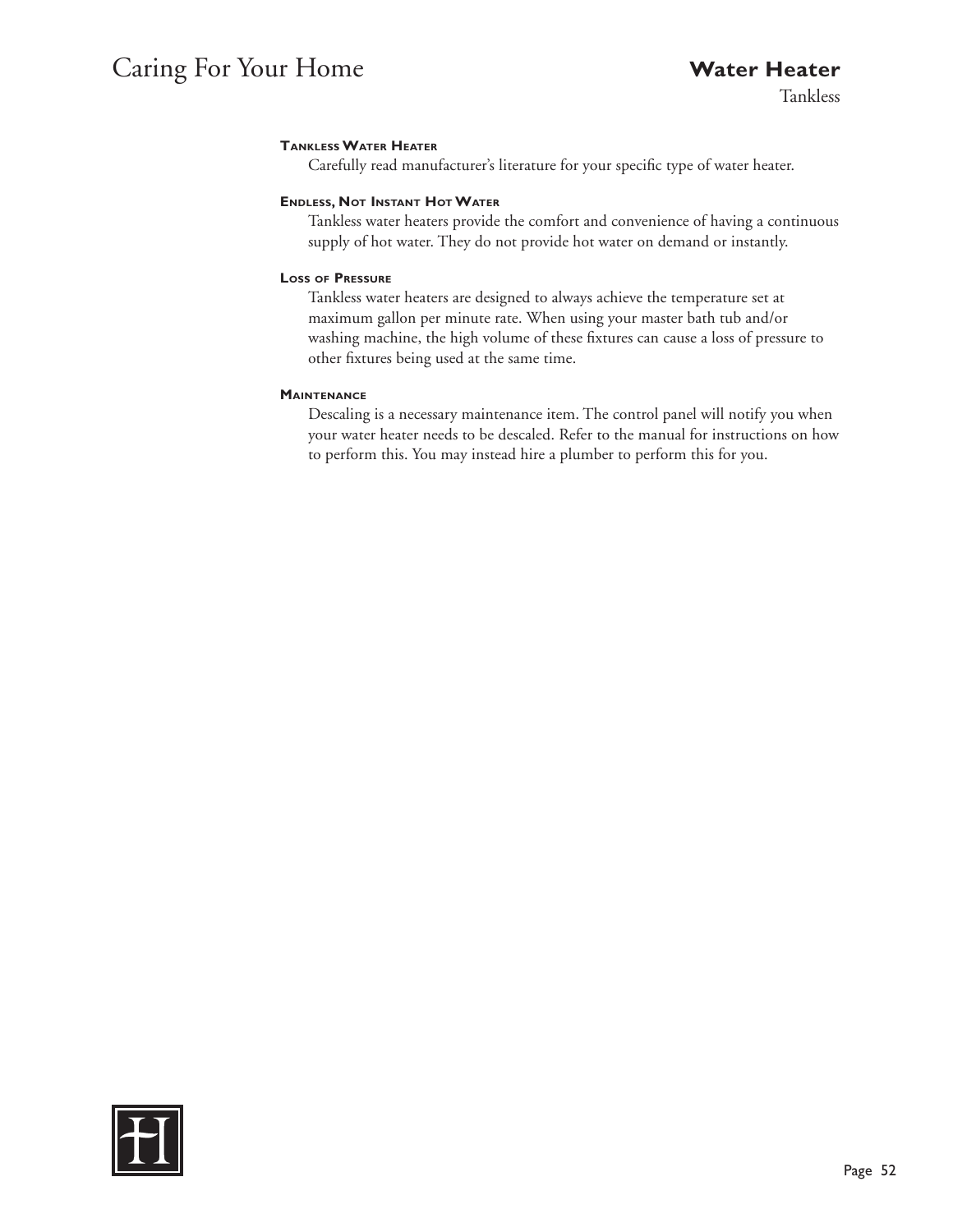# Caring For Your Home **Water Heater**

# **Water Heater**

Carefully read manufacturer's literature for your specific type of water heater.

### **CONDENSATION**

Condensation inside your new water heater will in many cases cause a small drip onto the burner flame. This causes no harm and in most cases will disappear in a short period of time.

### **Drain Tank**

Review and follow manufacturer's timetable and instructions for draining several gallons of water from the bottom of the water heater. This helps to prevent build up of chemical deposits from the water and prolongs the life of the tank as well as saving energy dollars.

### **No Hot Water**

If you discover you have no hot water, check the pilot, temperature setting and water supply valve before calling for service. Refer to the manufacturer's literature for specific locations of these items and other troubleshooting information.

### **Pilot**

Never light a gas pilot or turn on electricity when the heater tank is empty. Always turn off the gas or electric power before shutting off the cold water supply (located at the top of the tank). Reference manufacturer's instructions on the water heater.

To light the hot water heater pilot, first remove the cover panel on the tank to expose the pilot. Then rotate the on/off/pilot knob to "pilot." When the knob is in this position, the red button can be depressed. While depressing the red button, hold a match at the pilot. Once the pilot lights, continue to hold the red button down for 30 to 60 seconds. When you release the red button the pilot should stay lit. If it does not, wait several minutes to allow the gas to dissipate from the tank and repeat the entire process again. If it stays lit, rotate the on/off/pilot knob to the "on" position. Reinstall the cover panel and then adjust the temperature setting with the regulating knob on the front of the tank.

Hot water heaters sometimes collect small quantities of dirty water and scale in the main gas lines, which may put out the pilot light.

While away from home for an extended period of time, set the temperature to its lowest point and leave the pilot lit.

# **Safety**

The area around a gas-fired water heater should be vacuumed as needed to prevent dust from interfering with proper flame combustion. The top of a gas-fired water heater should never be used as a storage shelf.

Gas fired water heaters are designed so they cannot ignite flammable vapors caused by spilled gasoline outside the unit. If flammable vapors are present, the water heater will shut off the gas supply and the air supply preventing a sustained vapor burn in the combustion chamber. If protection is required, the water heater will shut down completely, will no longer operate, and will have to be replaced by the homeowner.



#### **Temperature**

Set the water heater thermostat at the recommended setting; higher settings waste energy. Recommended thermostat setting for normal everyday use are "normal" on gas models and "140 degrees" on electric models.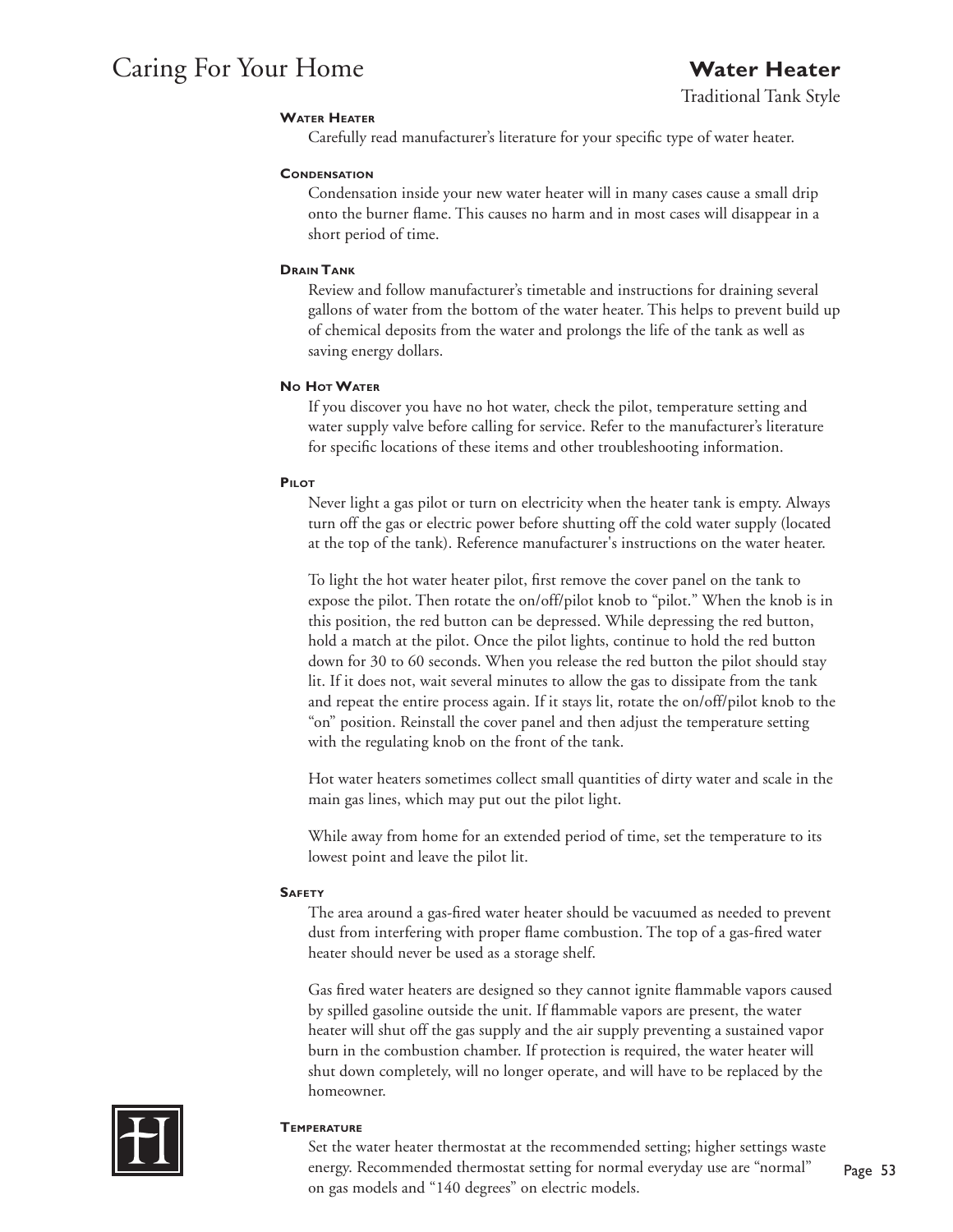### **Windows, Screens and Patio Doors**

During heavy rains, water may collect in the bottom channel of window frames. Weep holes are provided to allow excess water to escape to the outside. Keep the bottom window channels and weep holes free of dirt and debris for proper operation.

#### **Broken Glass**

If any panes of glass become broken, you should contact a glass company for reglazing. Glass is very difficult to install without special tools. Highland Homes is not responsible for broken windows or screens after occupancy unless they were noted on the orientation list.

### **Cleaning**

The LoE3 -366 (or equivalent) energy efficient window glass used in your home can scratch easily. Care should be taken not to damage the glass while cleaning. After each cleaning, apply a silicone lubricant to the window track.

# **CONDENSATION**

Condensation on interior surfaces for the window and frame is the result of high humidity within the home and low outside temperatures. The humidity level within the home is largely influenced and controlled by your family's lifestyle and requires no corrective action by Highland Homes.

(Homeowners with humidifiers should closely observe manufacturer's directions, especially during extremely cold periods.)

#### **INFILTRATION**

Some air and dust will infiltrate around windows (especially prior to the installation of landscaping in the general area).

# **STICKING WINDOWS**

Windows should operate with reasonable ease, and locks should perform as designed. If sticking occurs or excessive pressure is required to open or close, a silicone lubricant should be applied. This is available at hardware stores. Do not use a petroleum-based material.

# **VENTILATION**

Ventilation will prevent excessive moisture from forming on the inside of the windows. This helps reduce cleaning chores considerably.

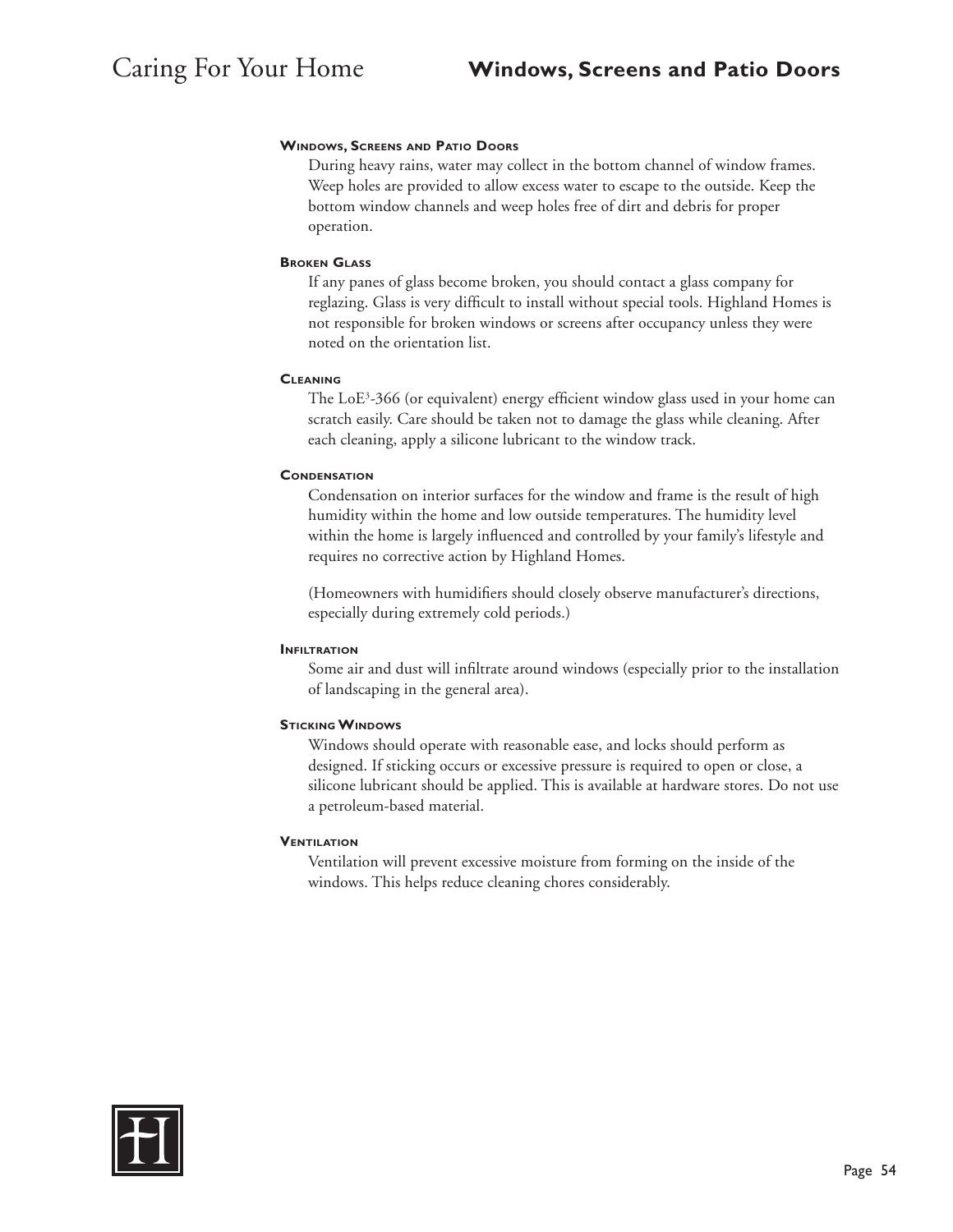# Caring For Your Home **Wood Trim**

# **Wood Trim**

Minor imperfections may be visible. Highland Homes will correct only those defects, (i.e., chips, gouges, etc.) noted on the orientation list. Separation of wood trim from the adjacent material is a normal result of shrinkage that can require caulking and/or touch-up painting as a repair. This is a homeowner maintenance responsibility.

Separation of wood trim from the adjacent material is a normal result of shrinkage, which can require caulking and/or touch-up painting as a repair.

Wood will shrink less lengthwise than across the grain. All lumber is more vulnerable to shrinkage during the heating season.

Shrinkage may cause a piece of trim to pull away from the wall. Drive another nail in close to the existing nail hole (but not in it). Fill the old nail hole with putty and touch-up with paint as needed. Shrinkage of trim boards will be corrected if noted on the orientation list.

Shrinkage may occur during the first two years or longer, depending on weather and the temperature that you maintain in your home.

During a damp period, some swelling may occur. In most cases, this will not be noticeable except where a door may fit more tightly than usual (see "Doors").

Damaged trim boards and/or shutters noted on the orientation list will be corrected.

# **Raised Grain**

Because of the effects of weather on natural wood, you should expect raised grain to develop. This is normal and not a defect in the wood or paint. White or light colors will more readily show grain and cracks and require more maintenance.